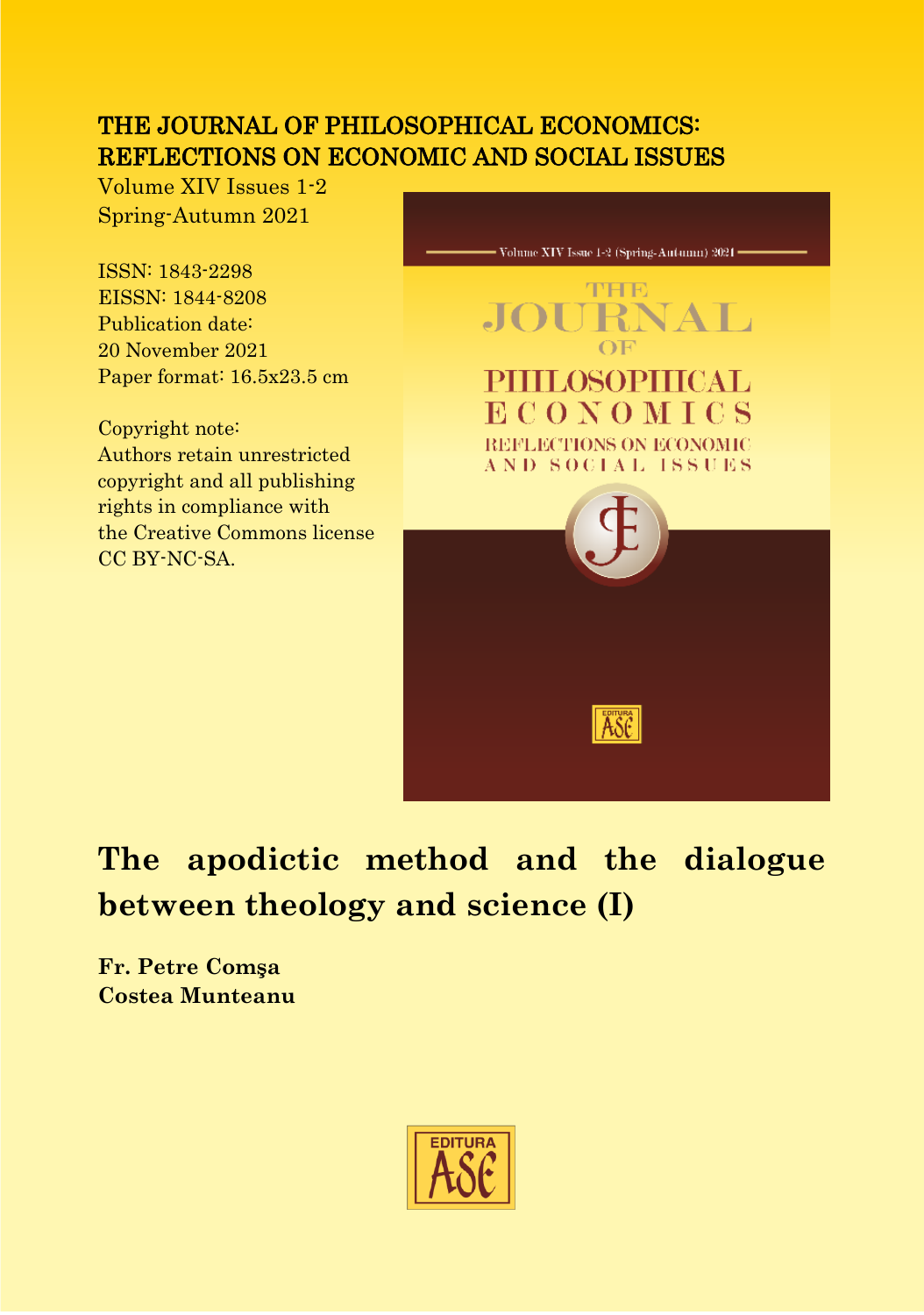# The apodictic method and the dialogue between theology and science (I)

#### Fr. Petre Comş<sup>a</sup> Costea Munteanu

Abstract: Many today's scientists think that religion can never come to terms with science. In sharp contrast to the widespread opinion, the authors of this paper consider that historically scientific reasoning and religious belief joined hands in their effort to investigate and understand reality. In fact, the current divorce between science and religion is nothing else than the final outcome of a gradual long-term, and deliberately assumed process of science secularization of science. However, especially during the last decades, we have all been equally confronted with the advance of a new concern over the fact that contemporary scientists have been approaching an area of investigation that had been usually addressed by the theological thought. This recent development has generated an emerging new field of investigation of Science and Religion within modern scientific epistemology.

Against this background, the purpose of this paper is three-fold: firstly, to briefly emphasize that one of the defining dimensions of the dialogue between science and religion is given by the discontinuity, in which, the knowledge acquired through scientific reasoning is placed in relation to the divinely revealed knowledge; secondly, to argue that another defining dimension of the dialogue consists in the hierarchical harmony mediating the encounter between the two, thus transgressing the discontinuity and making the dialogue between theology and science possible and viable; and thirdly, to advocate the idea that the apodictic method (based on antinomic logic) can successfully structure such a dialogue.

Keywords: discontinuity relationship; apodictic method; antinomic logic; patristic teaching; economic science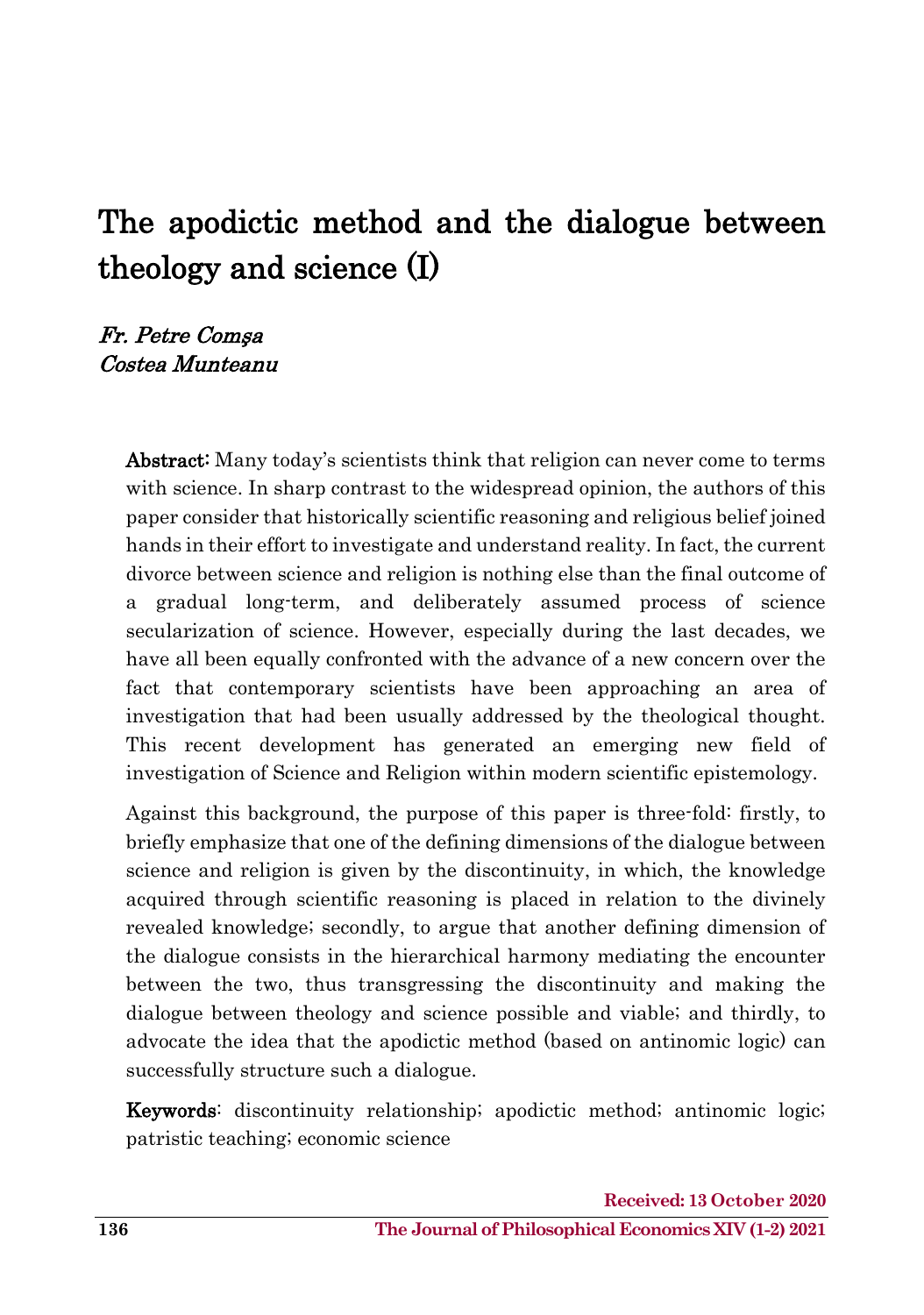## Introduction

There is among philosophers of science, who have studied systematically and with a particular attention the methodological status of the dialogue between science and theology, a widespread opinion that the two fields of knowledge operate with distinct methods, based on specific key concepts (experiment, model, theory, paradigm – for the scientific method; revelation, dogma, faith, prayer – for the theological method).

However, it must be clarified immediately: well-known researchers in the field (such as John Haught; Jean Staune; Alexei Nesteruk; Basarab Nicolescu; John Breck; Bruno Guideroni; or Mircea Malița) consider that this distinct and specific character of the methodological status that each of the two paths of knowledge claims are not in opposition and conflict but coexist in cooperation and convergence. In other words, science and theology do not reject but approach each other. More precisely, being in a relationship of continuity, they attract each other, assume each other.

According to one of the well-known researchers in the field, it is about a continuity of an epistemological nature: 'Science and theology can complement each other appropriately  $(...)$  If science deals with the description of the nature of the world and how it works, theology offers the interpretation of this information in the light of divine revelation' (emphasis added) (Breck 2006).

And, an ontological continuity, according to another renowned researcher in the field: '... the essence and objective of establishing a relationship between science and theology is *the connection* of two different types of experience in the same human subjectivity' (emphasis added) (Nesteruk 2009, p. 75).

As far as we are concerned, we consider that the problem needs to be treated in a more nuanced way, especially when we talk specifically about the dialogue between Orthodox theology and science: as the Orthodox theology meets science taking the appearance of a gnoseological status, which is placed in a discontinuity accomplished-by a hierarchical-harmony with science, and not in the appearance of continuity (be it epistemological or ontological) or that of equality.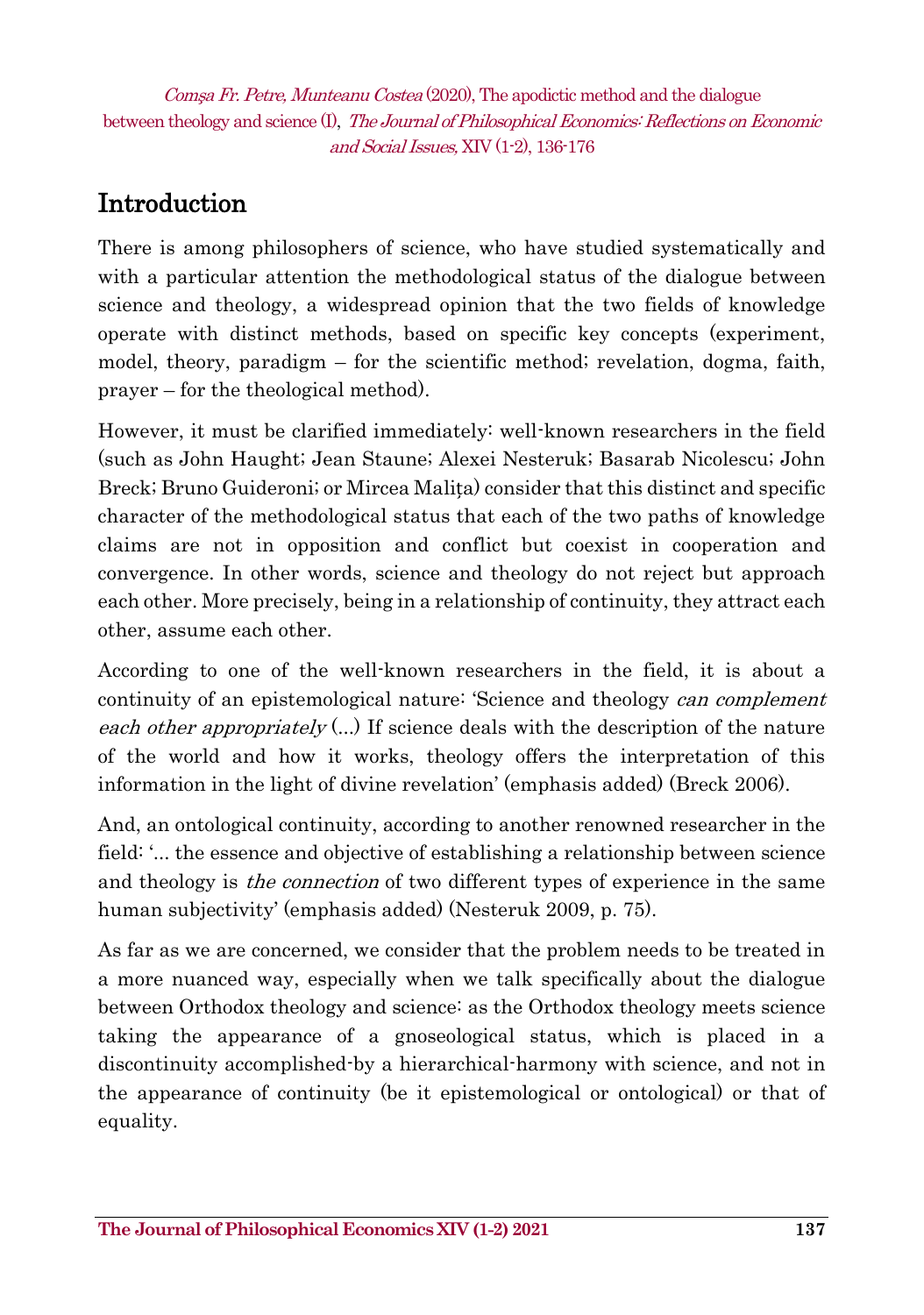This is what we shall discuss in the following sections. The paper is divided into two parts: the first part tackles the problem of truth in theology and science with a particular focus on the antinomic logic, while the second part aims to illustrate how the apodictic method (based on antinomic logic) effectively implements together-workingness between the scientific analysis and theological teaching by being applied to economic science using the theory of rational behaviour in relation with the issue of wealth and poverty.

# Discontinuity and hierarchy in the dialogue between Orthodox theology and science

The discontinuity between 'autonomous' knowledge and 'moved-by-the-Spirit' knowledge

Speaking of the revealed divine knowledge, the Holy Apostle Paul says that his speech and preaching is not with enticing words of man's wisdom, but in demonstration of the Spirit and of power [1 Corinthians 2, 4], while St. Gregory Palamas comes and reinforces the apostle's confession, saying that 'not by persuasive words of human wisdom but by the divine do we seek the divine, by the power of the speakers-of-God, the one by the Spirit-moved' (Palamas 2013, p. 165). And St. Gregory also shows: 'We do not consider the knowledge found through reasoning and syllogisms [to be] a true opinion, but that demonstrated by facts and life, which is not only true, but also certain and unshakable [by logical arguments]', then strengthening his testimony of the divine source of theological knowledge by faith: 'We do not proceed from theological principles to theologized, but we are unshaken in these [principles] of ours, *being God-taught*' (emphasis added) (Palamas 2013, pp. 5, 81).

Thus, while the scientist seeks to discover the composition of sensible things, the causes and effects that trigger or accompany physical phenomena in nature, imposing order on the data collected from the surrounding world, looking for rational, autonomous patterns and explanations, instead, the theologian does not reject the world and the things in it, but receives their meanings through senses purified by sinful lusts, in his mind freed from their passionate understanding. Moreover, all these meanings of things in the world are not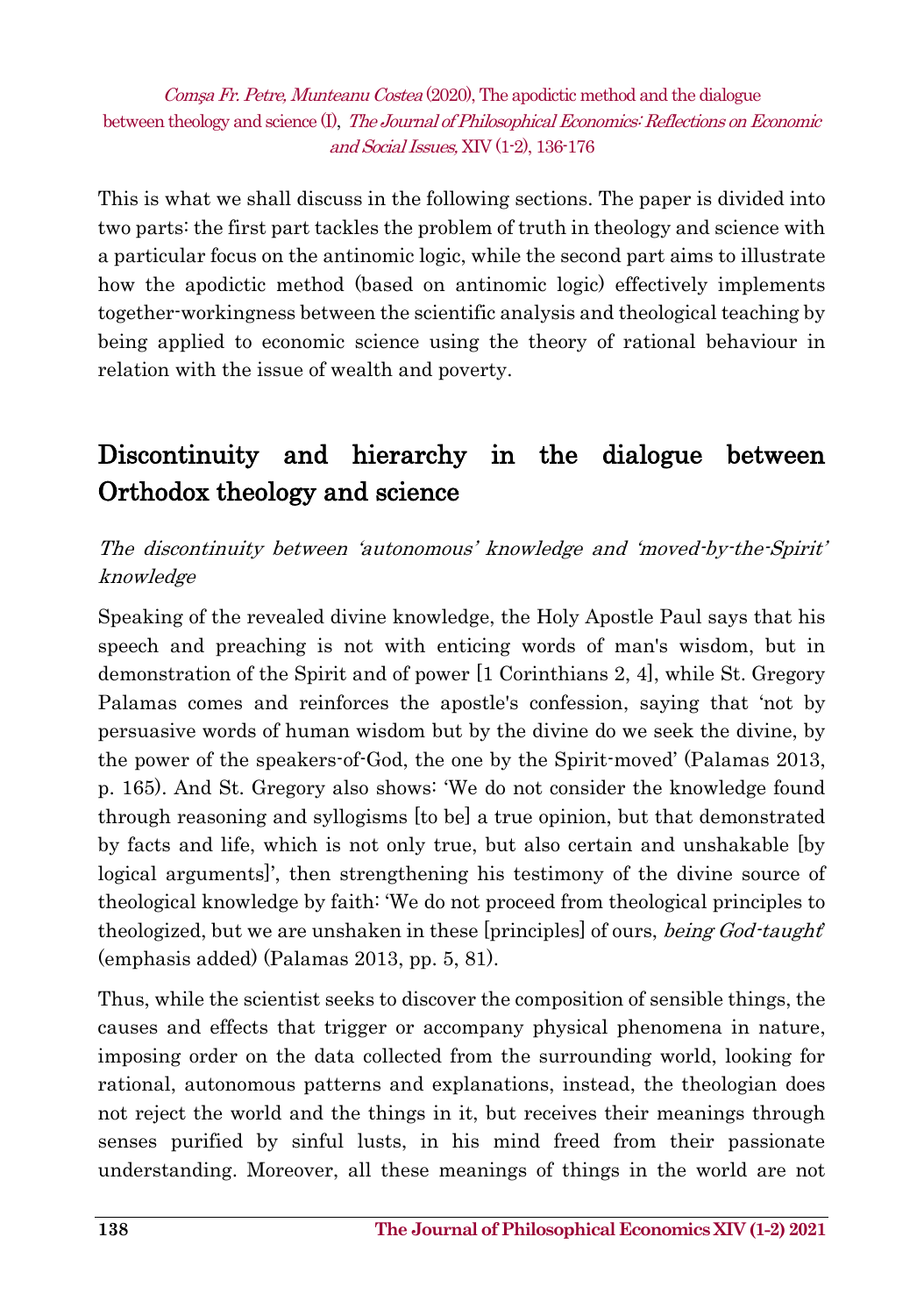viewed by a theologian in an autonomous way but 'in a close connection with God, through the work of grace that mediates this enlightenment' (Mihalache 2016, p. 246).

We can observe here the deep discontinuity between the two distinct paths of knowledge (which we discussed at the beginning): the scientist is engaged in a knowledge 'on his own', based exclusively on his own cognitive powers, while the theologian's knowledge has the very power infused by God as the source and the driving force. So the knowledge of the latter does not lie in words but in work; it is not based on abstract notions, reasonings and syllogisms, but on life, the reality of man's encounter with God, the reality of a life in Christ of the Church, the experience of ecclesial life.

And this proves to be crucial in terms of the truth that each of the two paths of knowledge shares. Referring particularly to this aspect, St. Gregory Palamas writes:

'He who has gathered his way of thinking from the outside wisdom [by scientific knowledge – our comment, even if he has shared some truth, yet, *arguing only* by word – which, being word, always fights with another word – he became *acquainted with a fragile wisdom*, sometimes contradicting himself  $(...)'$ (emphasis added) (Palamas 2015, pp. 287, 289).

Instead, he who seeks the wisdom of God, that is, 'he who seeks and does the will of God' is 'the one whose thoughts his life bears witness to', he is the one who has 'his word materialized in deed and his deed speaking on his behalf' that is, he accomplishes 'by himself in a thoughtful way the things put forward and himself being thoroughpaced by them in a mysterious way (...) he also has the approval from the heavenly ones *through the coming and secret appearance of the Spirit*, and sometimes it reaches, through spiritual prayer, the sight and ascension that are above perfection' (emphasis added) (ibidem).

#### Hierarchical harmony as a binder of the Orthodox theology-science dialogue

If what argued in the previous section is correct, it means that one of the defining dimensions of the Orthodox theology-science dialogue is given by the discontinuity relationship, where knowledge acquired through scientific reasoning, is placed in relation to the divinely revealed one. In the following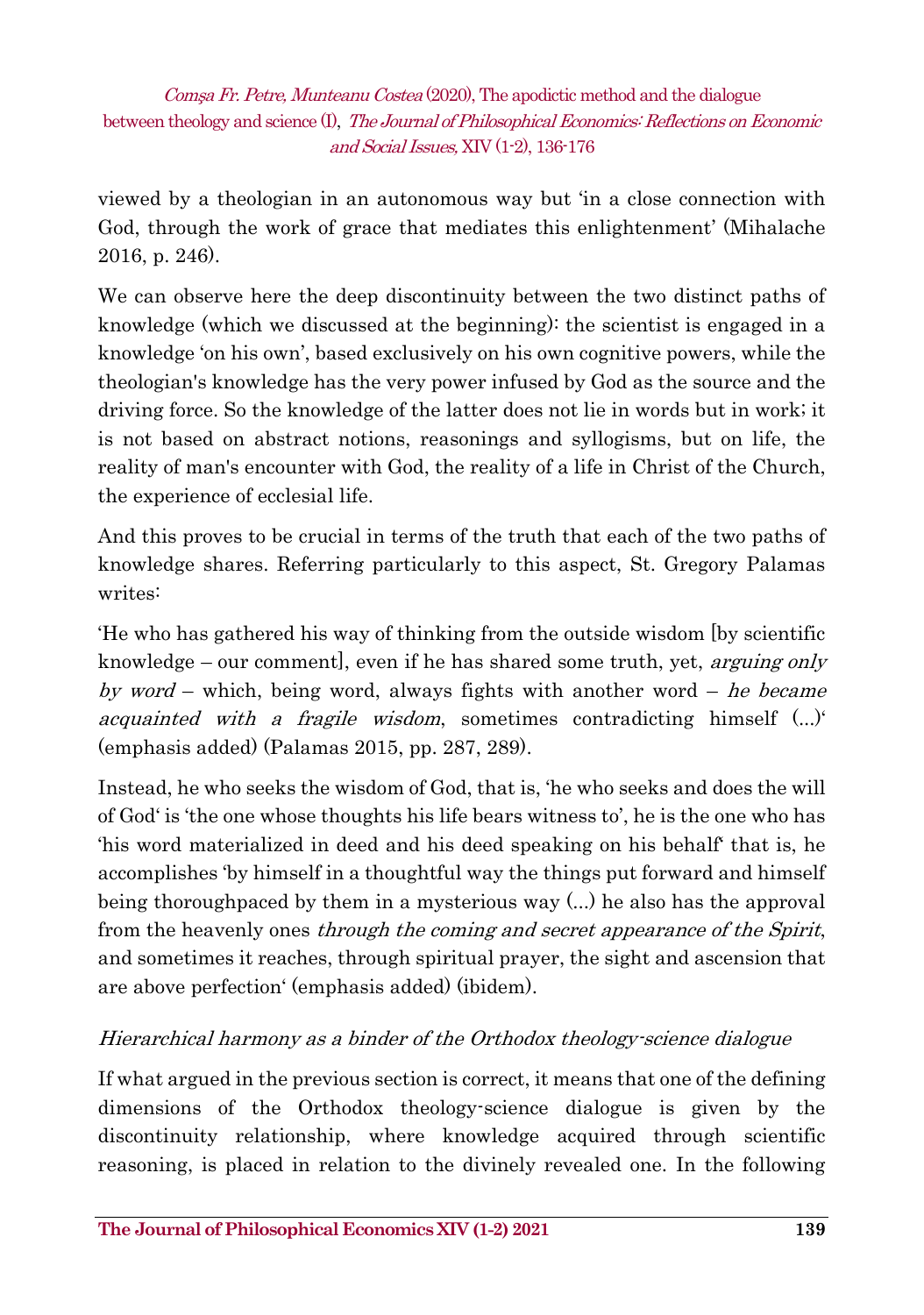pages we will try to argue that another defining dimension of the dialogue consists in the hierarchical harmony relationship that mediates the meeting between the two, thus transgressing the discontinuity and making the theologyscience dialogue possible and viable.

The 'hierarchy' we refer to here does not however take into account the generally acknowledged meaning of the notion, namely, a system of consecutive subordination of the lower degrees or steps to the higher ones. Etymologically, the 'hierarchy' considered here comes from ieros = saint and arche = principle, i.e., the principle of holiness, therefore hierarchy means in our context the order (settlement) after holiness (cf. Fr.Petre Comșa). St. Dionysius the Areopagite says in this regard that hierarchy is a holy ordinance, and science and work similarly to the divine model are elevated to imitation of God by the enlightenments given to them by God, in its measure (cf. Fr.Petre Comșa).

Starting from these, we could say that the hierarchical relationship through which Orthodox theology encounters science derives, on the one hand, from the fact that the revealed truth is divine, while the scientific truth is from God, so that the dialogue that can take place between knowledge by means of religious faith and knowledge through scientific reason means that the latter, through its openness to humble thought, should be enveloped in an edifying and enlightening manner by the former.

The hierarchical relationship, on the other hand, also relates to a different cognitive gain brought by the two ways of knowledge. St. Basil the Great considers in this regard that, if there is any kinship between these two kinds of teachings, their knowledge can be useful, and if there is no kinship, it is important to know the difference between them, putting them face to face; and this is not a trivial matter, to find out which is better (St. Basil the Great 1986, p. 568). And the same Saint also shows: 'But some people despised the teaching given by the divine words and dealt with geometry ... or astrology. Many were concerned with poetry, rhetoric and the discovery of sophistry. Therefore, because *many have neglected the knowledge of God*, in their zeal after acquiring this knowledge, growing old in the search for vain teachings, it is necessary to know the teaching (given by the divine words – our comment), to choose the useful teaching and avoid the vain and harmful one' (emphasis added) (St. Basil the Great 1986, pp. 473-4). And St. Gregory Palamas, pointing out that one's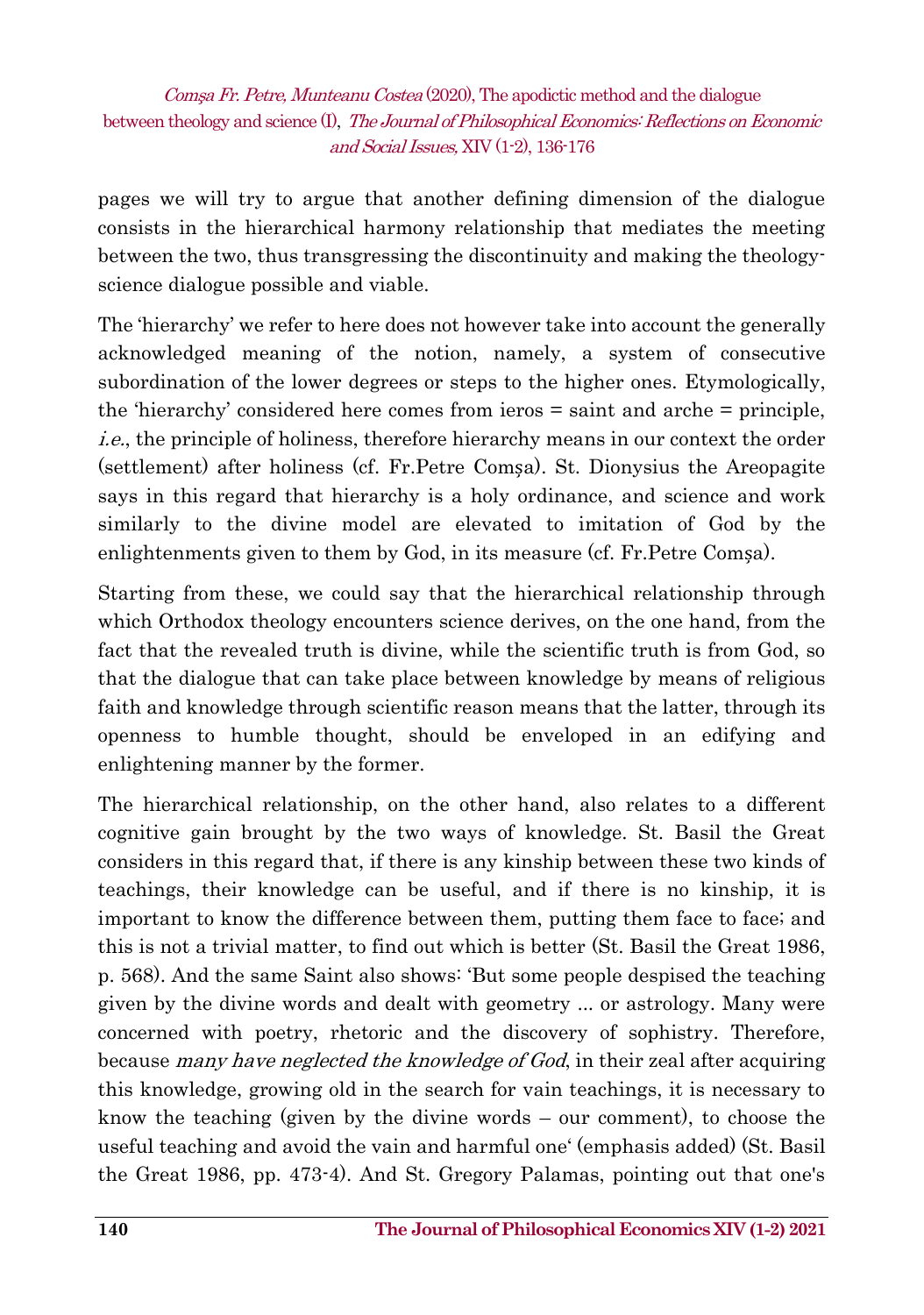preoccupation with science in his youth is good, because it exercises his mind to become more penetrating in discerning things, however, points out: '... but to remain attached to them all the time is bad ... Of course, I would not stop those who want to deal with the sciences, that is, those who have not chosen their monastic life. But I do not advise anyone to permanently attach to them. But I urge them not to expect anything specific about God from those sciences' (Stăniloae 1993, p. 27).

Which does not mean, however, that scientific knowledge is relentlessly bad: on the one hand, it is a good thing to engage with sciences, which exercises the sharpness of the soul-eye, but on the other hand, it is bad to adhere to them until old age. It would be good if, after having exercised it in moderation, man shifted his will to the best and most enduring spiritual preoccupations, much reward being brought to him by the contempt of the discursive sciences (Palamas 2015, p. 53). And, in conjunction with the teachings of the Holy Fathers, the great Romanian theologian Dumitru Stăniloae states that in the presence of the grace of the Holy Spirit, scientific knowledge can also be of some use (Stăniloae 1993, p. 32) as this type of knowledge, through its results, can clarify further the things said in the Holy Scripture, that is, in the revealed truths: scientific knowledge can contribute to the clarification of the Scripture but only if we have the only key to Scripture, the grace of the Holy Spirit (Stăniloae 1993, p. 27).

It means that, although the approach to theological knowledge is in no way related to any method used by the sciences, and mystical knowledge is opposed to rational or dialectical knowledge, and theology is revealed to be something other than any other science (Mihalache 2016, pp. 302, 246-247), still, the dialogue can bind when scientific knowledge also has as a starting point 'the power set in motion by the the Holy Spirit' (Palamas 2015).

And, in our opinion, this is exactly what lies behind the notion of the hierarchyin-harmony relationship between theological and scientific knowledge (to which we referred a little earlier in our paper). The same wonderful Saint Gregory Palamas says in this regard: 'Outer educational instruction [scientific knowledge – our comment] can never be made spiritual if it is not combined, in addition to faith, with the love of God – or rather if it is not *reborn* by the love and grace that comes from it *and thus becomes other than the first* [in the sense that other than what it was originally, namely scientific knowledge – our comment], that is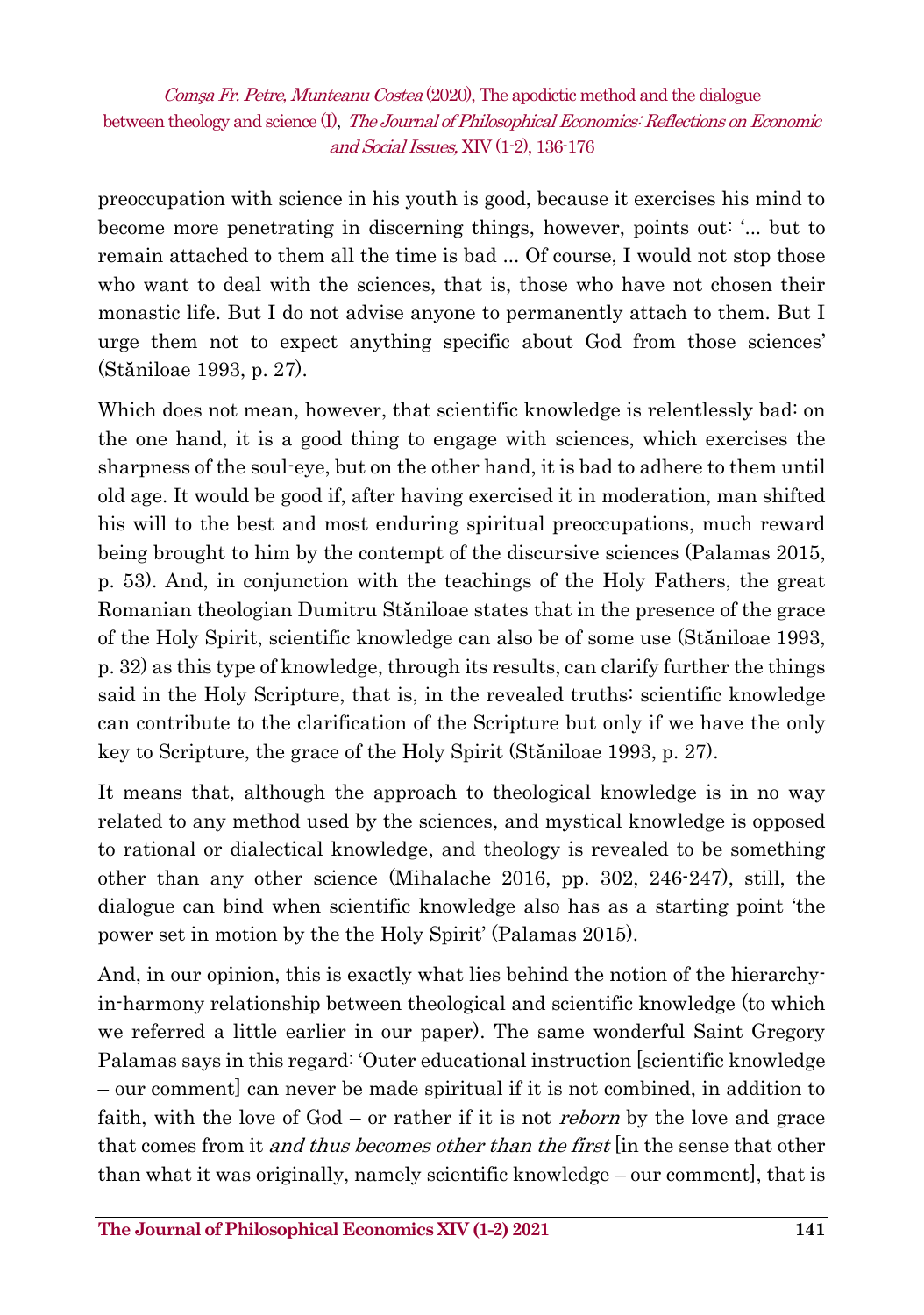a new one (...) as one which is spiritual because it is subject to the wisdom of the Holy Spirit, and knows, and receives, His charisms' (emphasis added) (Palamas 2015, pp. 61, 63). Trying to interpret the words of the Saint Gregory Palamas we will conclude the following:

- The basis of patristic theologizing is the truth coming from the Holy Spirit, His power shared with the Fathers.
- We ascend to the knowledge of God not by the common notions processed autonomously by our intellect, but by the grace of God.
- The starting point in the knowledge of God is the power inspired by the Holy Spirit.
- Scientific knowledge can also be part of this ascent to the truth of Creation only if the scientist engages himself in such a spiritual ascent and opens himself to his own transfiguration under the work of grace of God.
- The work of its own transfiguration of scientific knowledge under the power of grace hypostasizes the reality of the together-working between the patristic teaching and the scientific analysis, testifying in this way to the hierarchical nature of the dialogue between them.

# On the apodictic and antinomic issues within the dialogue of the Orthodox theology with science

But the question arises: does the scientist have a method at his disposal that can guide him in the ascent of this joint work? That is, which can bring together in a viable hierarchical structure (from a gnoseological, hermeneutic and heuristic point of view) the methodology of scientific and theological knowledge. Our view is that this method is not only possible, but it already exists. It does not have to be invented or discovered but only reconstructed as in a puzzle game, from the ideas, analyses, and demonstrations that can be found in the work of some of the theologians, philosophers, and scholars of times closer or farther from us. This method may well be called the apodictic method based on antinomic logic. Therefore, we further intend to follow the path of reconstituting this method in several successive steps by first addressing the problem of truth in theology and science, then that of the antinomic logic, to finally reach the actual configuration of the apodictic method.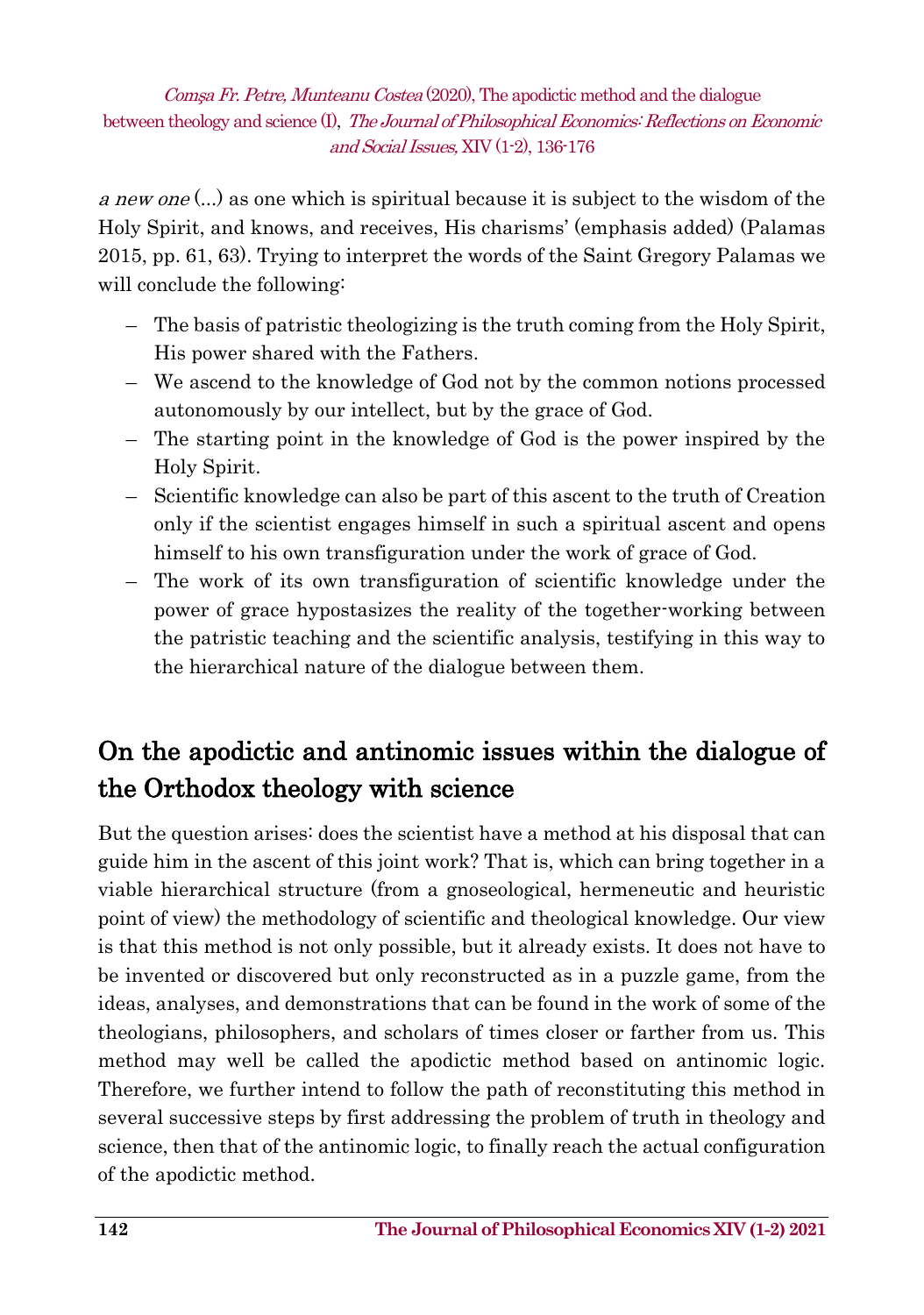#### On the Divine Truth and human truth

Saint Seraphim of Sarov teaches us that the purpose of (Christian) life is the acquisition of the Holy Spirit. But through the Holy Spirit, through the Spirit of Truth, the Truth is proclaimed to man. And here, at the moment of the acquisition of the Spirit, at the moment when, by cleansing of burden of sins, 'consciousness rises above the double boundary of space and time and enters into eternity' here, at this moment of annunciation, '… He who announces the Truth and the announced Truth totally coincide. In the manifestation of the Spirit of Truth, that is, in the tabernacle light, the form of Truth and the content of Truth are the same' (Florenski 1999, p. 96). But, perceived and appropriated by man, the knowledge of the Truth descends over time and space, in the temporal dimension which accompanies the variety of persons and in the spatial dimension which accompanies the variety of society (ibidem). Through the descent into time and space, however, the immediate unity of form and content is subjected to a double rupture: the knowledge of the Truth becomes a knowledge about the Truth, on the one hand; and, on the other hand, knowledge about the Truth simply represents a truth.

There is no doubt that along with the Divine Truth there is necessarily the human truth, if along with God, there is also the man, the creature. The existence of truth is only another expression of the very fact of the existence of the creature as such, that is 'of the creature that is found in time through its personal multiplicity and in space through its social multiplicity' (ibidem).

Although given in creature, the truth must be the monogram of the Divinity: 'Being here, it must be as if it were not from here. Through the colours of the contingency, it must outline the Non-Contingent. The indestructible Adamant of the Godhead must always fit in the fragile vessel of human words' (Florenski 1999, p. 97). Man is born and dies and generation after generation succeeds, but the truth must remain, not being subject to corruption and decay. People argue and contradict each other but the truth must be indisputable and above any dispute. People's opinions change from country to country and from year to year, but the truth everywhere and always is one and the same. In short, the truth is something that everyone has believed in everywhere and always, because being universal in reality and in the proper sense of the word, as the very significance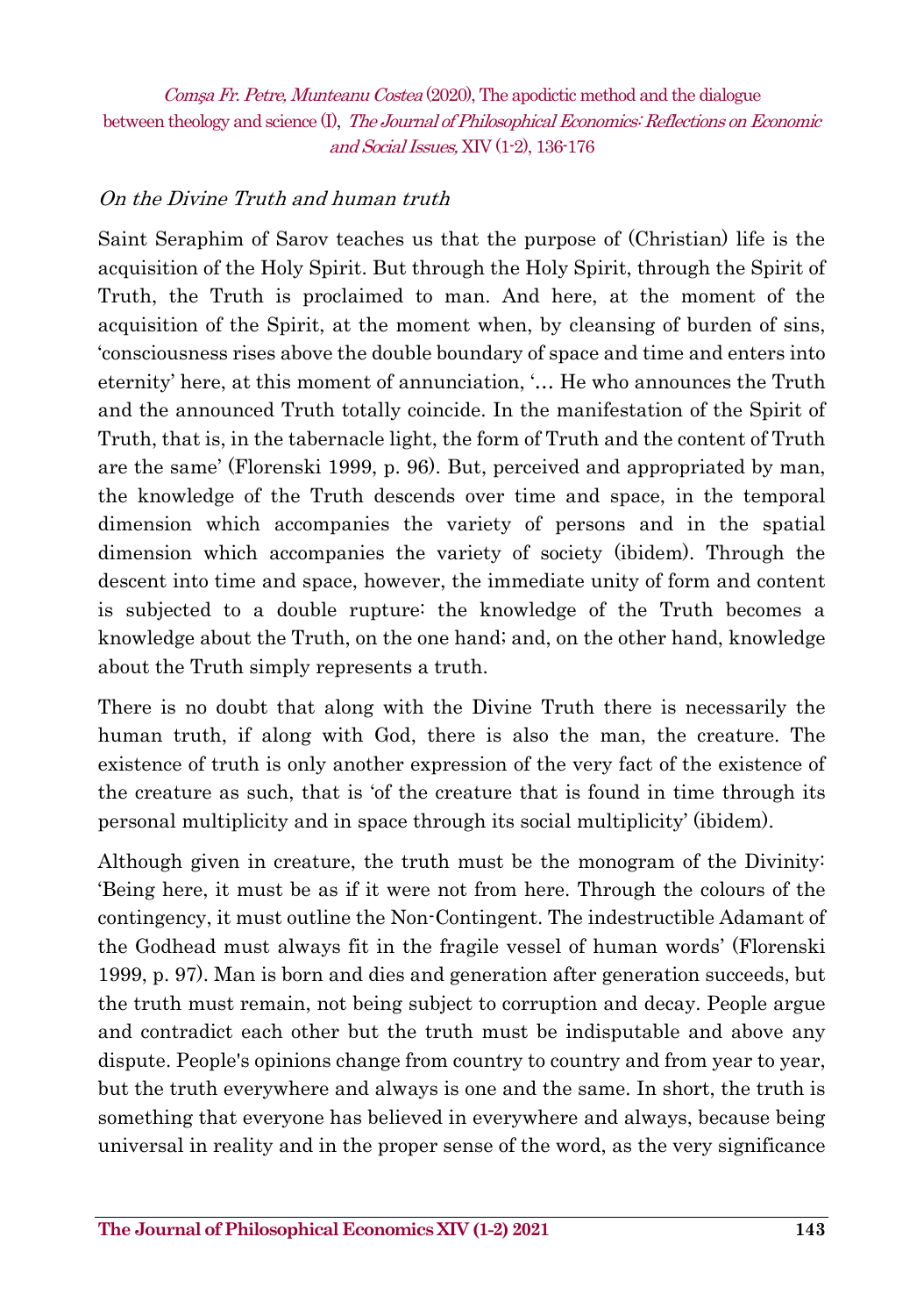and meaning of the word shows, it is what encompasses everything as much as possible (ibidem).

The problem we face when we share such a vision of the condition of human truth is this: how is the Divine Truth presented to human reason? Or, more rigorously and deeply expressed: how can one construct the unconditional formula of the Divine Truth from the conditioned material of the human mind? This means, in our understanding, that we have a duty to ask ourselves about the properties, structure, and nature of human truth, a truth which, though given by God, is nevertheless given in mankind and to mankind. In other words, the question regarding the formal structure of human truth and its rational organization proves to be legitimate when its content is the Truth itself. And a fact that should not be neglected in the context of the analysis we are undertaking in this paper is that by finding answers to these questions we open the beginning of the path for reconstituting the specific and independent method of interdisciplinary science-theology dialogue.

#### The Truth that envelops the truth

Looking for the answer to the question about the logical structure of human truth, we must keep in mind that '… (human) truth is truth relative to the Divine Truth and not to something else, that is, it is in a certain concordance with the Divine Truth. The form of truth is able to maintain its content, the Divine Truth, only when, in some way – even symbolically – has in itself something of the Divine Truth' (emphasis added) (Florenski 1999, idem). In other words, human truth must necessarily be the emblem of a certain fundamental property of Divine Truth. And perhaps the most convenient proof in this regard is the antinomic nature of human truth as an emblem of the antinomic character of the Divine Truth.

#### Divine Truth as an antinomy

Let us start from the crucial fact that antinomic thinking is used by Christ the Savior Himself: 'For whosoever will save his life shall lose it: and whosoever will lose his life for my sake shall find it' [Matthew 16, 25]. In fact, His whole teaching is paradoxical, antinomic [1]: if you want to rule, serve; if you want to be exalted,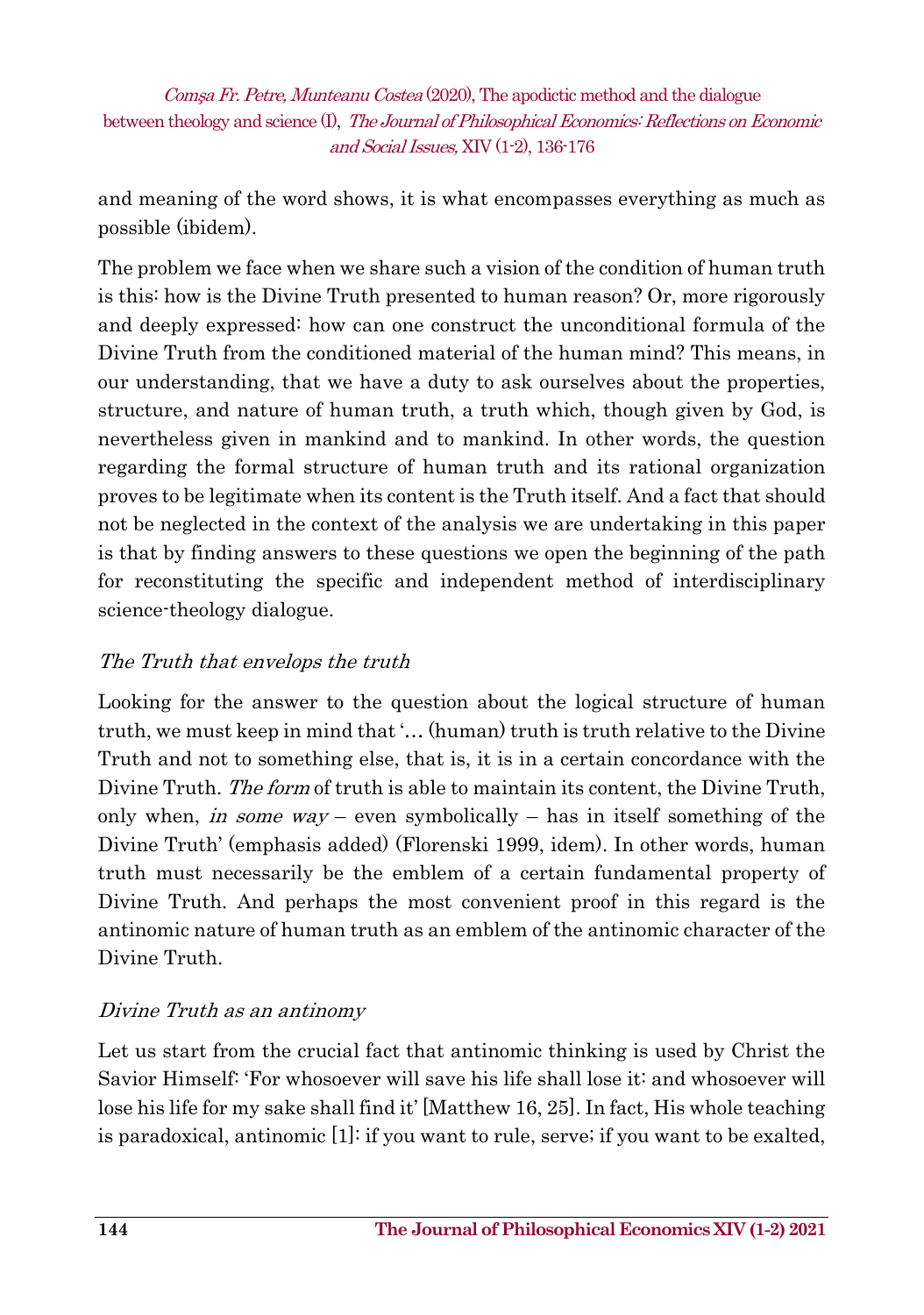humble yourself; if you want to regain your innocence, plead guilty; if you give what you do not have, you will gain what you have given to others.

On the other hand, the antinomic character of Divine Truth is a heavily debated and argued subject in Orthodox theology. For example, it is considered that in the case of dogma (the theological term for what we call here the divinely revealed Truth), reason is suspended from its (apparently natural) rights, the logical laws of identity and contradiction losing their authority (Sturzu 2009, p. 282). In the same sense, the Orthodox theologian Paul Evdokimov points out: 'Thus, God is One and Triune at the same time, but He <is neither a triad nor a monad, as we know them by numbers>; the two natures unite in one divine hypostasis of Christ; he is no longer the apostle Paul, but Christ lives in him; from all it is seen that it is not the same or another, but the same and another at once. In this world of pure evidence, the tertium is always datur, but in order to understand it we must go through evangelical metanoia' (Evdokimov 1996, p. 190).

The authentic and full experimenters of faith, the Holy Fathers, have testified over the centuries that the closer we get to God, the clearer the contradictions. The mysteries of faith, far from being secrets that we must not divulge, are inexpressible, unspoken, and indescribable experiences of the Divine Truth ('Jesus saith unto him, I am the way, the truth, and the life' – John 14, 6), which cannot be otherwise hypostasized in words than in the form of antinomy, which is both 'yes' and 'no'. In fact, the Holy Book is full of antinomies. It antinomically intersects not only the judgments of different biblical authors (for example, with the Apostle Paul, the atonement is made by faith, while in the Apostle James by deeds, etc.) but also the judgements of one author; and not only in his various writings but also in one writing; and not only in different passages but also in one passage. The antinomies stand together, often in the same verse, even in the strongest moments, which, like a strong gust of wind, shake the soul of the believer.

For example, the Apostle Paul. His brilliant religious dialectic consists of a series of ruptures: he jumps from one antinomic statement to another. Sometimes the antinomy is contained even in the stylistic rupture of the continuity of the story, in a formal asyndeton [2]: contradictory and mutually exclusive rational judgments are pointed at each other. Therefore, antinomies are constitutive elements of religion (if we think about it rationally): thesis and antithesis, like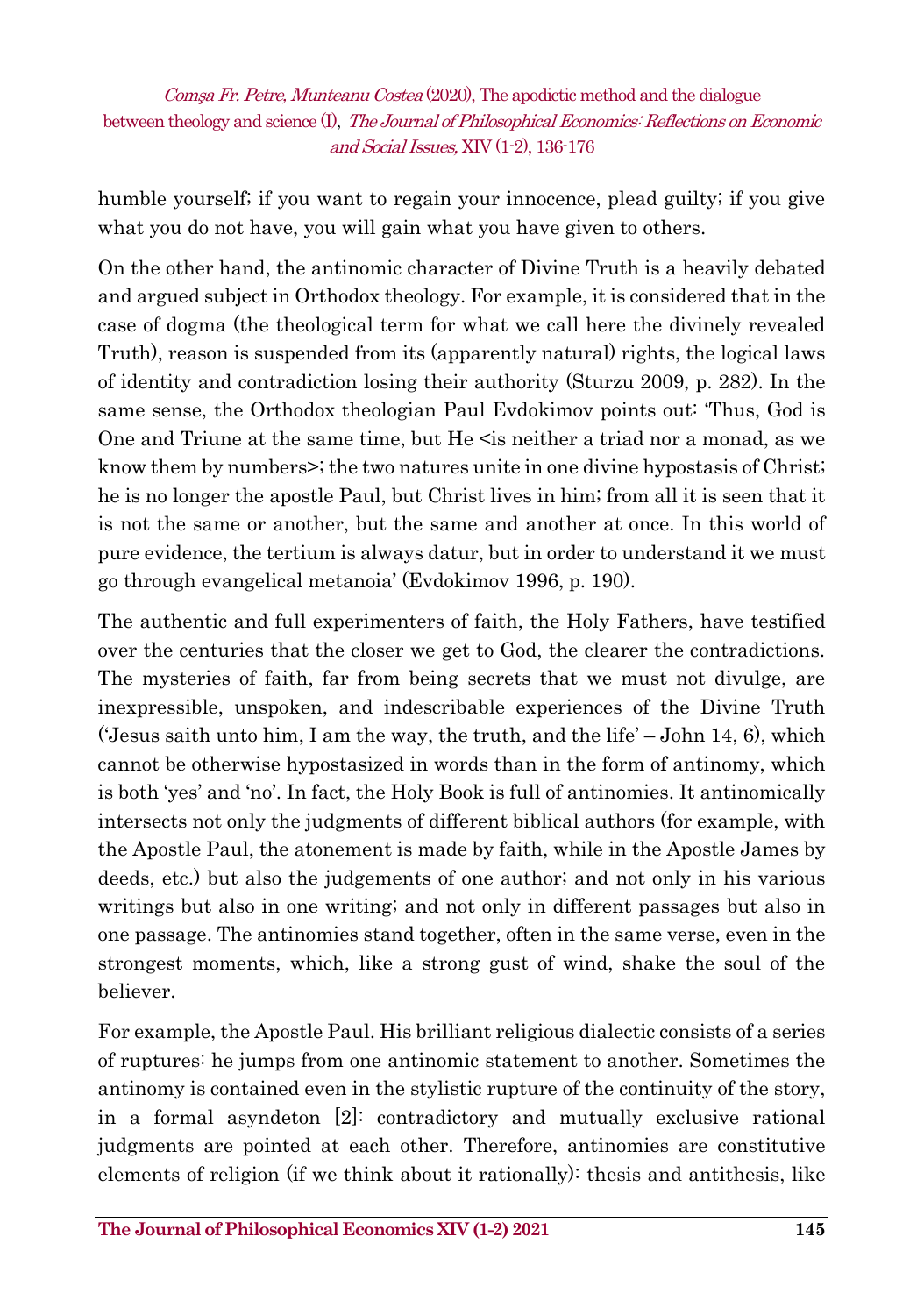warp and weft, weaving the very fabric of religious experience. Where there is no antinomy, there is no faith (Florenski 1999, p. 108).

#### Human truth as an antinomy

If, as we have already argued, human truth must necessarily be the emblem of a specific fundamental property of the Divine Truth, and if such a property of the latter is its antinomic character, then we understand that human truth must also be an antinomy. This is what we will be analyzing next, following the historical 'destiny' of the antinomy in logical thinking, mainly through the tension that has manifested over time between the aspiration for the omnipotence of logical formalism and the main forces that opposed such an aspiration (i.e., paradox/antinomies).

#### The evolution of logical formalism over time

Following the ideas of the reputed Romanian logician Petre Botezatu, we would say that modern logic bears the stamp of its origin: it was created by mathematicians and for mathematicians (Botezatu 1983, p. 7). Thus, mathematical logic (as it is generally called the modern logic) was constituted and perpetuated primarily as a logic of mathematics. The ideal pursued has been and still is to offer mathematics, which is a discipline of accuracy and rigor, even these qualities being maximized. This way, mathematicians aspired to master the operations of logical thinking as they mastered the amount of mathematical data, and to become aware of the mechanisms of demonstrations as they were aware of the findings of mathematical information (ibidem).

Aristotle took the first significant steps on this path, and from his approach – which was passed on by many generations of devoted disciples – developed what is now called classical logic (where 'classical' is opposed to 'modern'), or even better named, the traditional logic. Aristotelian syllogistics, although it represented the first form known to us of an axiomatic system, failed however to generally enjoy the acceptance within the world of mathematicians. Firstly, due to the fact that mathematicians as a rule do not operate in their demonstrations this model although it plays an important role in conversational language and in other areas of knowledge. Secondly, although Aristotle had advanced towards symbolizing the logical language (by introducing logical variables), his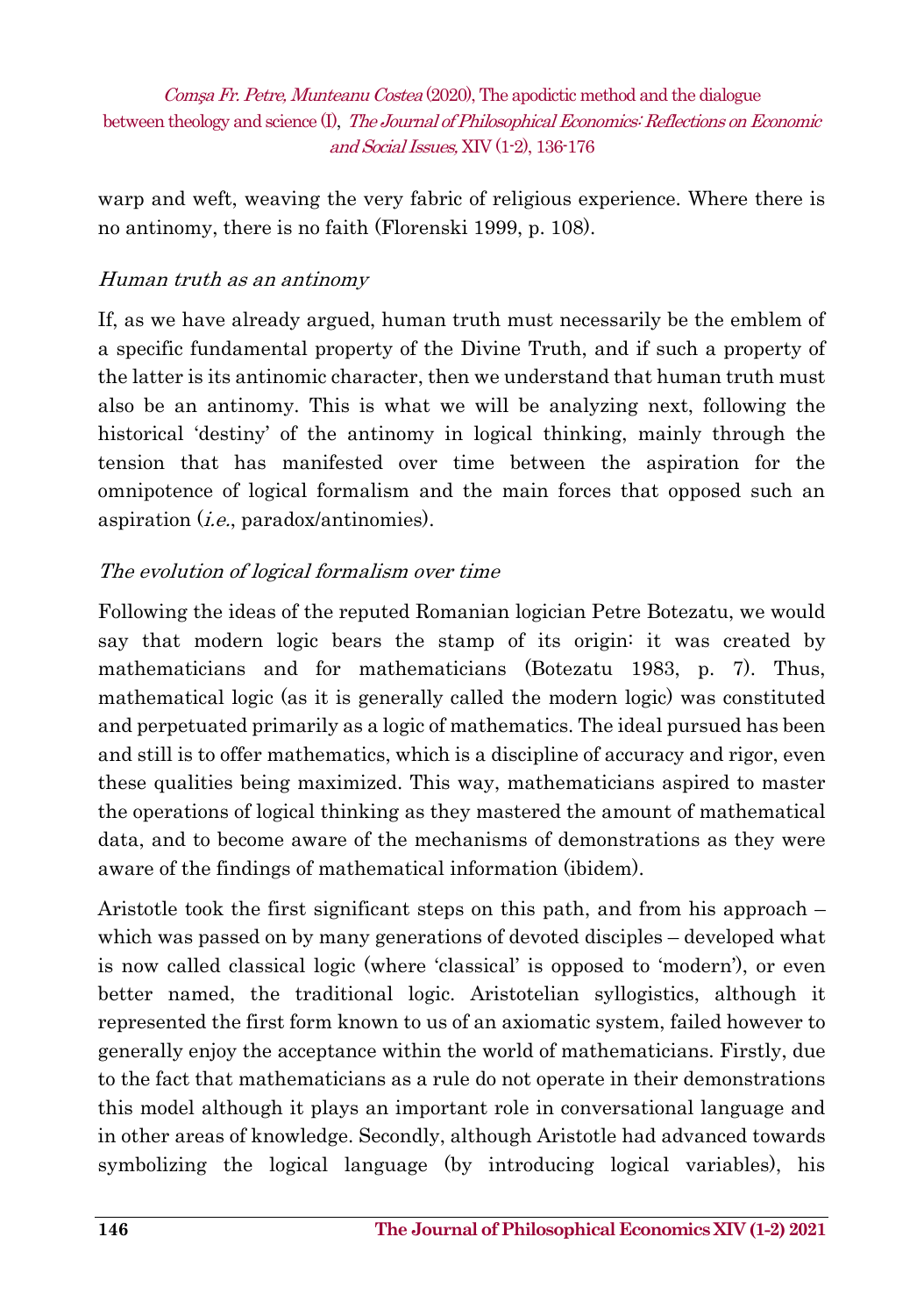achievements did not prove to be to the liking of mathematicians, not being formalized enough to constitute a calculation. Under these circumstances, mathematicians 'felt compelled' to construct a logic of their own, a mathematical (or symbolic, modern) logic (Botezatu 1983). The success should not be neglected although it had been gained over time and with remarkable efforts, having to overcome enough resistance.

As to the success to which we have referred, it must be shown that, disregarding the indisputable gains which reverted to the mathematical sciences — now in a superior form of construction and exposition — logic itself has been thus driven into a far-reaching scientific revolution: many hitherto unknown logical laws were discovered (able to master situations of great complexity), logical structures of appreciable power were set up (able to organize at the highest level the most different sectors of scientific knowledge), difficult problems have arisen and have been solved that modern science has brought to light.

In fact, it appears that modern logic is indeed the logic of modern science. It is the background on which the researches of mathematical (symbolic) logic have advanced substantially and diversified a lot so that today there are several variants of scientific language able to formalize mathematical and logical theories and even theories of natural and social sciences. Of course, formal languages are not perfect and do not aim to solve all the problems of scientific knowledge, but the fact is that they are available to us (Botezatu 1983, p. 11).

Moreover, modern logic justifies its value not only by the scientific applications it generates but also by its significance as a theory of logical thinking and logical language. In this sense, the new logic has enriched the traditional logic with an impressive repertoire of logical laws, deductive procedures, ways of constructing scientific theories and, at the same time, with determining the effective power and limitations of these processes. So, we do not think it is an exaggeration to say that modern logic today is an impressive body of concepts and theories that are imposed with the authority of formal rigor.

On the other hand, as it was said before, these remarkable developments appeared over time and with serious efforts, having to face many obstacles, some of them not yet being overcome [3]. Probably one of the major obstacles that had to be overcome in this regard was the historical controversy over the nature of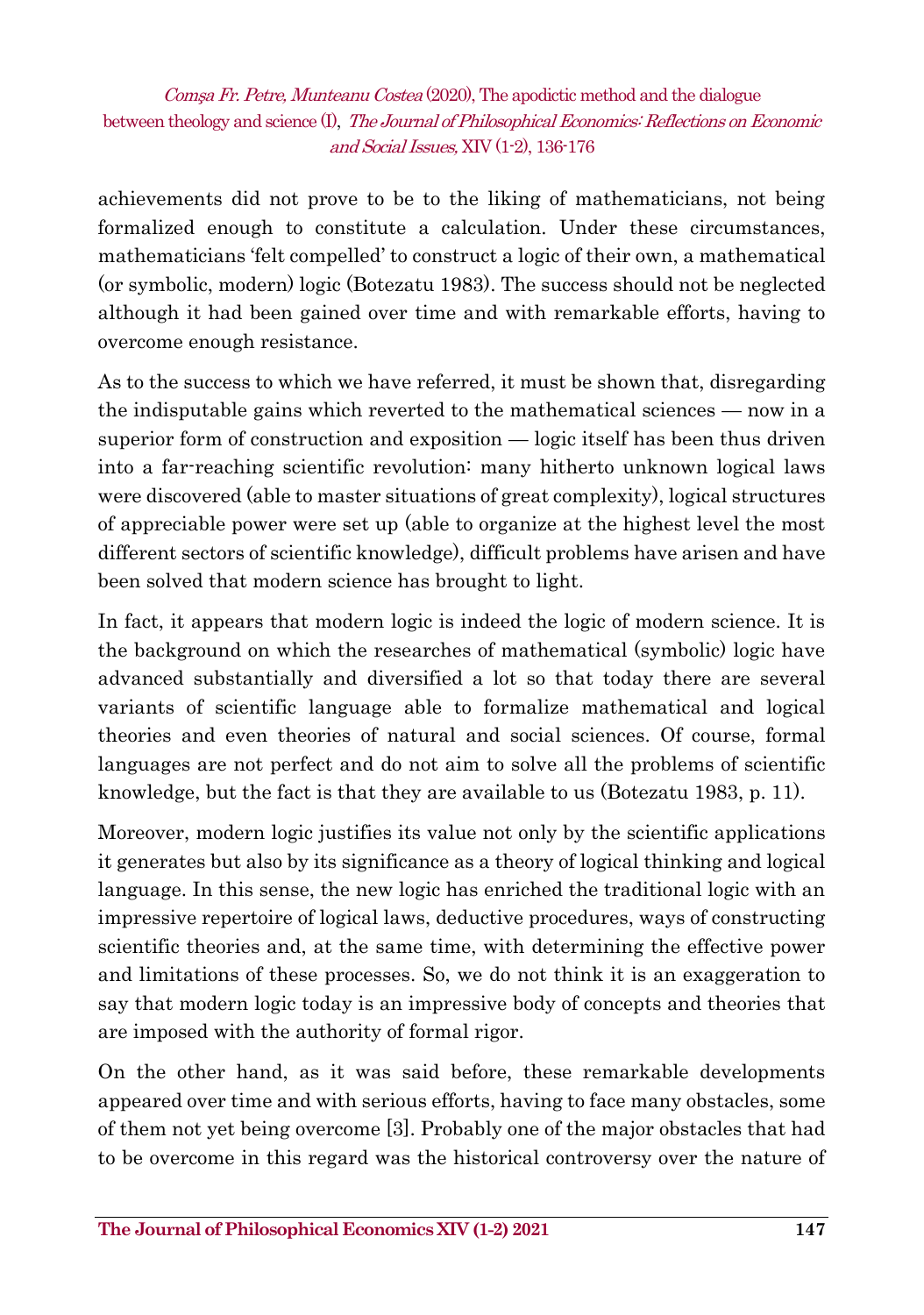mathematical judgments. The starting point of the controversy was Kant's conception of the division of judgments into synthetic and analytical, the former being defined as extensive (the predicate adds a new note to the subject), and the latter as intensive, explanatory (adds nothing to the subject). Kant also distinguishes between *a priori* judgments (which are grounded in pure thinking) and a posteriori judgments (which come from experience). For Kant, mathematical judgments are all synthetic (thus increasing knowledge) and a priori (necessary and universal). He argues that it is impossible to have a sensitive intuition (sensitivity being one of the two faculties of knowledge, along with the intellect) without the 'forms' of space and time. The representation of these forms is prior to sensations so they are a priori forms. As intuition makes synthesis possible and mathematical judgments are closely related to space and time, these judgments are synthetic *a priori* (Kant 1994, p. 45). As a conclusion, '… for him, pure mathematics is not analytical; it is synthetic a priori because it refers to (describes) space and time' (Korner 1965, p. 45).

Decades later, representatives of logical empiricism will reject Kant's view on mathematical judgments. For empiricists, there could be accepted only statements that can be deduced in a purely logical way, analytically, or that are confirmed by experience, synthetically a posteriori. Consequently, starting with the middle of the 19th century, logic and mathematics became closer. Towards the end of the 19th century, Frege [4], starting from the idea that mathematical statements are a priori analytical [5], tries to prove that mathematics is a branch of logic (so mathematics is covered by logic). It should be noted here that by saying that the asserted sentences of arithmetic have an analytical character, Frege considers the fact that they are 'logical truths', conferring to the word 'analytical' its own meaning (Frege 1977, p. 46).

Frege aims to construct a very precise symbolic language that he calls the 'formal language of pure thought.' The new language, 'totally constructed of signs, from which any ambiguity can be eliminated', is like a microscope compared to the human eye (represented by the spoken language) (Dumitriu 1969). Replacing the notions of 'subject' and 'predicate' with those of 'argument' and 'function', the mentioned author lays the foundations of the propositional calculation [6], completely axiomatized. Frege observes that numerical data, referring to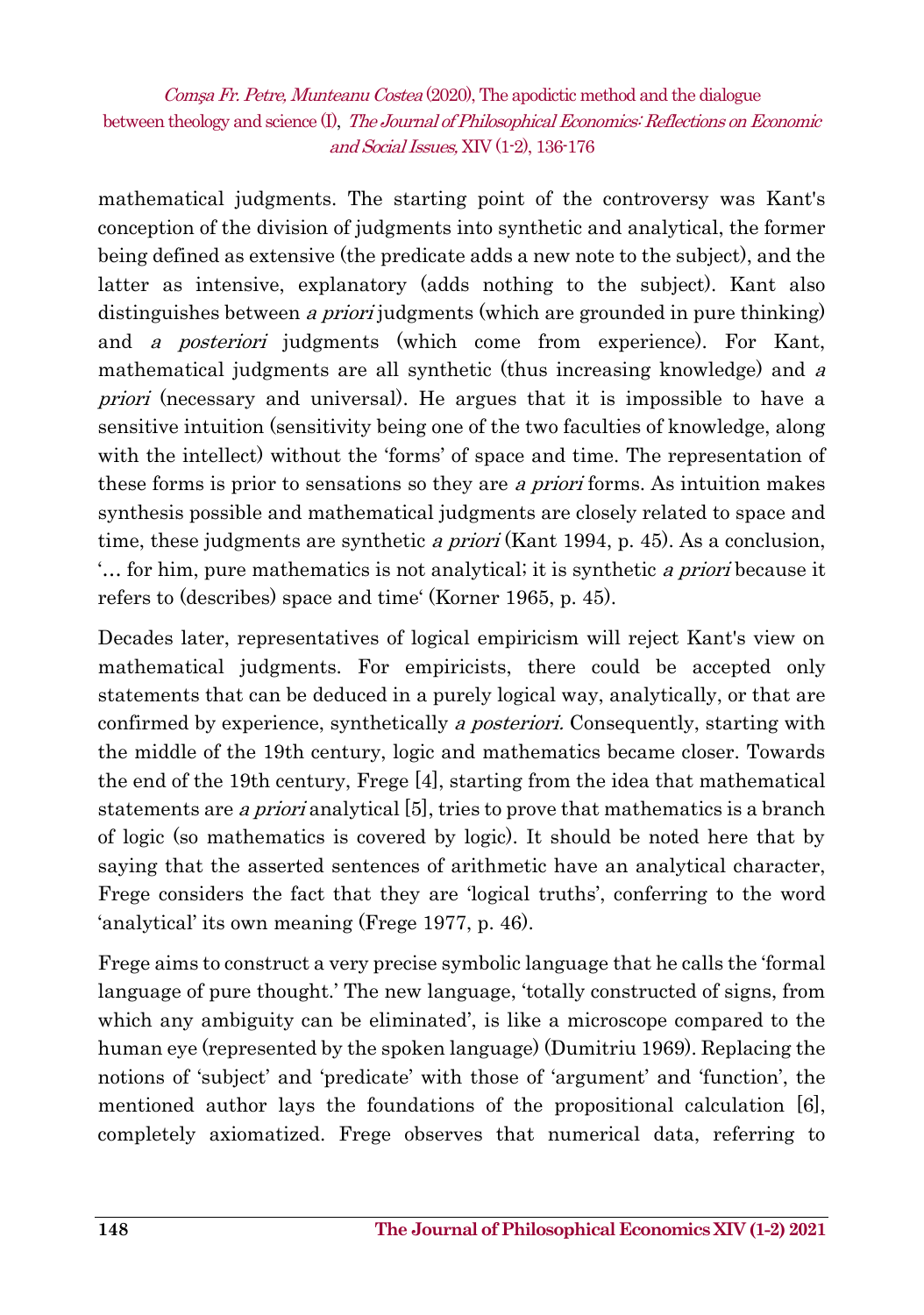characteristics and not to signals, are related to the notion [7], and not to the object. [8]

#### The first fissures in the formal logical system

With Frege's contributions, the process of formalizing mathematics by exploring its logical foundations did not seem to encounter any obstacles of a theoretical nature. Suddenly, however, in 1902, Bertrand Russell told Frege that he had discovered a contradiction at the base of his system: the multitude of multitudes that do not include themselves, encompasses itself when it does not encompass, and vice versa (Botezatu 1973, p. 47). This contradiction remained in the history of logic as the 'Russell's paradox', or 'class paradox'. With this paradox, we enter a new period of prolonged crisis of science foundation that had been considered, until then, of an indisputable clarity: mathematics and logic. Thus, 'instead of bringing a new certainty, the new logic will establish the permanence of the provisional' (Frege 1977, p. 46). Frege himself would give up the development of his formalism, viewing it as a hopeless situation, the logical program being taken over by Russell and Whitehead.

In any case, the situation was not unprecedented as the paradoxes had been known since the times of ancient Greeks, in that they violated two principles of the Aristotelian logic: the principle of non-contradiction (both a statement and the negation cannot be true simultaneously) [9] and the principle of the excluded third party (within a logical system, a sentence can be true or false; there is no third possibility) (Aristotle 1961). In this respect, the best known is the paradox of the liar [10]. The problem that arises here (in all versions) is that of selfreference: the statement refers to itself. It is a problem that we will return to a little later as it is extremely important in Russell's type theory and language level theory introduced by Tarski.

Next, we will deal with Russell's paradox and its consequences that led to the emergence of type theory. Russell divides classes (or sets) into two: classes that are contained in themselves as an element (e.g., the class of all abstract notions is an abstract notion, so it contains itself) and classes that are not contained as an element (such as the class of all mammals, which, not being a mammal, does not contain itself) (Dumitriu 1969).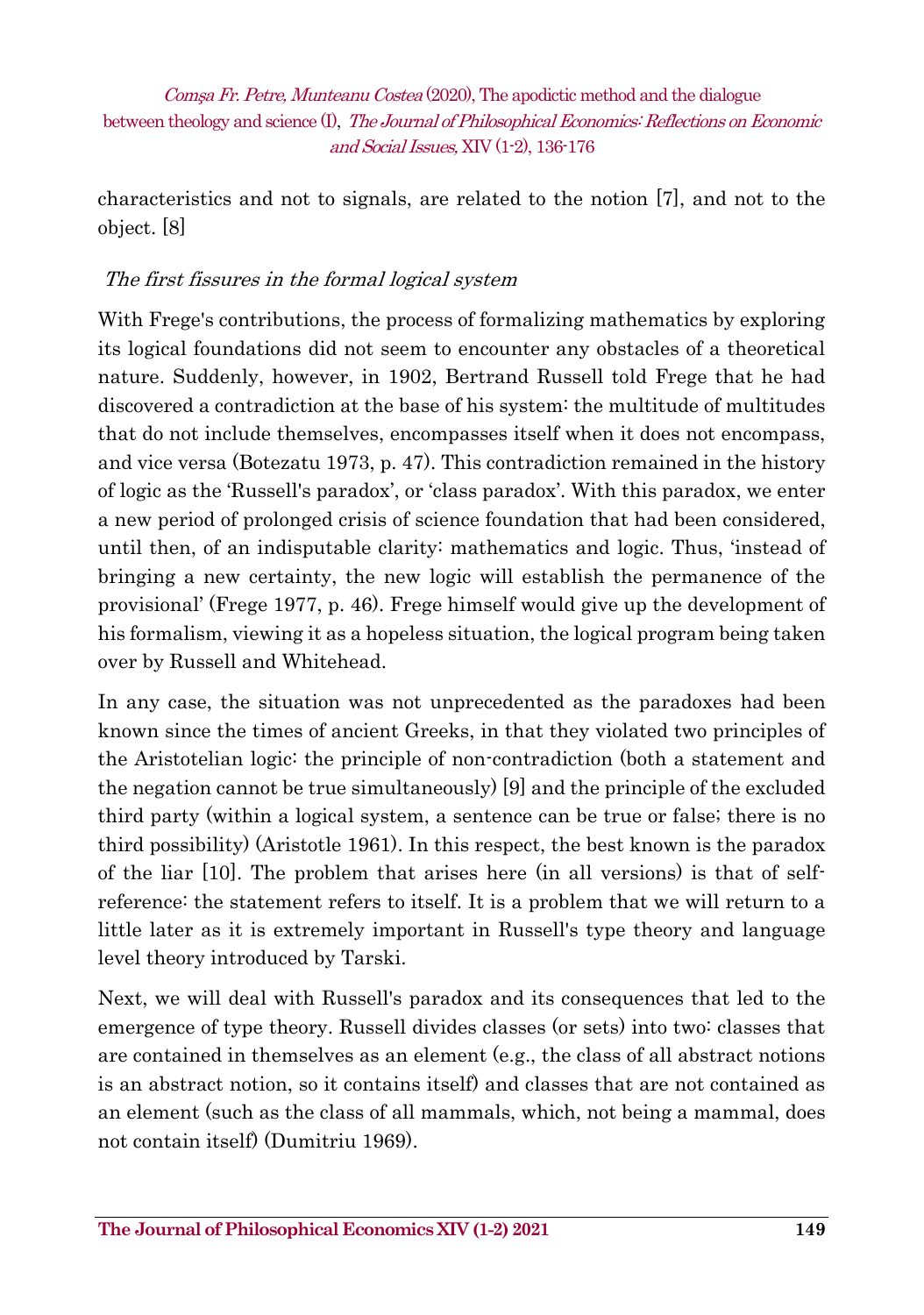Denote by Γ the class of all classes not contained as an element:

$$
\Gamma = \{K | K \notin K\} \tag{1}
$$

Since each class contains or does not contain itself, a third situation being excluded, there are only two possibilities: either  $\Gamma$  is self-contained or not. If  $\Gamma$  is contained in itself, taking into account the fact that it contains only the classes that are not contained in themselves, it means that it is not contained. Conversely, if  $\Gamma$  is not contained, as it contains all classes that are not contained, it must be contained. In conclusion, a contradiction is reached: the class  $\Gamma$ , of all classes that are not contained as an element, is contained in itself only when it is not contained in itself [11].

Such paradoxes 'constitute one of the greatest obstacles in the establishment of logic as a mathematical science and in the logical substantiation of mathematics' (Dumitriu 1969). The illusion of clear and distinct ideas seems largely compromised, and this occurs in the realm of the sciences that seemed least prone to such a crisis: logic and mathematics. 'One by one, the paradoxes of Burali-Forti, Cantor, Russell, Richard and others, shattered the idea of the "ideal" character of mathematical constructions, imposing here, as everywhere, the principle of the relativity of knowledge' (emphasis added) (Enescu 2003). In any case, it is obvious that things could not be left in such a state, so several solutions to Russell's paradox have been proposed (Enescu 1967). Interestingly, the most important and widely accepted to date was proposed by Russell himself (Dumitriu 1969), a solution that he called type theory. [12]

Trying to overcome some of the difficulties of type theory, Russell later developed a branched theory of types. However, the system became cumbersome so the first attempts to simplify it appeared in the third decade of the twentieth century. An important contribution in this regard was made by Frank P. Ramsey who divided the paradoxes into two different groups that would later be called logical paradoxes (Group A) and semantic paradoxes (Group B). Group A includes, among others, Russell's paradox, and Group B, among others, the paradox of the liar.

Semantic paradoxes are not therefore part of the category to which the classical theory of types can be applied, while logical paradoxes can be solved, as we have seen, with the help of simple type theory. Consequently, we can infer that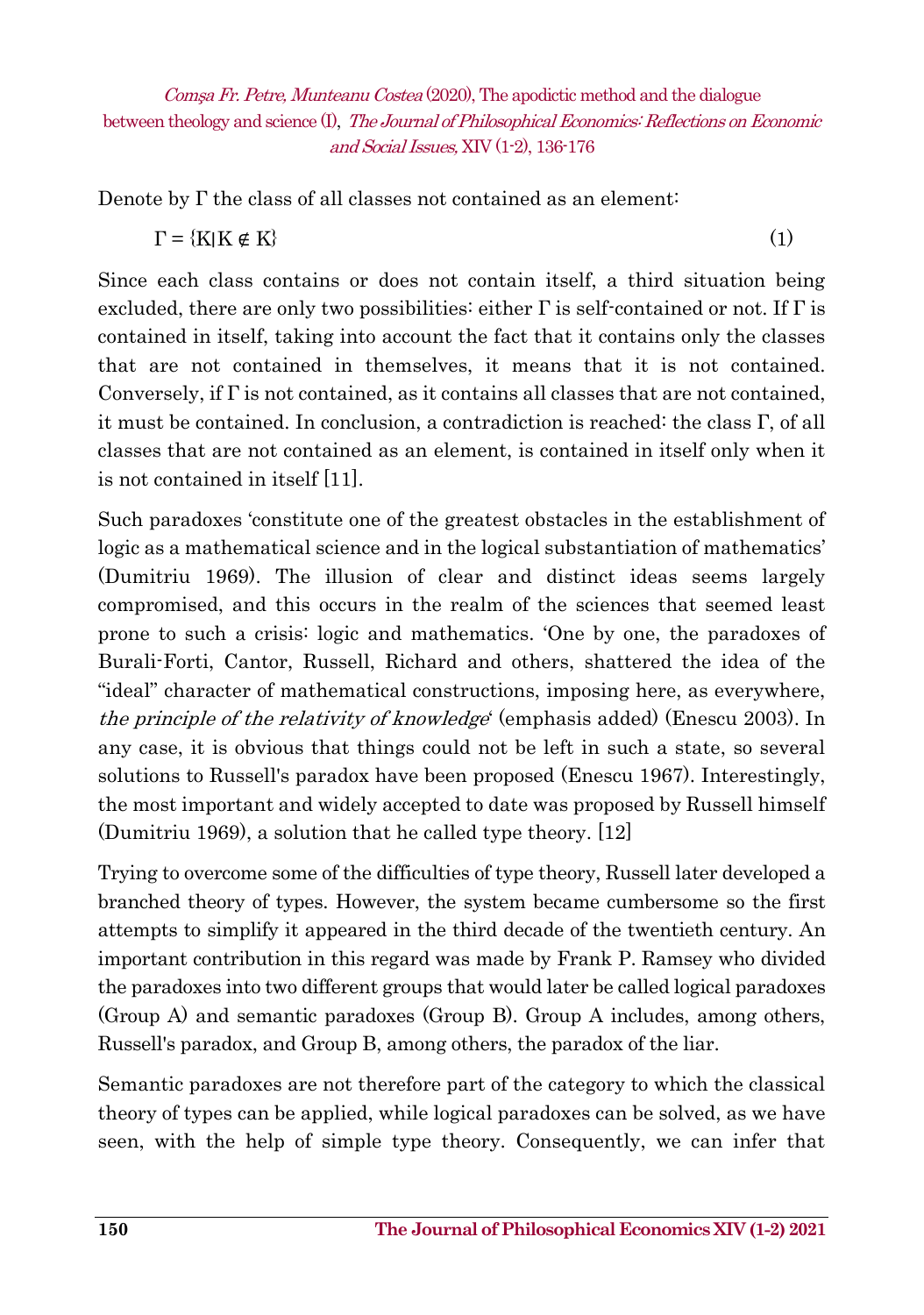Russel's branched theory of types can be abandoned as Ramsey did. So, a solution remained to be found for solving the semantic paradoxes.

Starting from Russell's own suggestion to rank the notions of 'true' and 'false' by type, the solution was found due to the contribution of Rudolf Carnap and, especially, of Alfred Tarski. The latter distinguishes between the sentence as such and its name. For example, 'the horse has four legs' is the name of the sentence *the horse has four legs*. Semantic paradoxes appear, says Tarski, because no distinction is made between the situation in which an expression is used to speak of an object independent of it and the situation in which the expression itself is the object of the formulation. For example, if it is stated 'the horse is an animal', the horse is designated as an object, while in the sentence the word <horse> has five letters', the object is the expression itself. In the first case, the expression is taken in suppositione formali (in formal suppositions), and in the second, in *suppositione materiali* (in material suppositions) (Enescu 1967). Returning now to the original example, the statement 'the horse has four legs to walk with', the underlined sentence appears in *suppositione formali*, while the statement 'the sentence <the horse has four legs> contains four words', it is in suppositione materiali.

So, it can be said that the closed nature of the language creates confusion. To 'open' it, Tarski introduces the language levels. Thus, he identifies the objectlanguage, the meta-language (the language in which we talk about objectlanguage), the meta-meta-language (the language in which we talk about metalanguage). If we consider a logical system S, which operates with the notions of 'true' and 'false', they cannot be rigorously defined within the same language S, but only in a meta-language, S1, since the concepts of 'true' and 'false' belong to the meta-logical system  $S_1$  that speaks of the language of the system S. Likewise, there will be a meta-meta-logical system,  $S_2$ , in which we speak of  $S_1$  etc. The number of systems is practically unlimited. Obviously, 'the meta-language has a higher order than the language under investigation' (Tarski 1956, p. 52). Although Tarski initially (1932) considered it impossible to construct a metalanguage for a formalized language of infinite order, he would later (1956) avoid making an explicit statement in this regard. Using the described model, the contradiction in the paradox of the liar is avoided, as the liar cannot say anything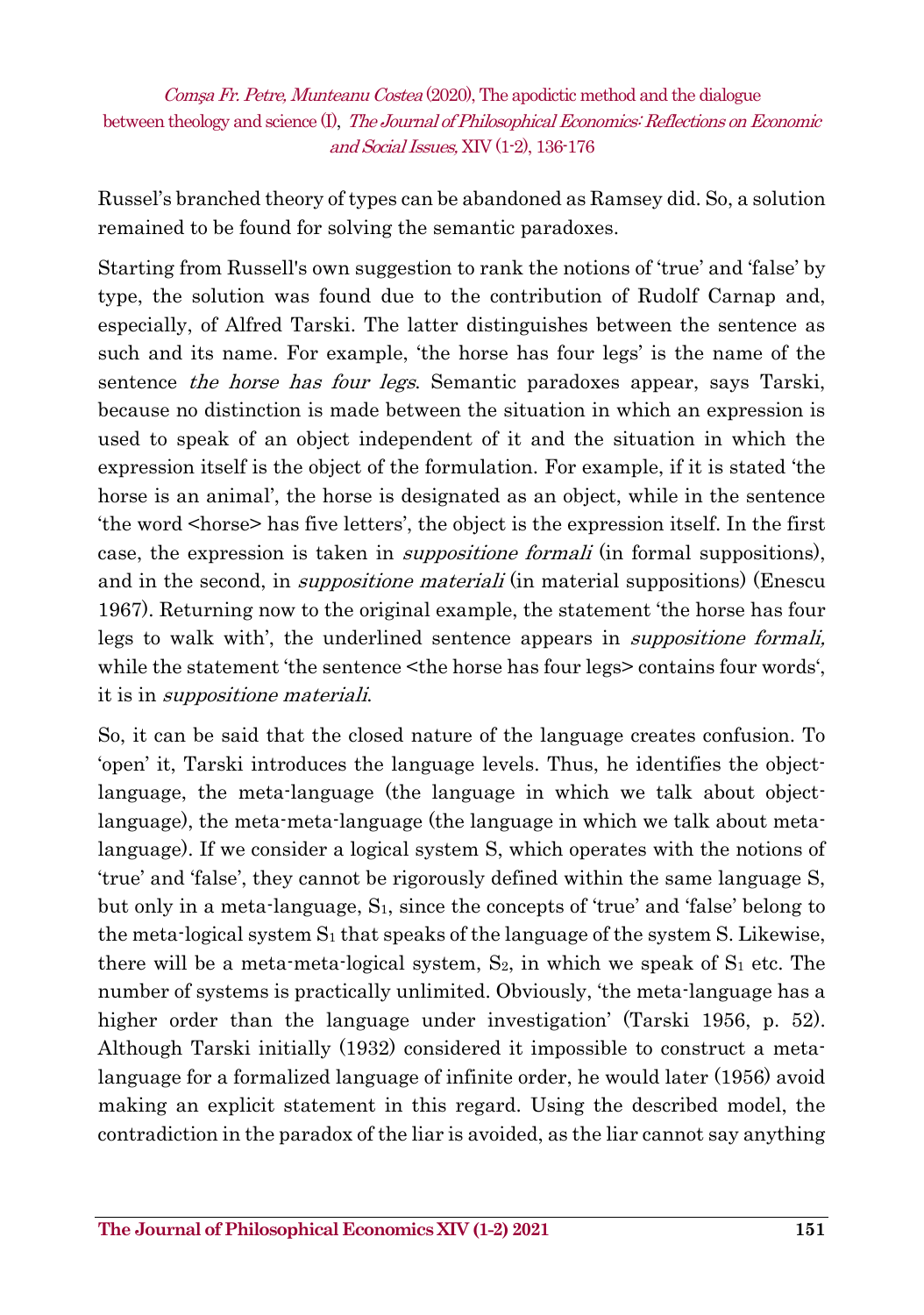about the truth value of the 'I lie' sentence in the same system in which this sentence was constructed.

In conclusion, just as the confusion of types in Russell's theory produces logical paradoxes, the confusion of language levels in Tarski's model leads to semantic paradoxes. There is a common idea of the two systems: a contradiction that cannot be resolved at one level, can be resolved at a higher level.

#### Recovering the creative potential of the paradox

Anton Dumitriu claims that by separating the system from the meta-system, the meta-theory (the  $S_n$  system in Tarski's level model) has a particular, determined object, namely the formal system  $S_{n-1}$ . For this reason, meta-theories lose their purely formal character. Formal logic should however be independent of the content to which it applies. So, Anton Dumitriu's conclusion is that the emergence of meta-theories is a failure of formalism from a logical point of view (Dumitriu 1969).

In fact, the limitations of formalization of a logical-mathematical system were highlighted as clearly as possible by Kurt Gödel, who started from the question of whether we could not stop at a certain level, one of the languages managing to be their own meta-language. As it does not matter what symbols are used to encode a logical-formal system, Gödel associates natural numbers with the classical notions of logic. Thus, a formula can be represented as a finite series of natural numbers. The series is assigned, according to a specific algorithm, a number called 'the Gödel number' of the formula. A series of formulas receives a 'Gödel number' using the same procedure. Being a string of formulas, the demonstration will have an associated 'Gödel number'. Thus, the statements regarding the formalization of mathematics (which are part of metamathematics) become statements about natural numbers so they also belong to mathematics. Through this ingenious procedure, meta-mathematics overlaps with mathematics. Mathematics thus becomes its own language.

Starting from this premise, Gödel demonstrates that one of his undecidable sentences, that is, which cannot be said to be true or false, is precisely the one that states that the system is non-contradictory. Gödel thus proved the incompleteness of any formal logical system by stating the famous theorem that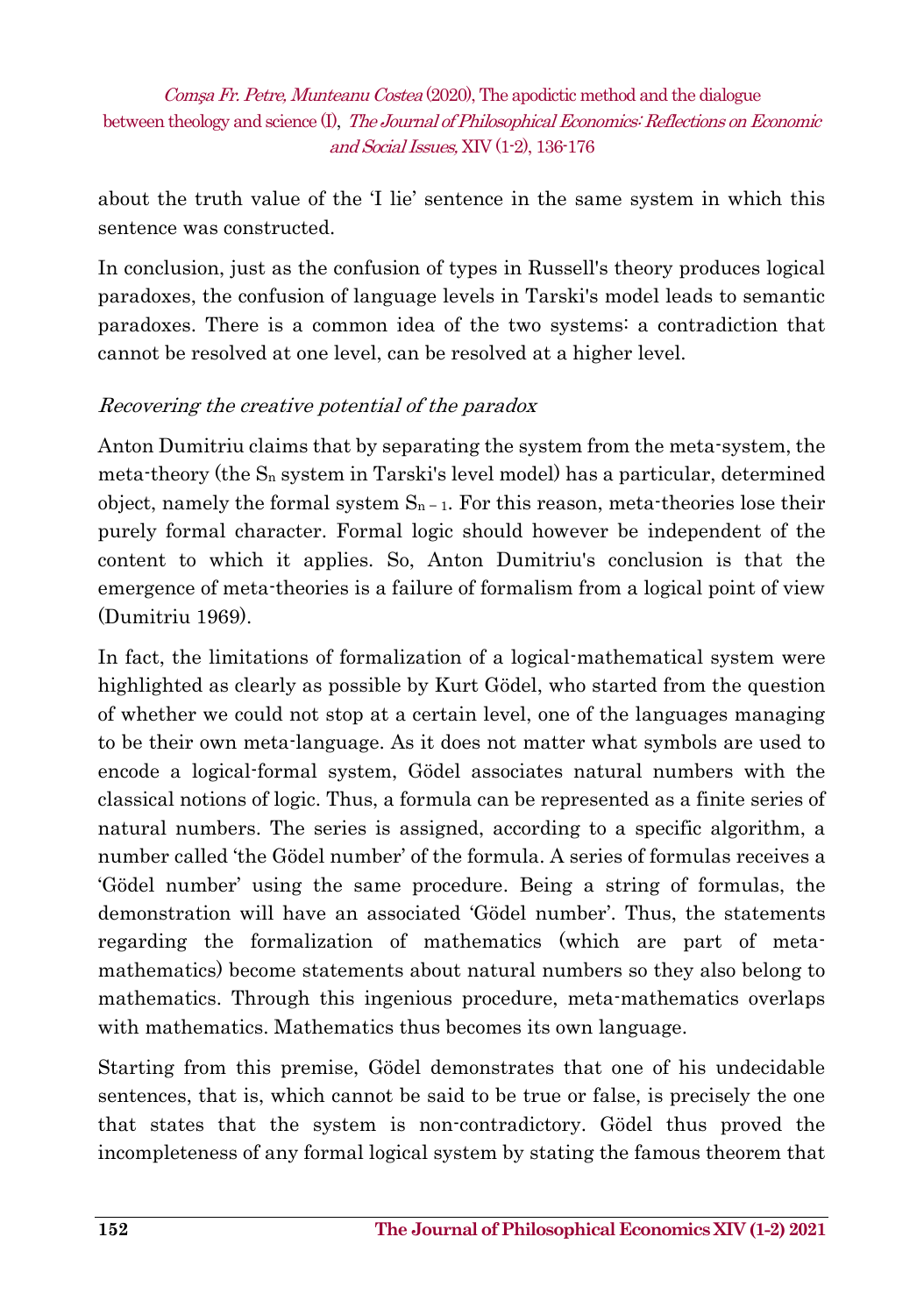bears his name (also known as the 'incompleteness theorem'): 'There are undecidable sentences in any class of non-contradictory systems.' In essence, Gödel's idea can be expressed as follows: 'It cannot be proved whether this statement is true or false.'

Either it is assumed that the above statement is true, or it is false, it reaches a circular, self-referential paradox, such as the one analyzed by Russell. Consequently, a formal non-contradictory system – complex enough for the arithmetic to be formalized in it – is incomplete in the sense that undecidable sentences can be rigorously constructed. The demonstration that such a system is free of contradictions can therefore only be made outside the system. In short, 'the price of the non-contradiction of a system is its incompleteness' (Marcus 1984). Paradoxes have long been perceived as an anomaly, a negative phenomenon which was intended to be eliminated. With the formulation of Gödel's theorem, however, the paradox can no longer be seen as a limitation of thought, but, on the contrary, as a possible opening to the investigation of a new reality as 'the heart of any creative thinking' (Marcus 1984).

Concluding, we could state that as a result of the emergence of paradoxes in mathematics and logic, the abstract (absolutizing) way of appreciating the value of these sciences and, first of all, the illusion of total perfection of mathematics and the absolute character of the laws of formal logic have suffered a severe blow. Such attempts to resolve the paradoxes stimulated however their evolution; with the emergence of paradoxes, we are invited to enter a new world of the Real (Enescu 1973).

Although Russel's type theory is considered the most important solution to logical paradoxes, there are voices that argue that it rather avoids the created vicious circle (Dumitriu 1986), having only an 'ad-hoc remedy' character, failing to establish the 'cause of the disease', and it was simply hoped that this way contradictions would be avoided (Korner 1965, cf. Berian 2010, p.54). This weakness of his theory was also acknowledged by Russell himself: 'Type theory does not belong at all to a finite part of our system. The need for a doctrine of types is unquestionable but this doctrine still needs a precise form' (Dumitriu 1969).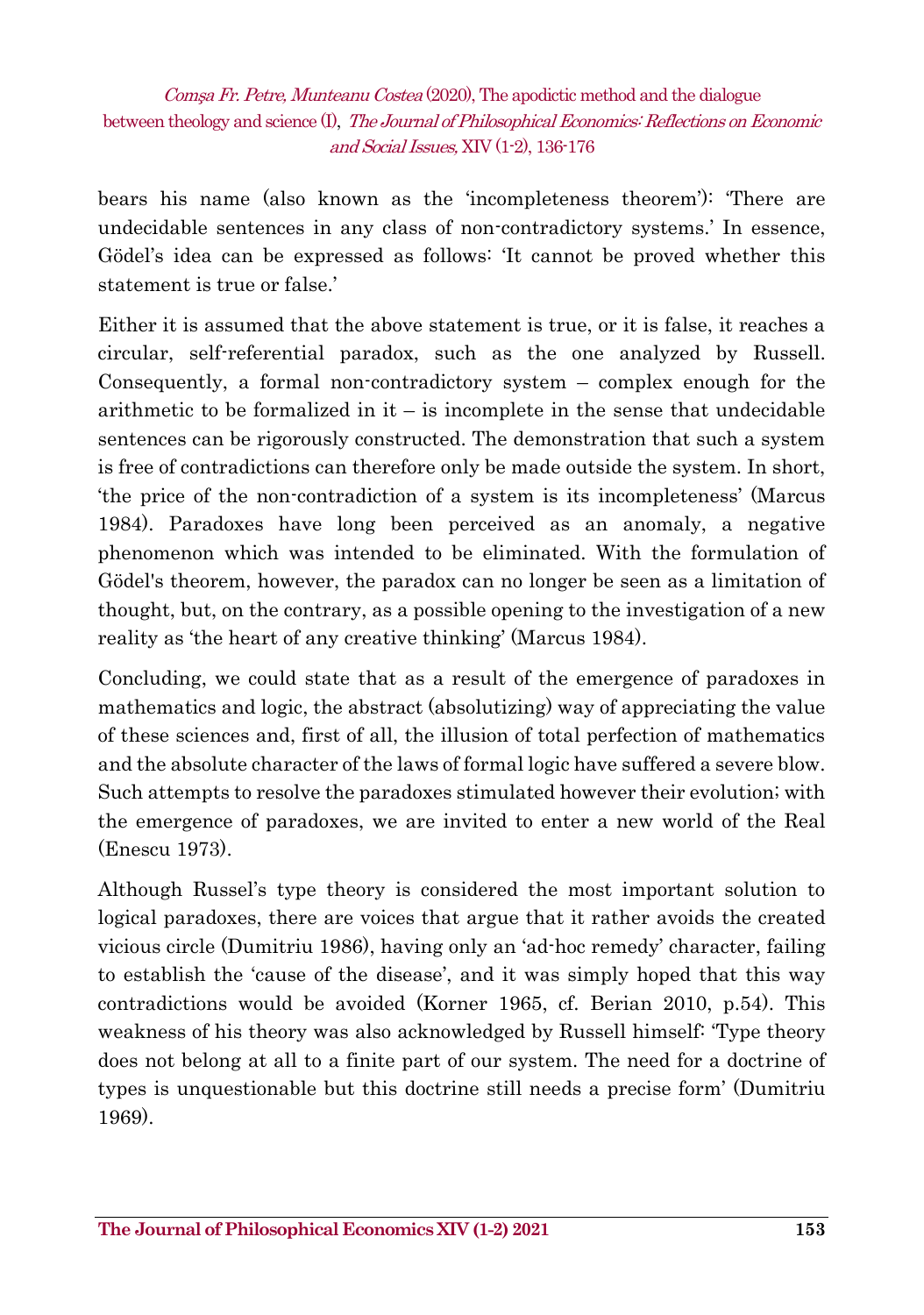We now allow ourselves a remark regarding our preoccupation by highlighting the inherent limitations of formalization: Russell's logical-mathematical system is the first complete and explicitly axiomatized logical system, as well as the first completely formalized logical system (operating only with signs and rules). However, out of a desire to eliminate the lack of rigor, Russell tried unsuccessfully to remove completely the intuition from his system, a failure which Russell saw as 'a certain failure of formalism in generally, in the symbol itself always remaining some residue of intuition' (Dumitriu 1969).

For Carnap and Tarski, as for Russell as well, the ontological dimension of logic is neglected in favour of abstract formalism. Hence Carnap's disregard for traditional logic (rooted in the Aristotelian system), calling it 'anemic.' Russell, in his turn, calls the syllogism a 'solemn charlatanry'. In this context, we believe that it is worth mentioning the valuable idea expressed by Anton Dumitriu in his relatively older work, where he expresses his conviction that this misunderstanding shown by the logicians cited above regarding the Aristotelian logic 'has its origins in the loss of *the contact of logic with reality* and therefore with ontology' (emphasis added) (Dumitriu 1941).

It is interesting to observe that it was precisely intuition, which Russell thought should be removed from a formal system, that constituted for L.E.J. Brower [13], in the first decade of the last century, the starting point for the solution he put forward to the problem of paradoxes. Brower argues that mathematics is independent of logic and language, having intuition as its only source, but the language in which mathematical construction is expressed is sometimes contradictory. Mathematics should not be confused with mathematical language: 'the experience of mathematical intuitions and constructions should not be confused with its linguistic description and communication' (Korner 1965, p. 55).

Starting from the principle that 'any sentence that has a content must indicate one or more states of things, well-determined and accessible to our experiences' (Dumitriu 1941), Brower underlines that, in the field of infinite multitudes, it is meaningless to say that an element belongs or not to such a multitude due to the fact that we cannot indicate this. One can speak of the content of a sentence only when it can be intuitively linked to a state of affairs, or to the corresponding construction (Dumitriu 1968), so Brower restricts the validity of the principle of the excluded third party [14] only to the area of finite multitudes (as is the case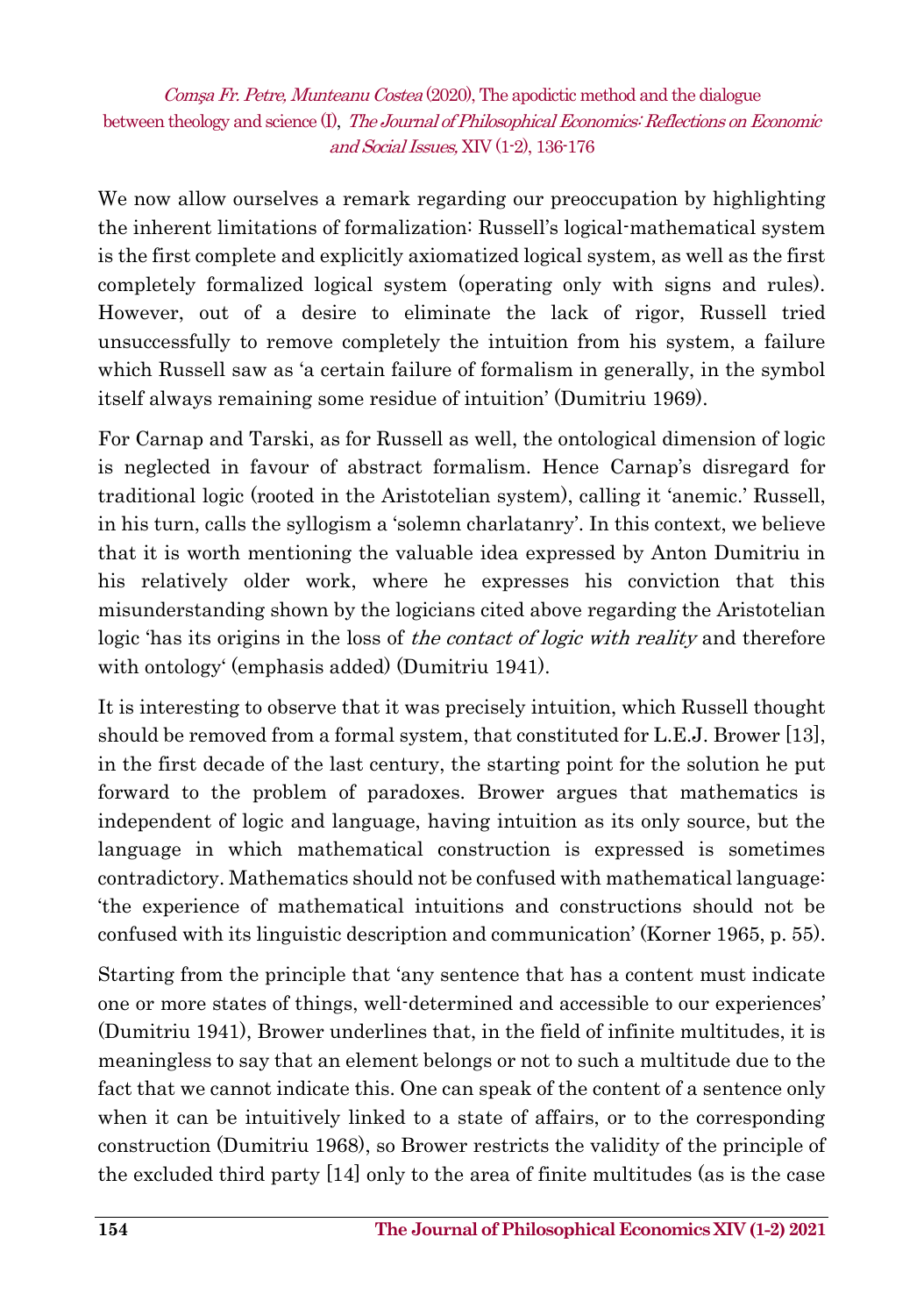with the natural sciences, by the way). For example, if we consider the sentence 'x has the property y', stating that it is absurd and false, it does not mean that it can be deduced from this that the sentence is necessarily true [15]. Brower believes that by doing so, he manages to eliminate the paradoxes related to infinite multitudes [16].

It is remarkable that intuitionism arose from the desire to bring logic closer to the ontological or, in other words, pure thinking of immediate reality. By contrast, all the more relevant in this respect are now the words of Russell, who stated, referring to the nature of modern logic: 'It is thus evident that the knowledge of logical forms and the knowledge of real things are something totally different' (Dumitriu 1968). In conclusion, it is evident that intuitionism has brought logic closer to reality by restricting the validity of the principle of the excluded third-party.

#### Multipurpose logics and the included third-party principle

As noted earlier, there were paradoxes in the fourth decade of the last century, both in logic and in mathematics: sentences that could not be declared true or false because as a contradiction was reached in any of these situations. Moreover, the contradiction seemed impossible to be avoided in quantum mechanics as well; wave-corpuscle dualism, Heisenberg's principle, the probabilistic fundamental character of quantum mechanics was paradoxical from the perspective of classical physics. In this context, the idea began to gain ground that a sentence could have a value of truth other than 'true' or 'false', an idea that led to the reconstruction of the logical conception of the structure in the theory of physics [17].

The first one to develop a consistent non-contradictory polyvalent logical system was the Polish logician J. Lukasiewicz, starting from the idea that, just as challenging Euclid's postulate favoured the emergence of non-Euclidean geometries, polyvalent logics could be constructed if we abolished the general accepted validity [18] of the excluded third-party principle [19].

Lukasiewicz's logic is trivalent (see Dumitriu 1969), admitting three values for sentences: true (marked with '1'), false (marked with '0') and possible (marked with '1/2'). In this system, the negation (marked with 'N' by Lukasiewicz) of the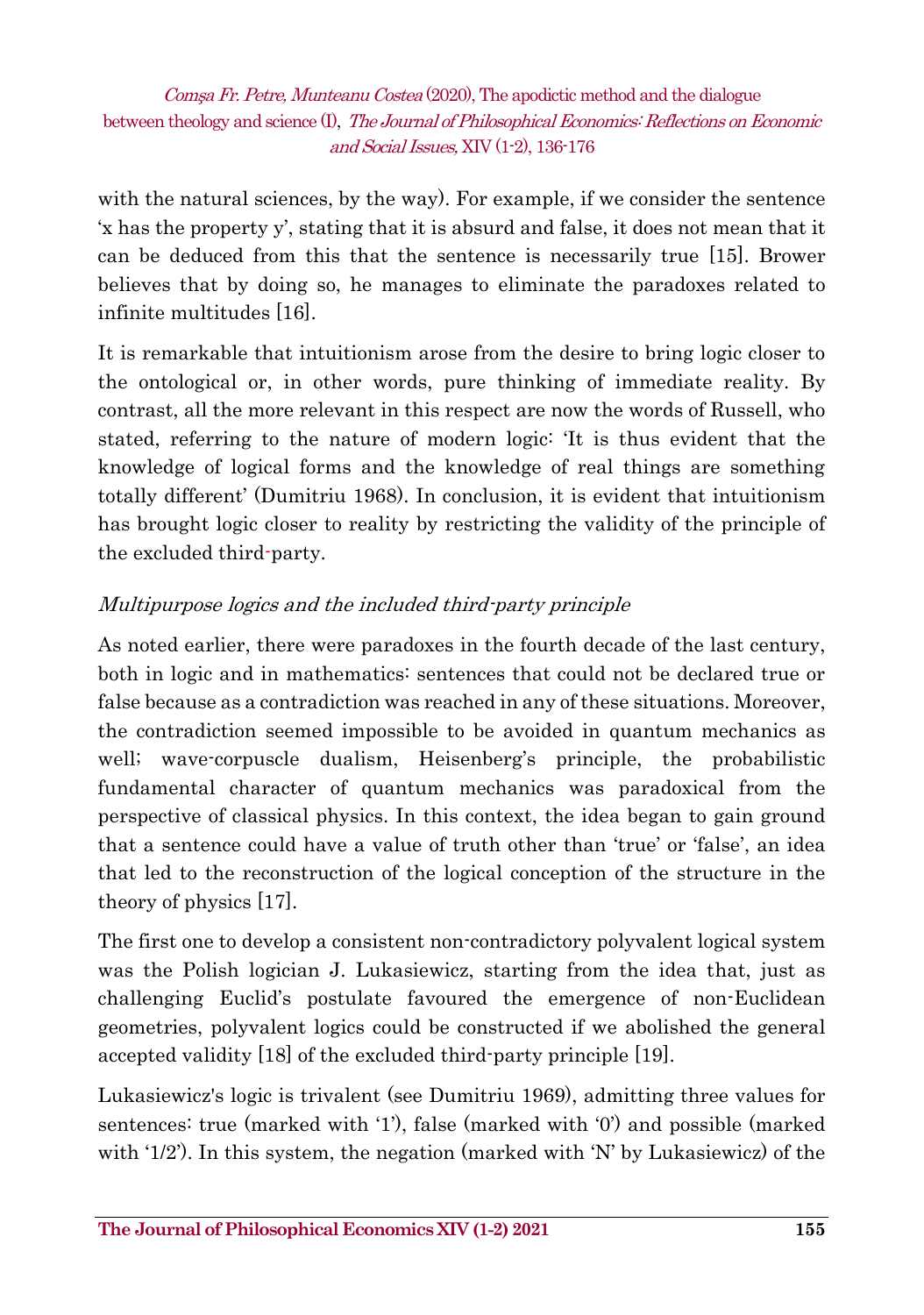'false' is 'truth', the negation of 'possible' is 'all possible' and the negation of 'truth' is 'false':

$$
\begin{array}{cccc}\np & 0 & \frac{1}{2} & 1 \\
\cdot p & 1 & \frac{1}{2} & 0\n\end{array}
$$

In this context, we can say that current physics cannot be interpreted in the light of bivalent logic since the quantum particle should have and, at the same time, not have a corpuscular (or undulating) nature. In trivalent logic, however, this constraint is not valid, so the two natures of the micro-particle can exist simultaneously, without leading to a paradox. Moreover, admitting the 'possible' as the value of 'truth', polyvalent logic agrees with the probabilistic nature of the laws of quantum mechanics. After attempts to substantiate a logic adapted to the new quantum theories developed in 1936 by Birkhoff and von Neumann, the following year Paulette Février proposed some trivalent logical schemes aimed to eliminate the contradiction contained in Heisenberg's principle. [20]

#### The epistemology and logic of Stephane Lupasco

Seeking to articulate a non-Cartesian epistemology, Stephane Lupasco noticed the immense creative potential of the paradox. The first postulate of his epistemology may surprise someone in terms of formal logic, a logic in which p and non-p annihilate each other, and for which, contradiction is a threat: 'The principle of contradictory complementarity must replace the principle of noncontradiction as a logical foundation' (Lupasco 1940). From Lupasco's perspective, 'behind a specific phenomenon, there will no longer be a question of seeking, as a logical condition of its possibility of existence, that nothing contradicts it, but exactly what contradicts it, which is its complementary contradictory face; the logical condition of its existence is its contradiction' (Lupasco 1940).

Related to Lupasco's approach, it should be noted that Romanian philosopher Constantin Noica also emphasizes the fact that a formal logical system that leads to the marginalization of contradiction 'has no sense of thought or reality, but appears as aberrant if it is passed on to contradictory situations in reality' (Lupasco 1982). The main consequence of the approach proposed by Lupasco is that logic regains its ontological dimension, precisely through the fact that the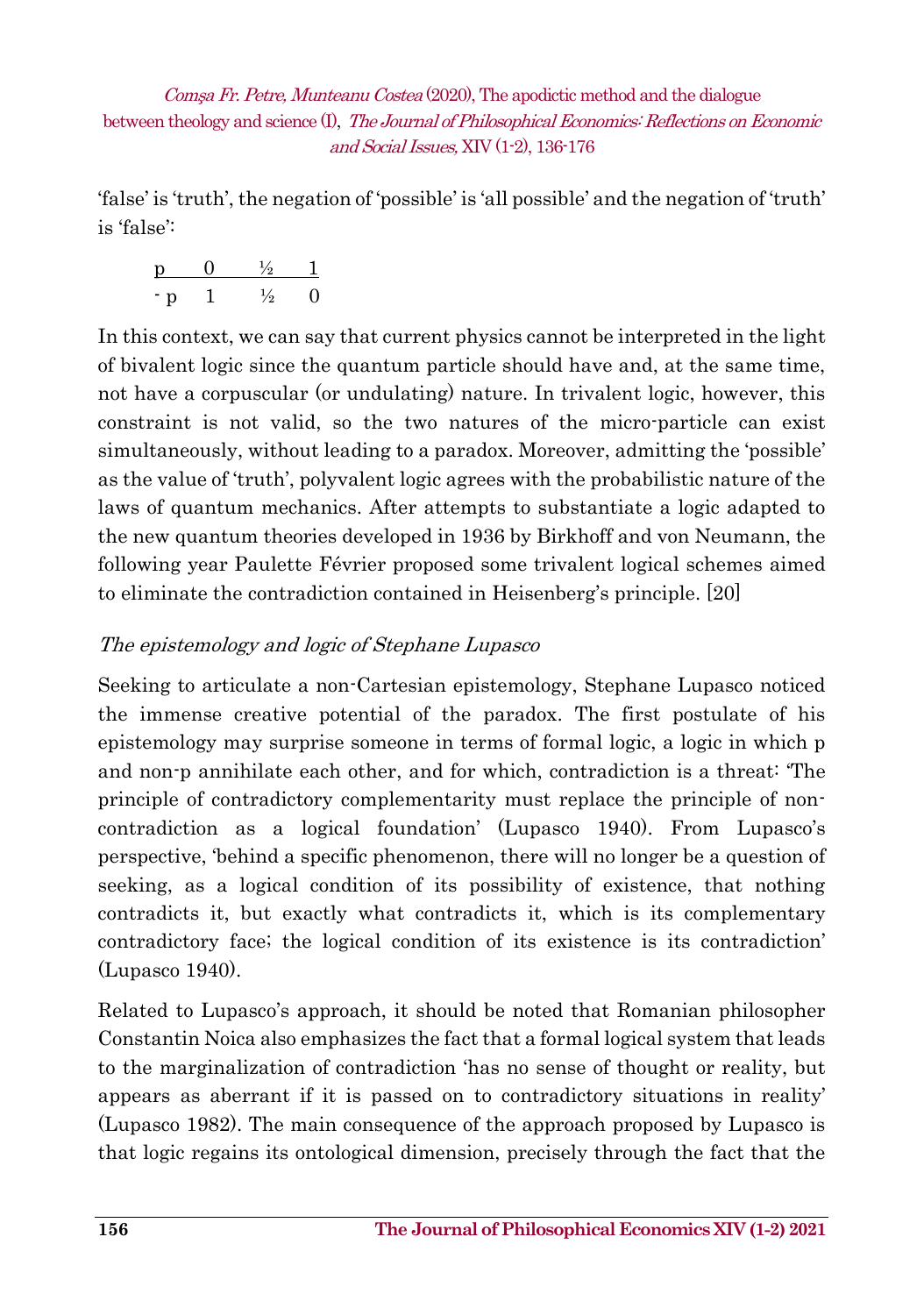paradox is the sign of existence: 'Thinking follows directly the being; it must capture the becoming everywhere. Thought seeks the law as peace, even one of contradictions' (Lupasco 1982). [21]

It can therefore be concluded that the Lupascian principle of antagonism introduces contradiction into the functional structure of logic. In the vision of our author, matter is organized as an energetic systematization of events, each energy system obeying the principle of antagonism: 'energy cannot be possible or, at least, perceptible to us outside its inherent antagonism' (Lupasco 1982). Any energy system is subject to antagonistic dynamics in such a way that actualization of one implies the potentialization of the other; the two dynamisms must, during the transition from actualization to potentialization or vice versa, tend towards a state of equal potentialization and mutual actualization. Through the actualization-potentialization alternation, a perpetual antagonism is maintained, which leads to a dynamic balance of the systems; stability and the resistance of a system are all the greater, the more difficult it is for the antagonistic forces to escape from this equilibrium which determines their equal intensity. In the atomic nucleus, the antagonism is stronger than in the atom, so the nucleus is stronger than the atom. Such a reasoning can be applied similarly to larger and larger systems; thus 'starting from the atomic nucleus, on the one hand, the energy systems grow while it shows, on the other hand, a decreasing resistance to disintegration and transformation' (Lupasco 1970). It is interesting to note that the actualization of an event by potentializing (virtualizing) the antagonistic event acts as an effective cause, while the potentialization of an event, becoming 'a possible one that involves dynamism' is the final cause (has a teleological determination).

In Lupasco's system of thinking, any system is a system of systems, in the sense that there is no system that can be considered simple, i.e., made up of a last, unique pair of antagonistic forces. Any object consists of molecules, formed by atoms which, in turn, have constituents; there is no elementary particle without structure. At the level of great infinity, everything happens similarly to the level of the small infinity, any system being, in its turn, part of another antagonistic system. As Lupasco states, 'what determines the formation and becoming of systems of systems is always represented by the antagonistic relations of some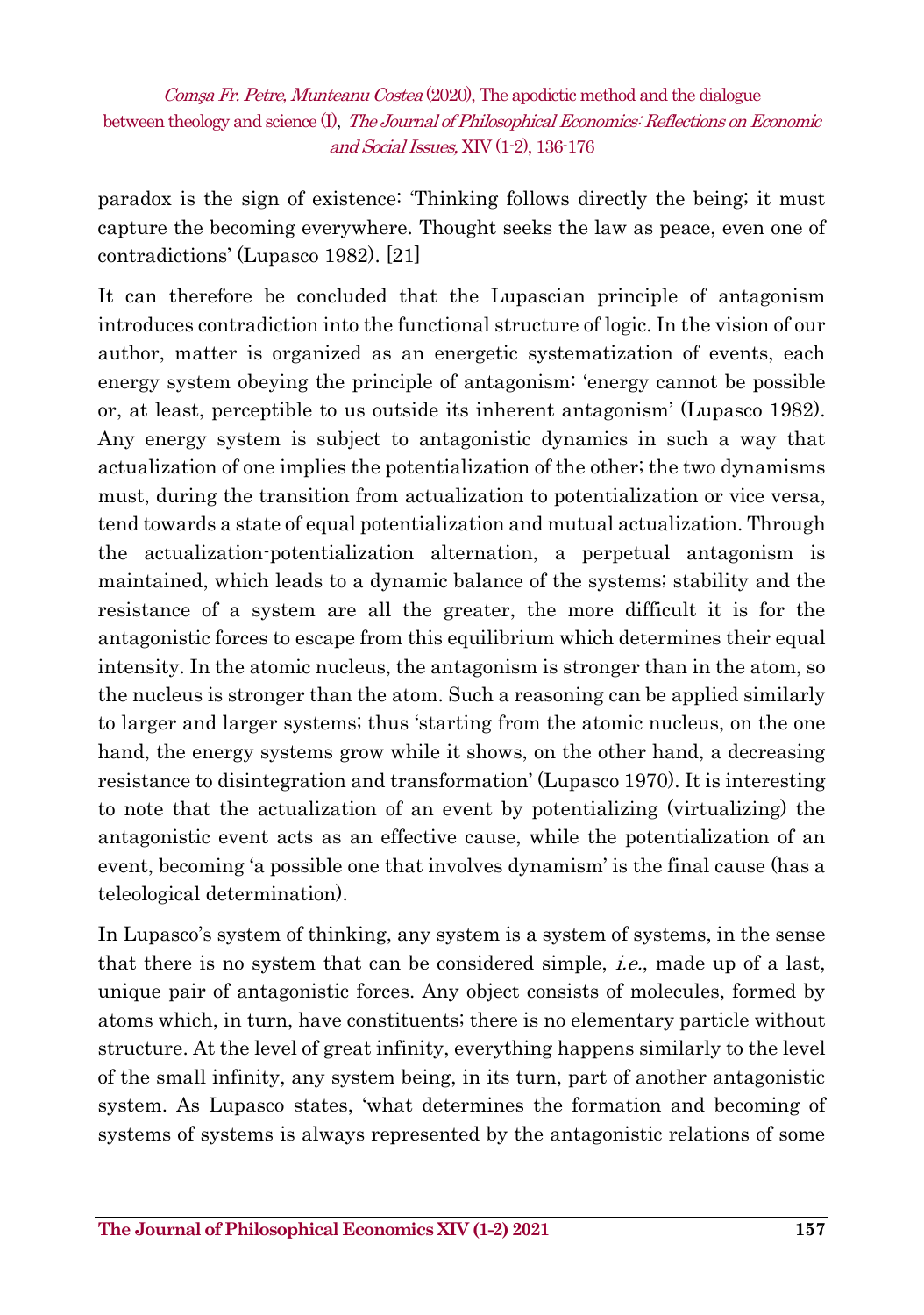antagonistic relations, whose complexity increases with the complication of the systems' (Lupasco 1982).

Considering the above, it is not difficult to observe the similarities among the Lupasco's epistemology, the principle of bootstrap and systemic thinking. Any quantum event is presented at the same time as a wave and the corpuscle, which refers to the continuous-discontinuous dualism, the notion of 'corpuscle' being associated with the discontinuity, and that of 'wave' with continuity [22]. There will always be continuous energies of homogenization represented by photonic particles that do not respect the principle of exclusion of Pauli [23], and the antagonistic discontinuous energies of heterogenization found in electronic particles that are subject to this principle.

Lupasco notices that the tendency of heterogenization and diversification established through Pauli's principle acts against the homogenizing tendency of energy deriving from the existence of the second principle of thermodynamics [24]. Starting therefore from the laws of physics, Lupasco discovers another antagonistic dualism: homogenization-heterogenization; the arrangement of the parts of a system, its structure 'is the effect of antagonistic microenergy (attraction-repulsion, association-dissociation, bond-rupture) and of the energetic properties that tend in an antagonistic way towards either homogenization or heterogenization' (Dumitriu 1969). Life exists only as a result of this contradictory permanent dualism of homogenization-heterogenization; both extreme differentiation and the attainment of absolute uniformity would lead to eternal stillness, to cosmic death (Nicolescu 2002). The dynamic homogenization-heterogenization dualism has the identity-diversity dualism as a logical correspondent. Lupasco replaces e by i, designating identity and ē by d, meaning non-identity, diversity. Each identity is associated with a contradictory diversity, the actualizing of one generating the potentializing (virtualizing) of the other. If we consider identity and non-identity (diversity) as two truths, one affirmative and the other negative, the two truths generate a relative noncontradiction as one actualizes on the other's potentialization:

iA ⊃ dP, dA ⊃ iP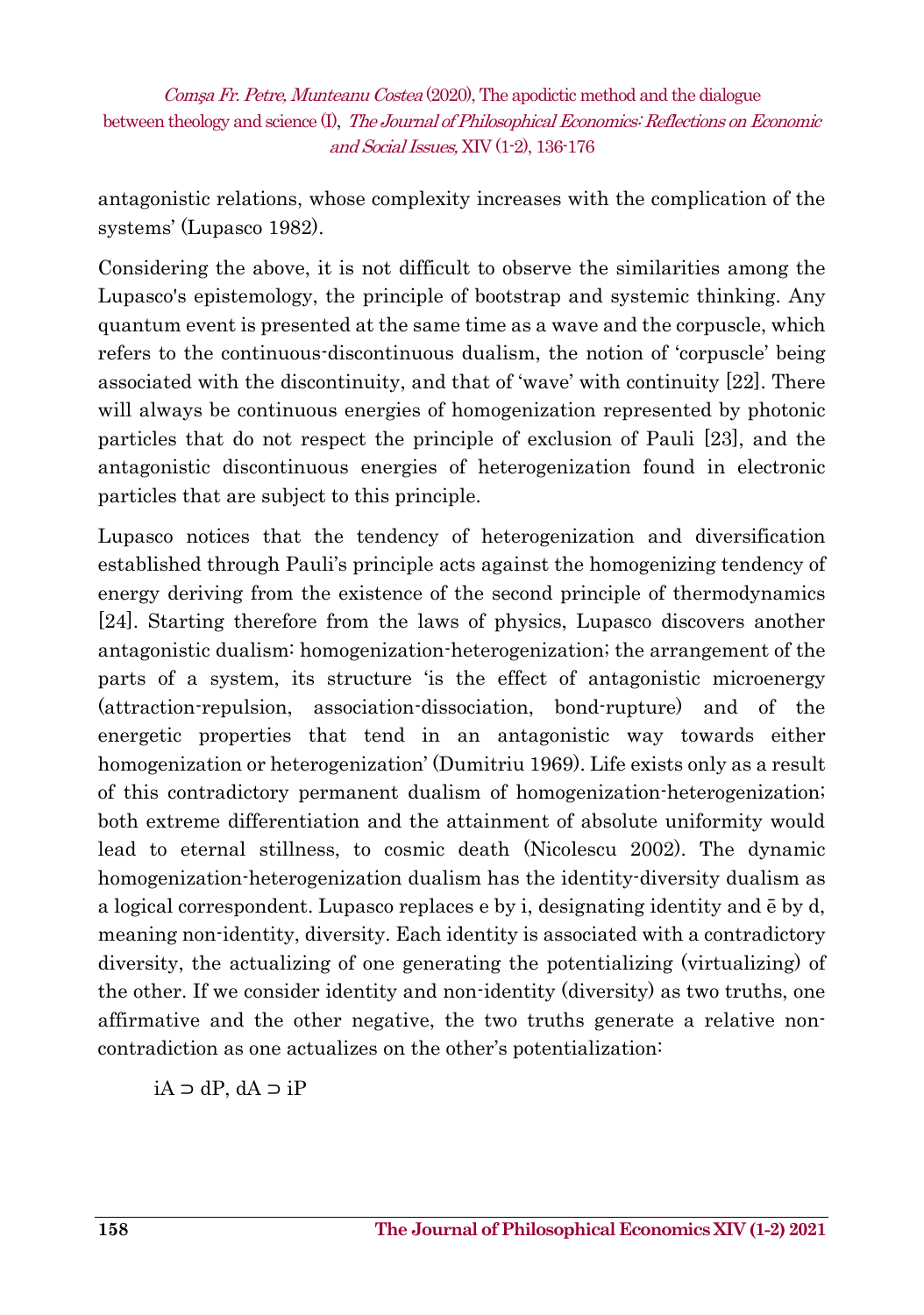The same two truths generate a relative contradiction when they inhibit each other, preventing the actualization of one on the other's potentialization, a situation corresponding to the T state:

iT ⊃ dT

Thus, one cannot speak of an absolute truth or an absolute falsehood, none of which can be rigorously, perfectly actualized: that is, either the identity is actualized (which implies the potentialization of diversity), or the identity is potentialized (which implies the actualization of diversity), or the two reject each other with equal tension (i.e., the T state is achieved). We can now conclude that the state T is the included third party, the third value of the Lupascian trivalent logic, the value of neither true, nor false: 'the same degree of actualization and potentialization of the two contradictory events that reject each other with the same tension and thus prohibit being actual or potential from one another, [...] allow, generate, and explain this T state or the third possible state' (emphasis added) (Lupasco 1982).

Let us also show in context that Lupasco's logic agrees also with the fact that the knowing subject cannot be separated from the observed object. The actualization of a logical phenomenon e gives it the role of an active agent, being considered in this case a subject; while the potentialization of a logical phenomenon ē attributes to the phenomenon a passive character, the character of an object. Therefore, the logical subject and the logical object are always in a relationship of antagonism; as the subject represents the actualization of a certain dynamism and the object represents the potentialization of the antagonistic dynamism, the subject and the object cannot be clearly separated, the subject altering the object and vice versa. As neither actualization, nor potentialization can be absolute, there is no absolute subject or absolute object. This subject-object inseparability was not present in classical physics, precisely because it was started on the premise of an absolute, rigorous actualization.

Finally, Lupascian logic leads to the conclusion that the probabilistic, statistical character of the laws of quantum mechanics is a natural consequence of the relative, incomplete actualization of e accompanied by the relative, incomplete potentiation of ē. A law could be non-statistical only if it allowed the absolute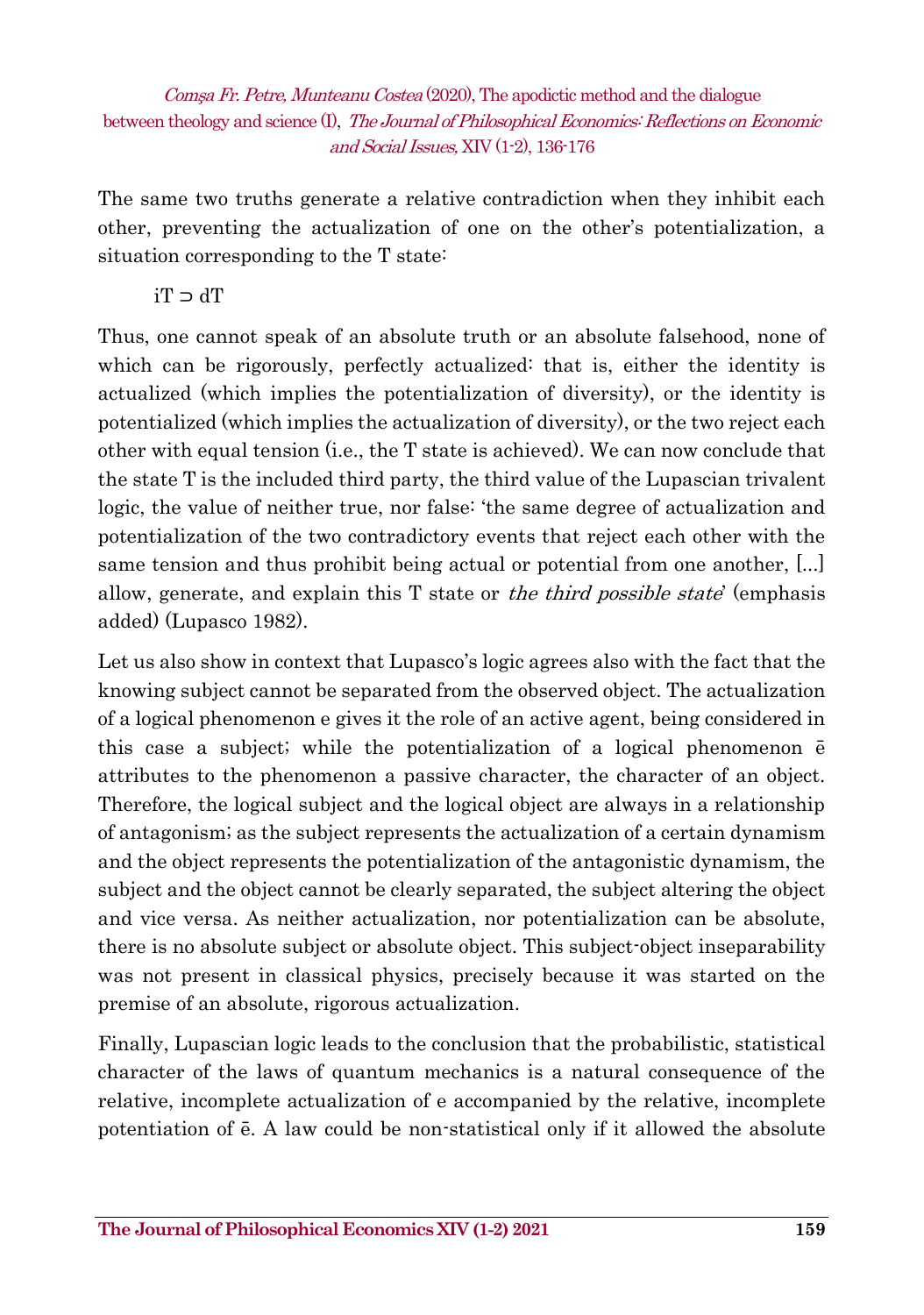perfect total actualization of e or ē, which, as it turned out, is an impossibility in the Lupascian system.

As a final remark, Stephane Lupasco's logic starts from reality and returns to it. Noticing that the deepest logic is based on the contradiction springing from the energetic dynamism specific to the antagonistic dualism that manifests itself at macro-physical, biological, and especially quantum (or psychic) level, Lupasco constructs a trivalent logical system based on the so-called included third party principle which allows the conciliation of opposites due to existence of the T state. The new epistemological approach starts from searching the presence of a specific phenomenon, which is the antagonistic phenomenon, and identifying to what extent it is potentialized by the first or potentializes it. During this process, the antagonistic dualism of homogenization (identity) – heterogenization (nonidentity, diversity) plays an essential role. Through this constitutive report of the contradictory complementarity 'we must link the rational and the irrational, the identity and the non-identity, the invariant, and the variant ...', establishing a synergistic relationship between the opposites that until recently have been considered contradictory, their co-existence being inconceivable.

#### The transdisciplinary vision of Basarab Nicolescu

In our opinion, the relatively recent research in the field of transdisciplinarity, in particular that of Basarab Nicolescus has been on the same line of legitimizing the logic based on the application of the included third-party principle. The transdisciplinary methodology was built starting from the three postulates rooted in the discoveries of modern science.

(i) The first postulate (of an ontological nature) states that there are different levels of reality and perception in nature and in our knowledge of nature (Nicolescu, Stavinschi 2006).

(ii) According to the second postulate (of a logical nature), the transition from one level of reality to another is made with the help of the logic of the included third party (Nicolescu 2002). In his analyses, Basarab Nicolescu distinguishes between the Real and Reality: 'Real' is what it is, being hidden from us forever, while we can access 'Reality' through knowledge, being 'what resists experiences, representations, descriptions, our mathematical images or formalizations'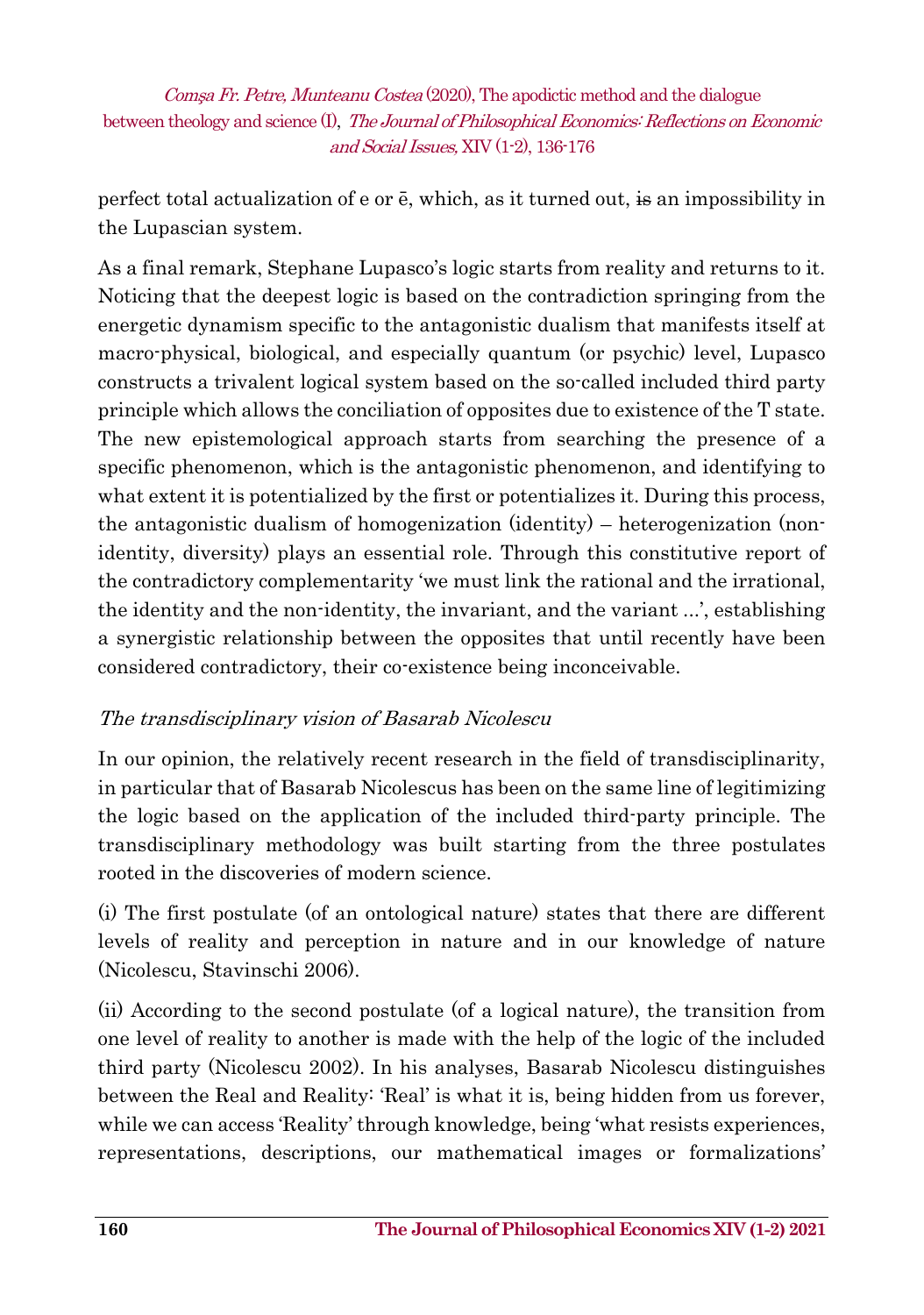(Nicolescu 2002). Along with the pragmatic dimension introduced by the previous definition, 'Reality' also has an ontological dimension: it is not only the product of a construction made by intersubjective agreement but also has a trans-subjective character by the fact that it depends on experimental results. By level of Reality Nicolescu refers to 'a set of systems invariant to the action of a number of general laws', such as, for example, quantum entities, which are subject to laws radically different from those of the macrophysical world (Nicolescu 1999).

According to Basarab Nicolescu, within natural systems there are at least three levels of 'Reality': the macrophysical level, the microphysical level, and the cyberspace-time. To these can be added a fourth level (so far purely theoretical) of supercords. Moving from one level of Reality to another, the laws and concepts change, therefore there is a radical 'rupture', a discontinuity between the two proximal levels, an essential term in quantum mechanics. The way in which the included third-party principle allows the transition from one level of 'Reality' to another is explained by the fact that the unification of the contradictions A and non-A, located at the same level of 'Reality', can be achieved only at the proximal higher level of 'Reality' through the state T of the included third party. In the quantum world, representing a different level of 'Reality' than the macrophysical world, the quantum particle will correspond to the state T, which operates the unification of the contradictory entities: wave (A) and the corpuscle (non-A).

Historically, the first two postulates are justified both by quantum mechanics, as stated by Basarab Nicolescu, and, in our opinion, by formal logic, since as logical and semantic paradoxes can be avoided using the theory of Russellian and Tarskian levels; the contradictions of quantum mechanics can be reconciled using a model structured on levels of 'Reality'. It can be easily deducted from the above that a level of 'Reality' is self-destructive if it is completely separate from all other levels of 'Reality' generating antagonistic couples (Nicolescu 1999). In fact, Solomon Marcus emphasizes that 'paradoxes appear as a result of the fact that two distinct levels of knowledge, language, reality, human behavior, etc. are seen as one, overlap, or simply get confused.' For Basarab Nicolescu, 'the logic of the included third party is one of complexity' that does not diminish but only restricts the logic of the excluded third party (which remains applicable in simpler situations).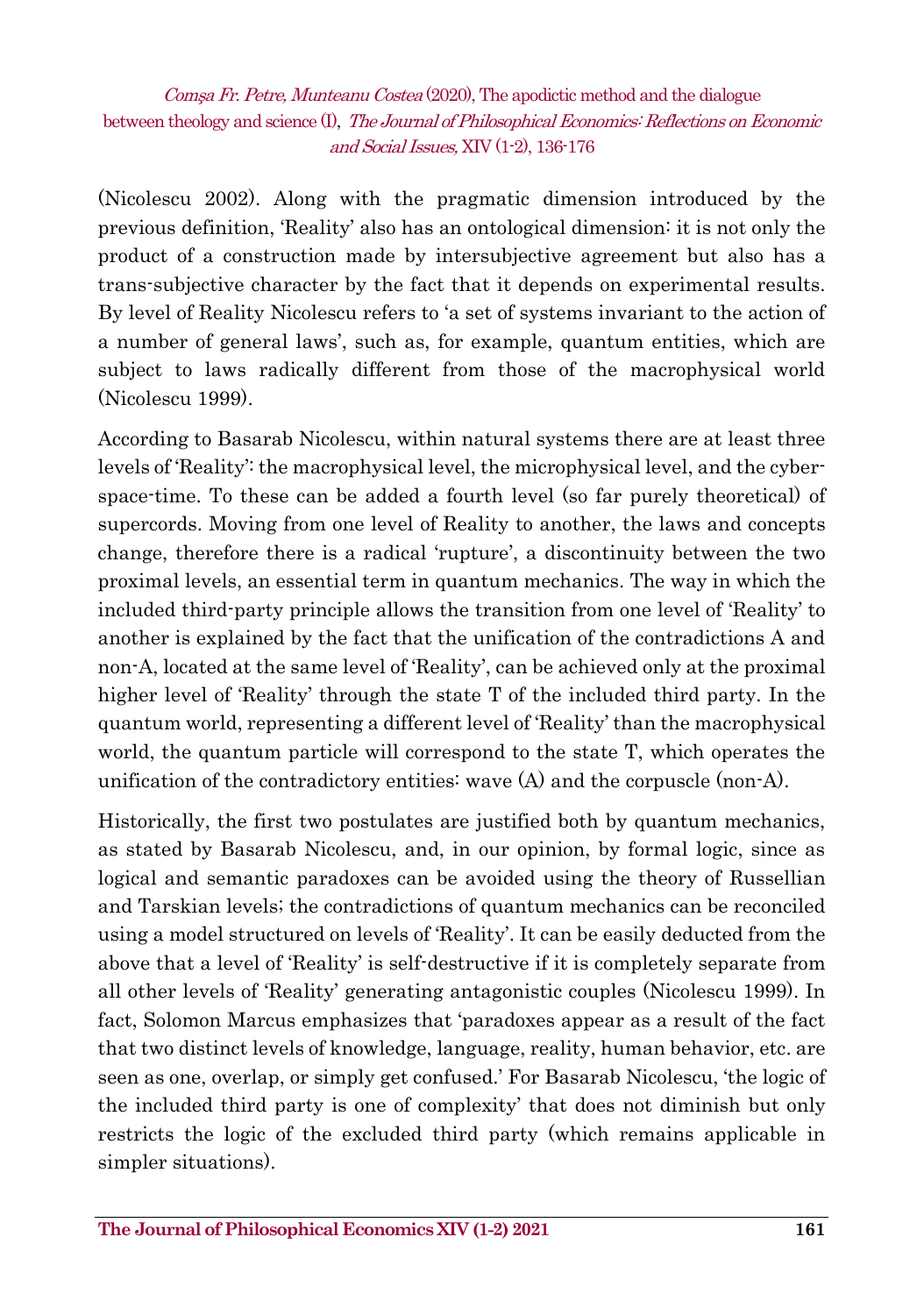(iii) We can now state the third postulate – the epistemological one – that of the transdisciplinary methodology advanced by Nicolescu: each level of 'Reality' is what it is because all the other levels of 'Reality' exist simultaneously; the structure of the ensembles of the levels of 'Reality' is therefore a complex one. No level of 'Reality' is privileged.

We believe that it is not difficult to notice the parallel between this postulate and the bootstrap principle. There are degrees of complexity, the complexity of a level of 'Reality' can be perceived as simplicity in relation to another level, which can be complex in relation to its own laws. In the transdisciplinary approach, it is considered that there can be n such levels (n can be finite or infinite), an ensemble that extends with an area of non-resistance to our mathematical experiences, descriptions, representations, images or formalizations, an area in which there is no level of 'Reality' (Nicolescu 1999). It is interesting to note that, in Basarab Nicolescu's understanding, this area corresponds to the sacred, which translates into 'religious feeling', the one that connects people and things, 'a space of peace' beyond words (Nicolescu, Stavinschi 2003). Thus, for our author, the sacred regains its proper place in the process of knowledge: 'we are always obliged to refer to the sacred in order to create a coherent discourse on Reality' (Nicolescu 2002). The structure of the levels of 'Reality', in which the logic of the included third-party acts, has opened the impossibility of constructing a complete theory that would describe all these levels as obvious. According to Basarab Nicolescu, this fact agrees with Gödel's incompleteness theorem (whose implications have been previously discussed in our paper).

#### On the antinomic dimension of truth

We have previously seen in our paper that classical epistemological models, springing from the illusion of a knowledge in which the subject investigates a reality independent of him, a reality governed by a foreign Laplacean determinism that would constitute the expression of a local causality has proven to be a scientific failure with the advent of quantum mechanics. Positivism, through its disregard for metaphysics, tried to cut the transcendent roots of the human being, which led to a world of 'or-or', the thought being fragmented by a binary logic, in which opposites are excluded; one subject is separated from another, each being separated from nature. To be clear, the ideas had to be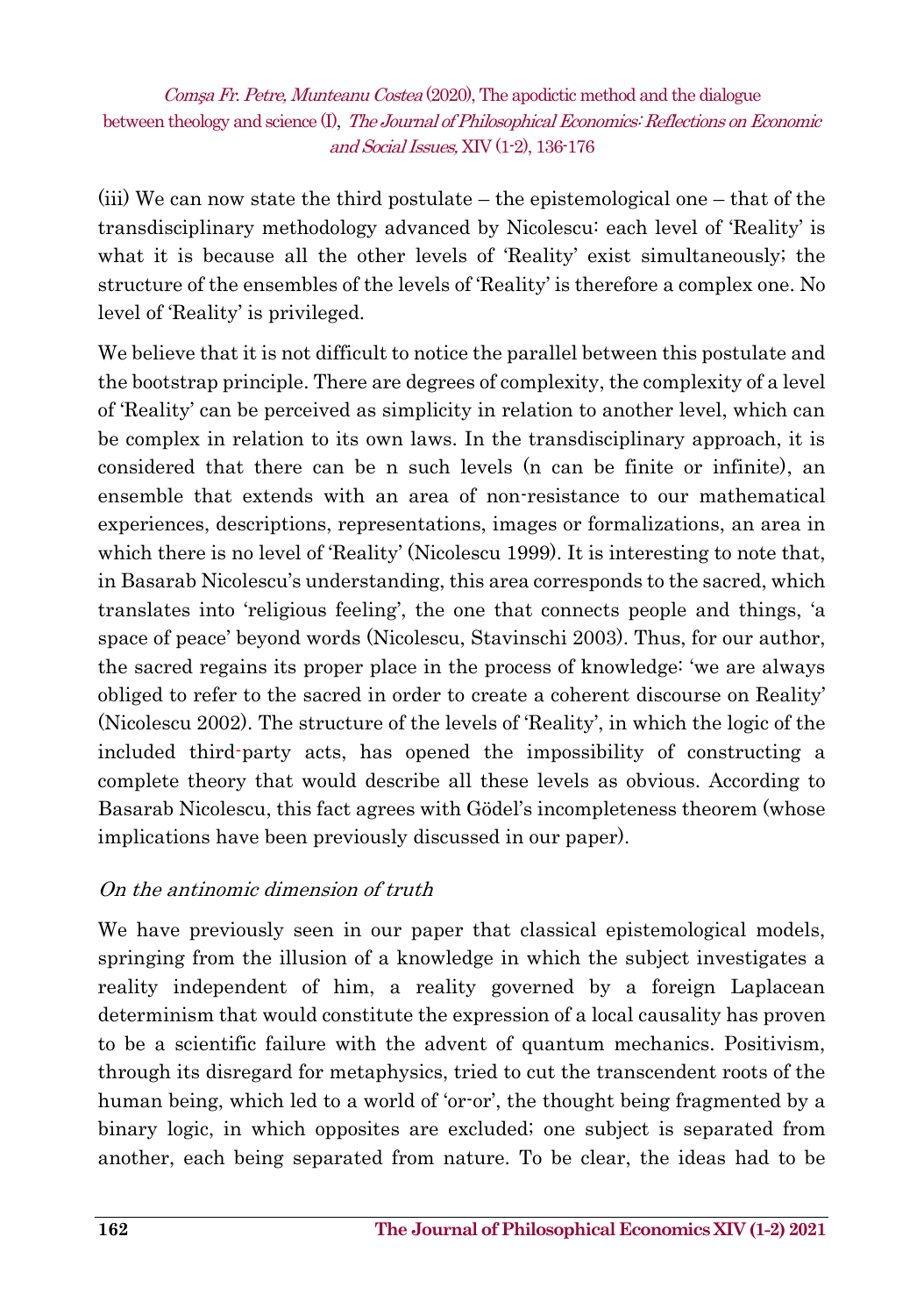distinct, separated by the scalpel of an indisputable dichotomy. Formal logic was devoid of ontological abstract substratum, separated from reality.

Since the early years of the last century, the efforts of logicians to construct a complete and non-contradictory formalism have been struck by the existence of logical and semantic paradoxes. Attempts to find various solutions to logical and semantic antinomies have led to the emergence of Russell's theory of types (which starts from the idea that logical objects can be ranked by types), by structuring the language on levels, according to Tarski. On the other hand, Gödel's decisive contributions to this issue through his famous theorem that a formal, sufficiently complex, complete and non-contradictory system cannot be constructed – have practically led to the approximation of logic to reality, which occurred, in terms of logic, by intuitively restricting the validity of the excluded third-party principle. With Planck's emphasis on the discontinuous nature of the energy of an atom, the existence of another level of physical reality emerged: quantum mechanics. Other laws operate at this level, and other concepts are used than those of the macrophysical world: the quantum particle has a dual nature, its behaviour being probabilistic, non-deterministic in the classical sense, subject to Heisenberg's principle. The bootstrap hypothesis in quantum mechanics, which is a principle of self-consistency, reveals that a particle is what it is because all other particles exist simultaneously, complexity being an essential feature of the world.

The essential idea that emerged from these findings was that nature seems to manifest itself paradoxically in the quantum world even at the fundamental level, which boosted the research of logicians, who came to construct this way new logical polyvalent systems. Within them, a special position is occupied by the logic of Stephane Lupasco, logic based on the idea of the existence of contradictory antagonistic energies, which favours the appearance of the T state, state of maximum antagonism that corresponds to a third value of truth (neither true nor false). This way, Lupascian logic turned out to be a trivalent one, in which the principle of the included third-party operates.

However, we believe that all this 'anti-positivist revolution' in the logical thinking of recent decades has failed to bring things to an end, i.e., getting rid of the 'straps' of the principle of non-contradiction and to assert the possibility and legitimacy of the principle of contradiction. So, on the one hand, at a purely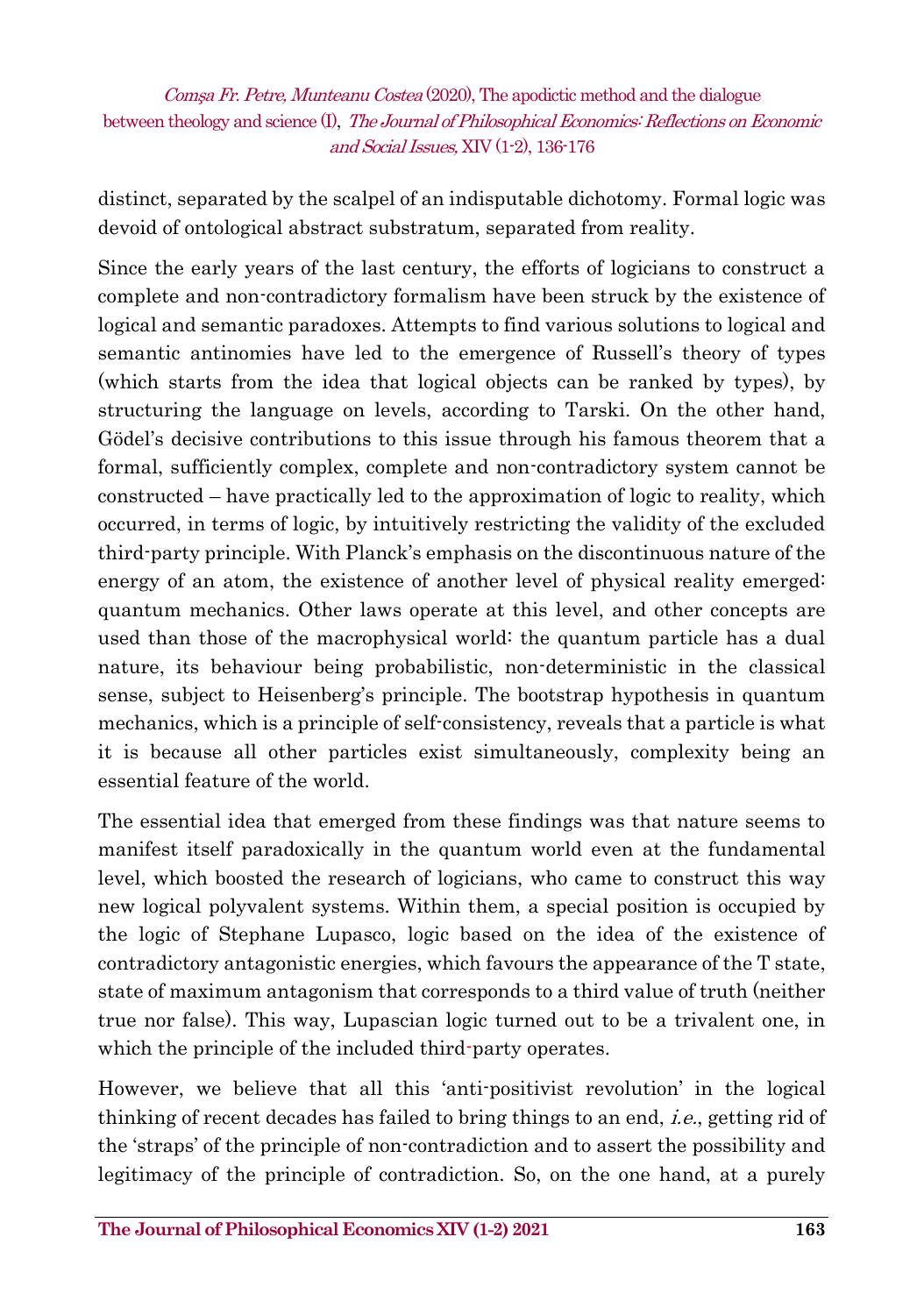formal level, Lupascian logic retains the principle of non-contradiction since contradiction and non-contradiction cannot be simultaneously actualized or simultaneously potentialized (virtualized). On the other hand, from the point of view of the logic of transdisciplinarity, the way in which the logic of the included third party is applied is consistent with the axiom of non-contradiction, provided the notions of 'true' and 'false' are broadened so that the rules of logical involvement refer to three terms (A, non-A and state T) instead of two. In other words, accepting the existence of several levels of 'Reality', the principle of the excluded third party is no longer a consequence of the axiom of noncontradiction, but the principle and the axiom become independent entities; therefore, the axiom of non-contradiction may be valid without nullifying the principle of the included third party.

In contrast to the 'broken horizon' proposed by such approaches, this paper aims to make a modest contribution to bringing things to an end in breaking free from the ineffective constraints of the principle of non-contradiction as to finally arrive at the configuration of an antinomic logic based on the apodictic method as a 'grammar' of the dialogue between science and Orthodox theology. We aim to go further, based on the analyses and demonstrations developed in this sense by Pavel Florenski [25], whom contemporaries called a real 'Russian Leonardo da Vinci' or an 'Orthodox Pascal'.

Let us start with what we might call the fundamental problem of knowledge: how is reason possible in a world where everything is doomed to ephemerality and uncertainty and where 'the only sure thing is that nothing is certain and nothing is more miserable and arrogant than the man' [26]. In essence, we believe that the answer lies in recognizing the antinomic nature of reason.

Let us explain, knowledge is given in the form of a judgment, in other words as a synthesis between a specific subject S and a specific predicate  $P$  [27]. And, if any judgment is the synthesis of a duality, then why wouldn't another synthesis be possible, between the given subject S and another predicate P? Then, why can't the given subject S not be related to P's negation, to non-P? It is clear, from here, that any judgment is contingent, that is it can be objected to in the form of another contradictory (or quite the contrary [28]) judgment. And even if up to some point in time and in a specific spatial context no such objection arose, it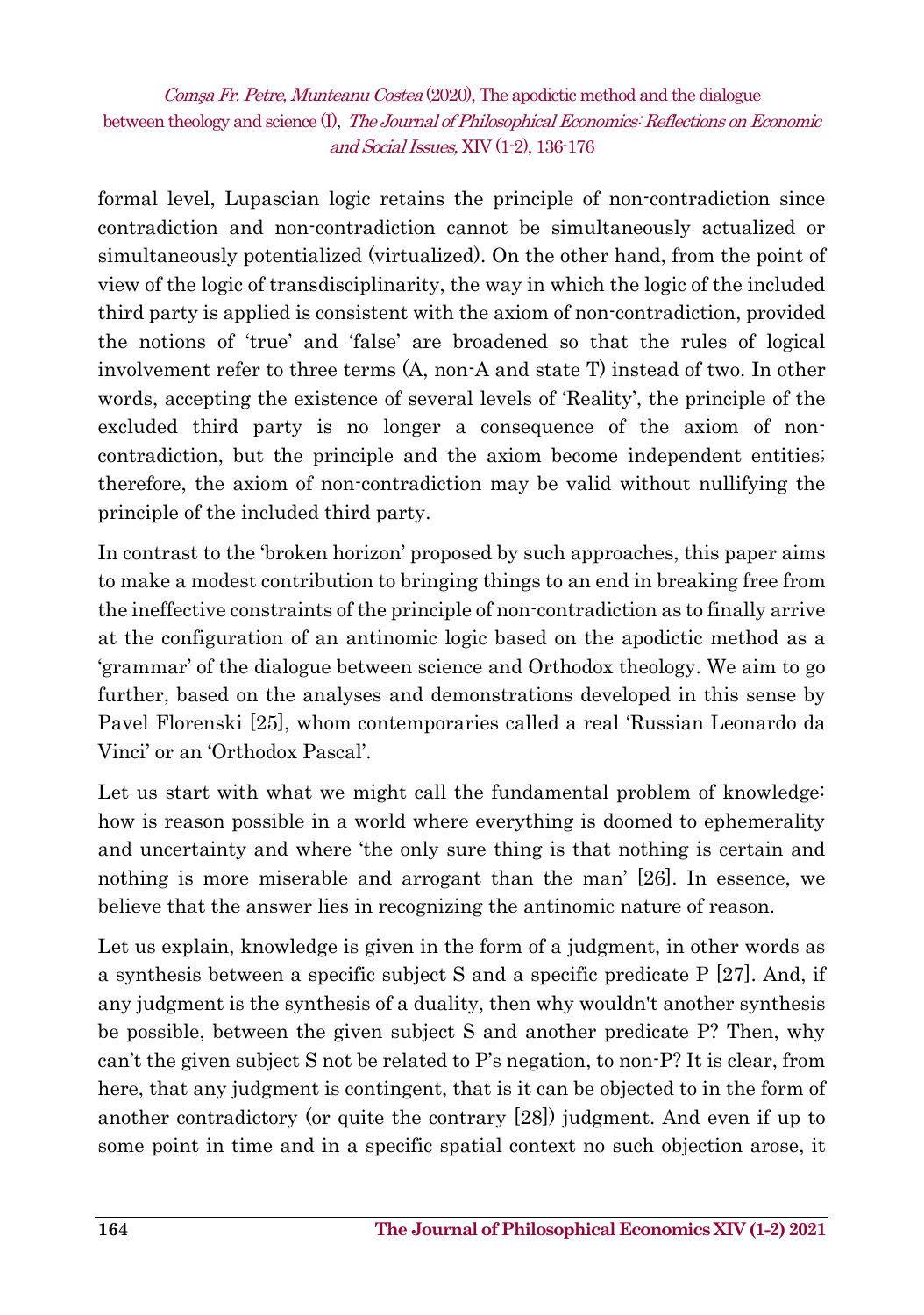does not in any way guarantee the irrefutable nature of the judgment in question, in other time and elsewhere.

The above is reinforced by the daily experience that each of us has, namely, life is infinitely richer than the definitions that can be given by reason, and therefore, no formula can encompass the fullness of life. So, no formula can substitute life itself in its becoming /creation, in the edification of the new in every moment and everywhere. Therefore, always, and everywhere, the definitions of reason are and will be subject to objections. The objections to the formula are themselves formulas, counter-judgments, which result from aspects of life complementary to the given aspect, from aspects of the judgment that are contrary or even contradictory in relation to the given formula, subject to challenge.

It enables us to say that a rational formula can be above the attacks of life when and only when it absorbs the whole of life, with all its diversity and all its present and future contradictions. A rational formula can only be true when, so to speak, it sets out all the objections and answers them. So, the truth is a judgment that contains in itself all its rejections, or, in other words, the truth is a judgment that contradicts itself.

From a formal point of view, the unconditional character of truth consists even in the fact that it presupposes and accepts its negation in advance and answers the doubt regarding its authenticity, having in itself this doubt. The truth is true precisely because it is not afraid of any contestations; and it is not afraid because it itself speaks against itself more than any denial can say. But the truth combines this self-denial with an affirmative statement, which means that, for reason, the truth is a contradiction, and this contradiction becomes evident as soon as the truth receives a verbal formulation. Each of the contradictory sentences is contained in the judgment of truth, and therefore the presence of each is necessarily demonstrable with the same degree of conviction. Thesis and antithesis together form the expression of truth. In other words, the truth is an antinomy and cannot but be so.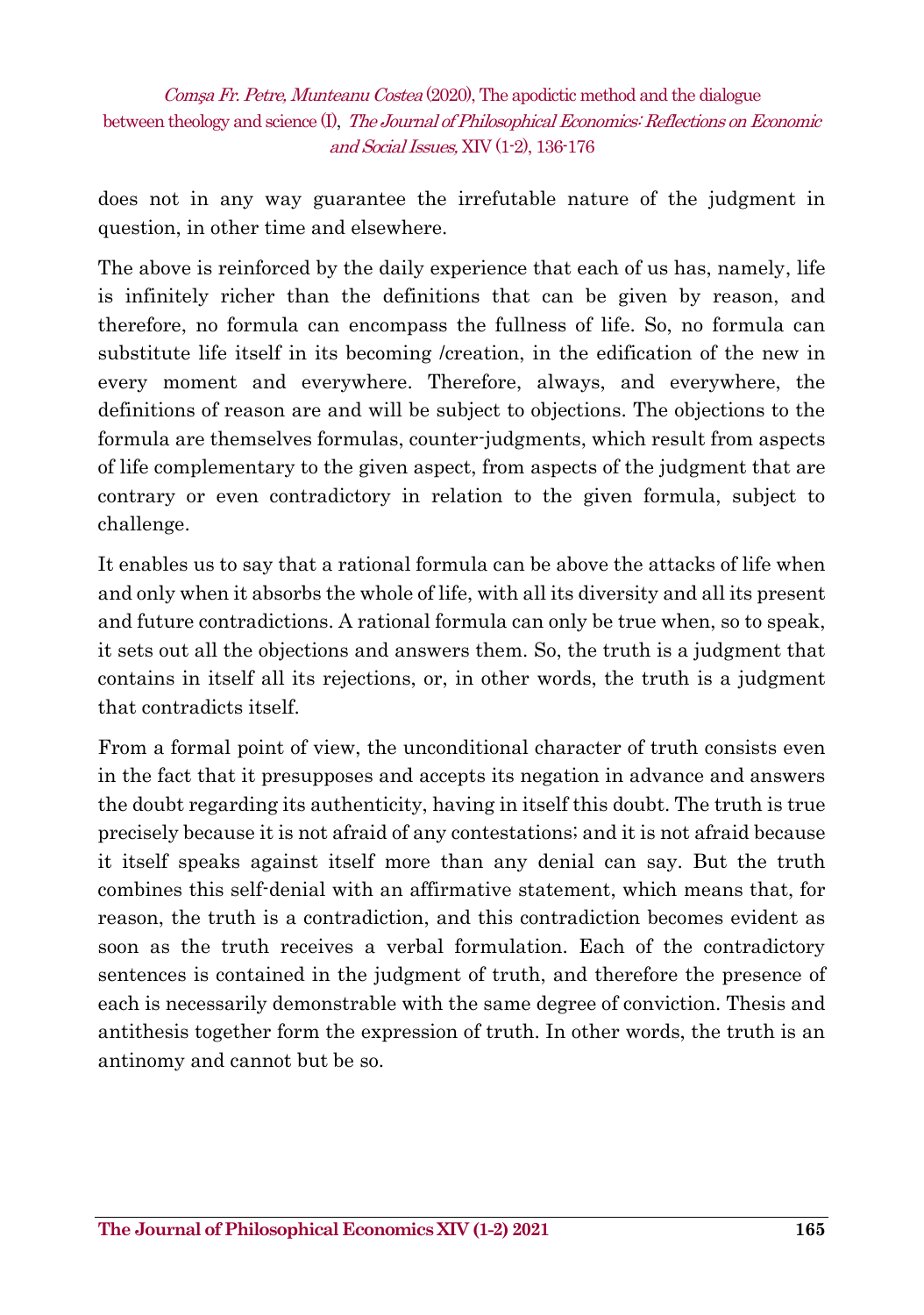## Endnotes

[1] The term 'paradox' is considered in many of the specialized works synonymous with that of 'antinomy' (concept introduced by Kant). However, for some authors, the terms are different: the paradox is when a sentence / judgment is self-contradictory, *i.e.*, it can be true if it is false, and vice versa; while the antinomy expresses the contradiction between two mutually exclusive theses that can be logically demonstrated to the same extent. Further in our paper, we will consider that the two terms are interchangeable.

[2] Style figure consisting in the suppression of (copulative) conjunctions to give dynamism to the sentence.

[3] In the following paragraphs in this subsection we take the lines of analysis and argumentation developed in Berian (2010).

[4] Although Frege's influence on logical empiricism is obvious, it should be noted that Frege delimits himself from the empiricists.

[5] It is worth mentioning here that, more than a century ago, Leibnitz stated that the sentences of logic and mathematics are analytical, as confirmed by B. Russel in his book A Critical Exposition of the Philosophy of Leibnitz (Allen & Unwin, London, 1975): 'Regarding analytical sentences, Leibnitz argues that all sentences of logic, arithmetic and geometry are of this kind.'

[6] Frege sees the sentence as a whole (the separation in subject and predicate being irrelevant), characterized by the value of truth ('true' or 'false'). The content of the sentences can be abstracted, they acquire formal, abstract notations ('p', 'q', ...), the connection between the sentences being made through quantifiers ('and', 'or' etc.).

[7] It can be said that the distinction between notion and object is one of the guiding principles of the logic developed by Frege.

[8] To illustrate Frege's conception, consider, for example, four red objects: an apple, a flower, a shirt, and a book. Frege distinguishes between signals and characteristics: 'red' is the characteristic of all four red objects subsumed under the notion of 'red object', 'red' being only a signal for the notion of 'red object', but not its characteristic (the notion cannot be red). Characteristics can also be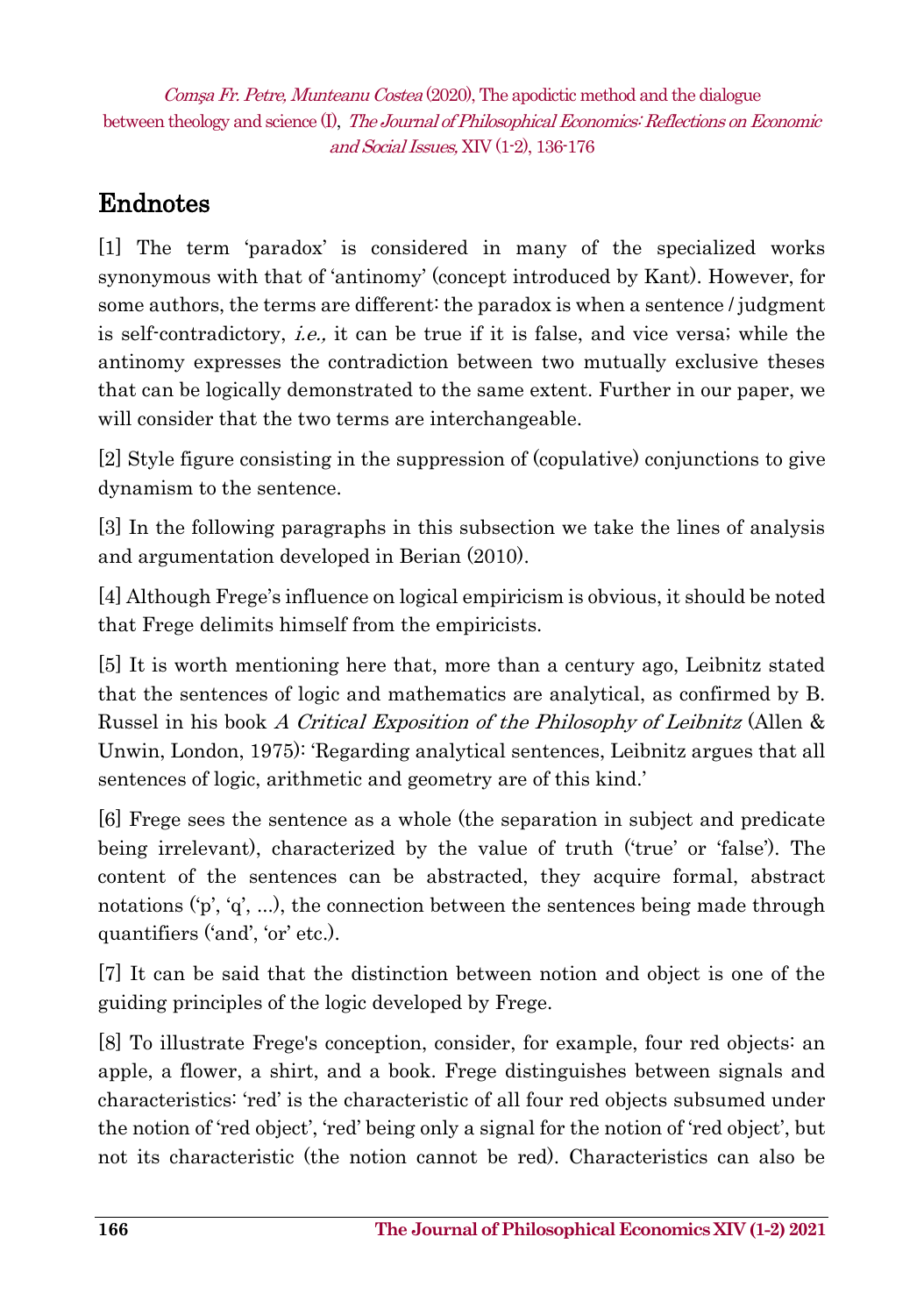assigned to notions, but these are called second order characteristics as opposed to first order characteristics, which can only be attributed to objects, and which are signals for the notions to which these objects are subsumed. In the example above, the notion of 'red object' has the characteristic (of order 2) to which a number can be assigned. According to Frege, the number ('4' in our case) belongs to a third category, being defined as 'the sphere of the notion'.

It is observed that a first order characteristic cannot be assigned to a notion and no second order characteristic can be assigned to an object. Frege showed that if we do not distinguish between the properties of objects and notions, ordering them on different levels, there appear confusions in language. Thus, a hierarchy of characteristics is outlined in it, its non-observance leading to the appearance of semantic antinomies. Linking the above to the concept of function, Frege generalizes, admitting that the argument of a function can in turn be a function, not an object, distinguishing between first-order functions (which have as arguments objects) and second-order functions (which have as arguments first order functions).

[9] One of Aristotle's formulations of the principle of non-contradiction: 'It is impossible for two contradictory judgments to be true at the same time' (see Aristotle 1996).

[10] Paradox formulated by Eubulides of Miletus. If I say 'I lie' there are two possibilities: I tell the truth, so I'm lying, or I'm lying, so I'm telling the truth. There are two more well-known variants of it. One is that of the Cretan Epimenides 'liar', which states that 'All Cretans are liars', and the other one, more recent, 'This statement is false' written on a board generates an obvious paradox.

[11] In 1919, Russell formulated a popular equivalent of this paradox. The barber of a village shaves exactly those people who don't shave themselves. If the barber shaves himself, then he does not shave alone, and vice versa.

[12] Russell introduces the principle of the vicious circle. The vicious circle arises from the assumption that a collection of objects could contain an object that can only be defined with the help of the collection itself. Consequently, Russell states a principle to avoid this vicious circle: 'What a collection taken as a whole entails cannot be a member of the collection' (see B. Russell, Principia Mathematica,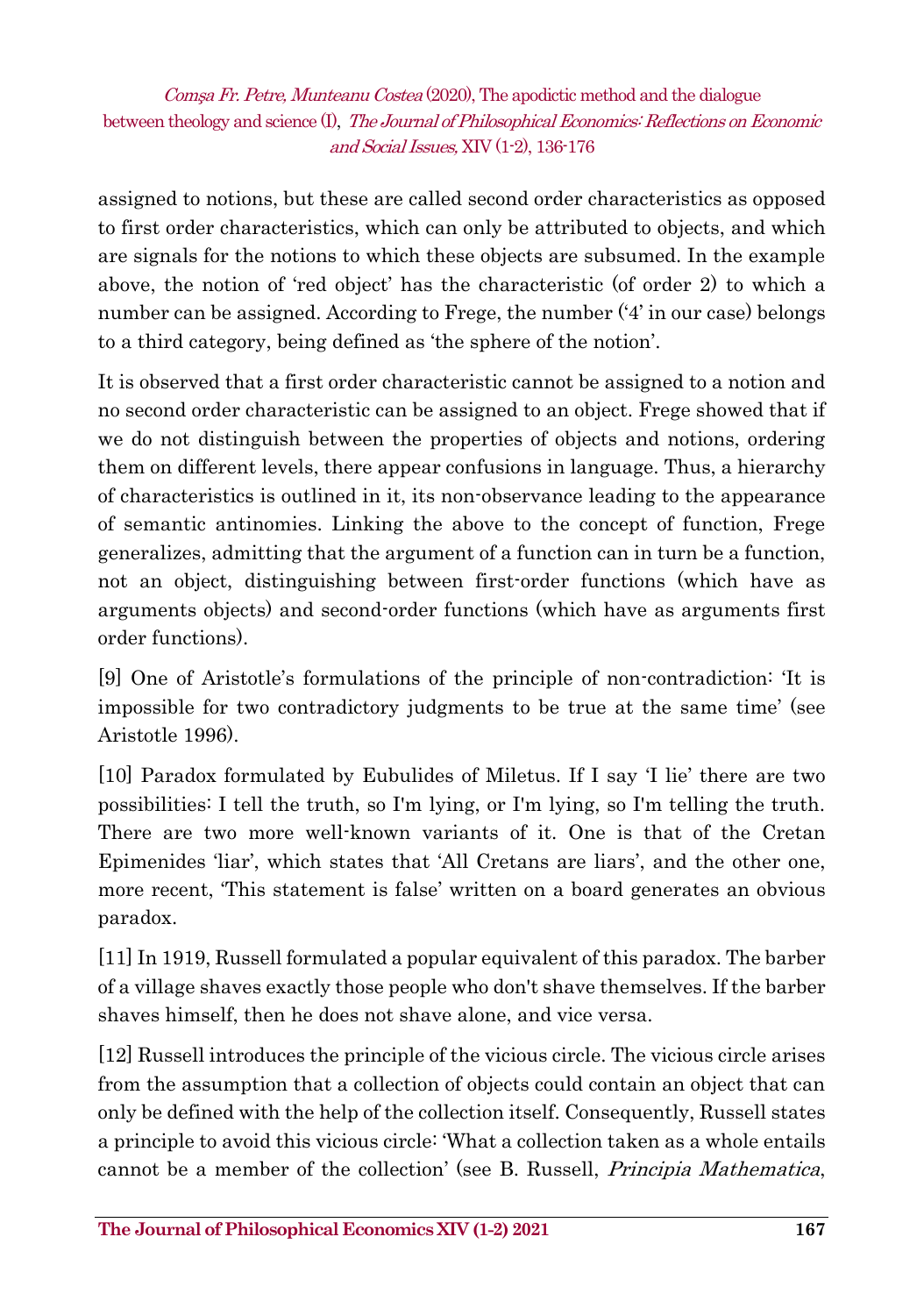Vol. I, Cambridge, Cambridge University Press, 1910). In other words, no member of the collection can be defined by the collection to which it contributed as a member. (For example, the multitude of multitudes that do not include themselves cannot be defined, as it defines a new member (the multitude) with the help of the multitude to which it belongs (the multitudes that do not include themselves).

Russell expresses this idea using propositional functions. A propositional function  $\Phi(x)$  contains a variable part, x, and a determined part,  $\Phi$ , without any value of truth until the substitution or quantification of the variable part. For example, the expression 'x is green.', *i.e.*, x has the property  $\Phi$ , 'green', is a propositional function, without truth value (just a 'wrapper' according to Russell's expression), if x is just an indeterminate variable. If x is replaced by the expression 'fir tree', the true sentence is obtained by substitution: 'the fir tree is green'. By quantification it also results either as a false sentence (' $\forall x \Phi(x)$ ', that is 'x is always green'), or a true one ( $\exists x \Phi(x)$ ', which means 'x is green sometimes').

In other words, the argument of a propositional function cannot be the function, or the class determined by the function. Therefore, the contradiction can be avoided if it is considered that, in the formalized writing of the paradox, the expressions:

 $x(x)$  and 'imp(imp)'are meaningless. It is necessary, therefore, to make a limitation of the possible values of the argument of a propositional function, the allowed values forming a 'type'.

Russell proposes a system for ranking logical objects by type. These are:

- individuals, the lowest level, which are not properties (type  $0$ );
- properties of individuals, multitudes of individuals, predicates of individuals – (type 1);
- properties of the properties of individuals, multitudes of multitudes of individuals, predicates of predicates of individuals – (type 2) etc.

The hierarchy can be infinite. For example, let us consider the following case: individuals 'apple' and 'ball' (type 0); their properties as individuals: 'red' – for 'apple' and 'spherical' – for 'ball' (type 1); the properties of the properties of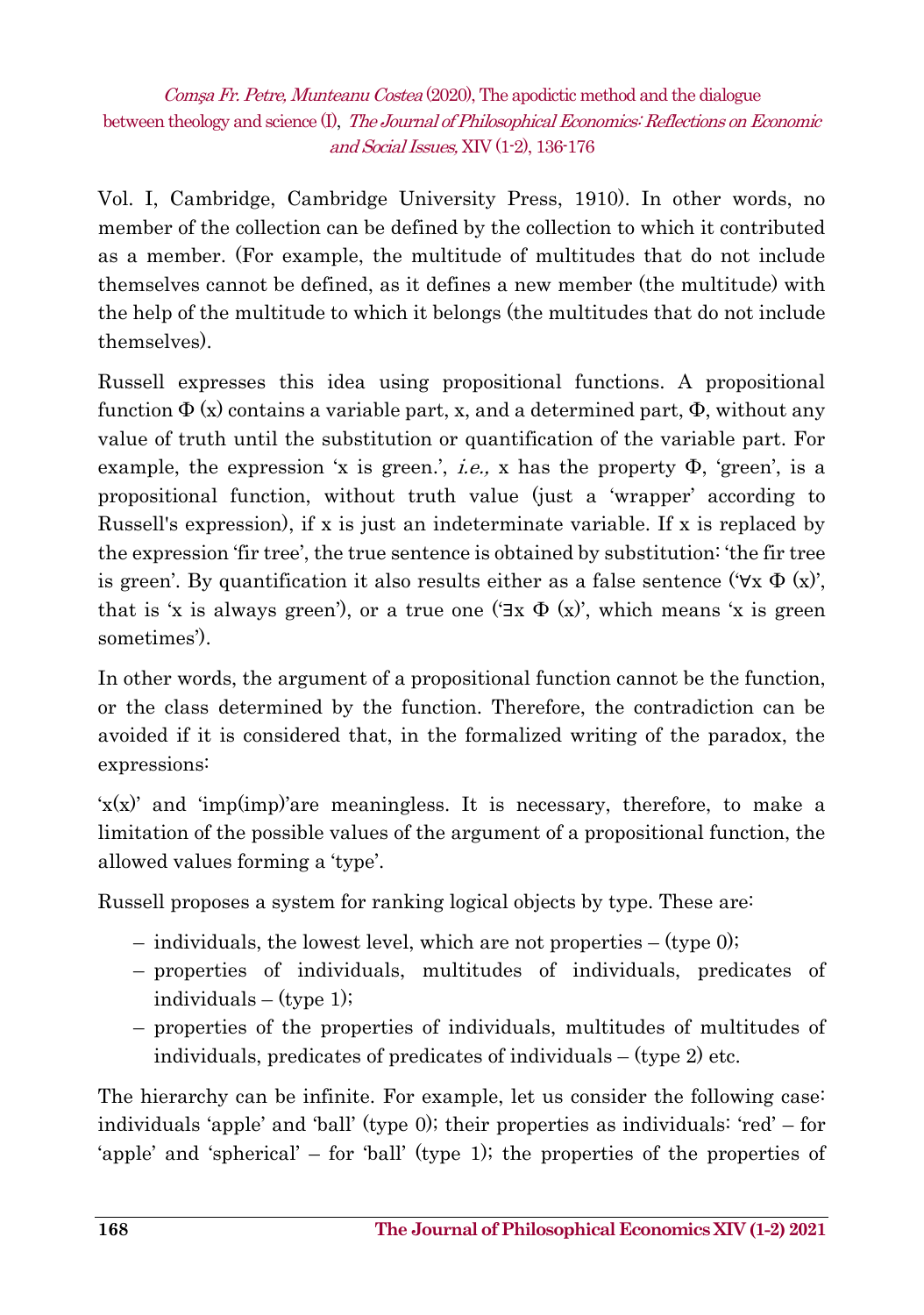individuals: 'colour' and, respectively, 'geometric shape' (type 2). The expressions 'the apple is red' or 'the ball is spherical' make sense. So are the expressions: 'red is a colour' or 'spherical is a spatial property'. In all these expressions we observe that the argument of the function belongs to a type inferior to the one characteristic of the function. If we try to assign a function to an argument that belongs to a type superior to the one characteristic of the function, we obtain meaningless expressions, such as: 'spatial property is spherical' or 'red is apple'. The same applies if the argument and function belong to the same type: 'red is spherical', or 'colour is a spatial property'. It follows that Russell's rule is that a function of type n must contain, at least, one argument of the order n-1 and not contain any argument of order n, or greater than n.

[13] Brower's logical-philosophical doctrine is known as intuitionism.

[14] As it will be seen further in our study, Brower is not the only one who 'attacks' the universal validity of the excluded third-party principle.

[15] Brower's axiom: the absurdity of absurdity does not imply truth; but the truth implies the absurdity of absurdity.

[16] In Cantor's, respectively Russell's paradoxes, notions appear such as 'infinite innumerable multitudes' (for example the multitude of real numbers) which have a 'transfinite cardinal number' (the cardinal of the multitude of real numbers, which is greater than the largest real number). As the intuitive support has lacks in relation to the above-mentioned notions, Brower considers these notions meaningless. More meaningless is the multitude of all the innumerable infinite multitudes. Mathematics being independent of logic, it cannot be built on elements related to multitude theory. Thus, given that the object of the discussion related to paradoxes disappears, the paradox itself no longer exists.

[17] It is worth mentioning, in the context, which are the three main ideas belonging to quantum mechanics that generated the extension of logic by creating trivalent logical systems (cf. Anton Dumitriu): (1) Heisenberg's principle of indeterminacy; (2) Bohr's principle of complementarity; and (3) the probabilistic nature of the laws of quantum mechanics.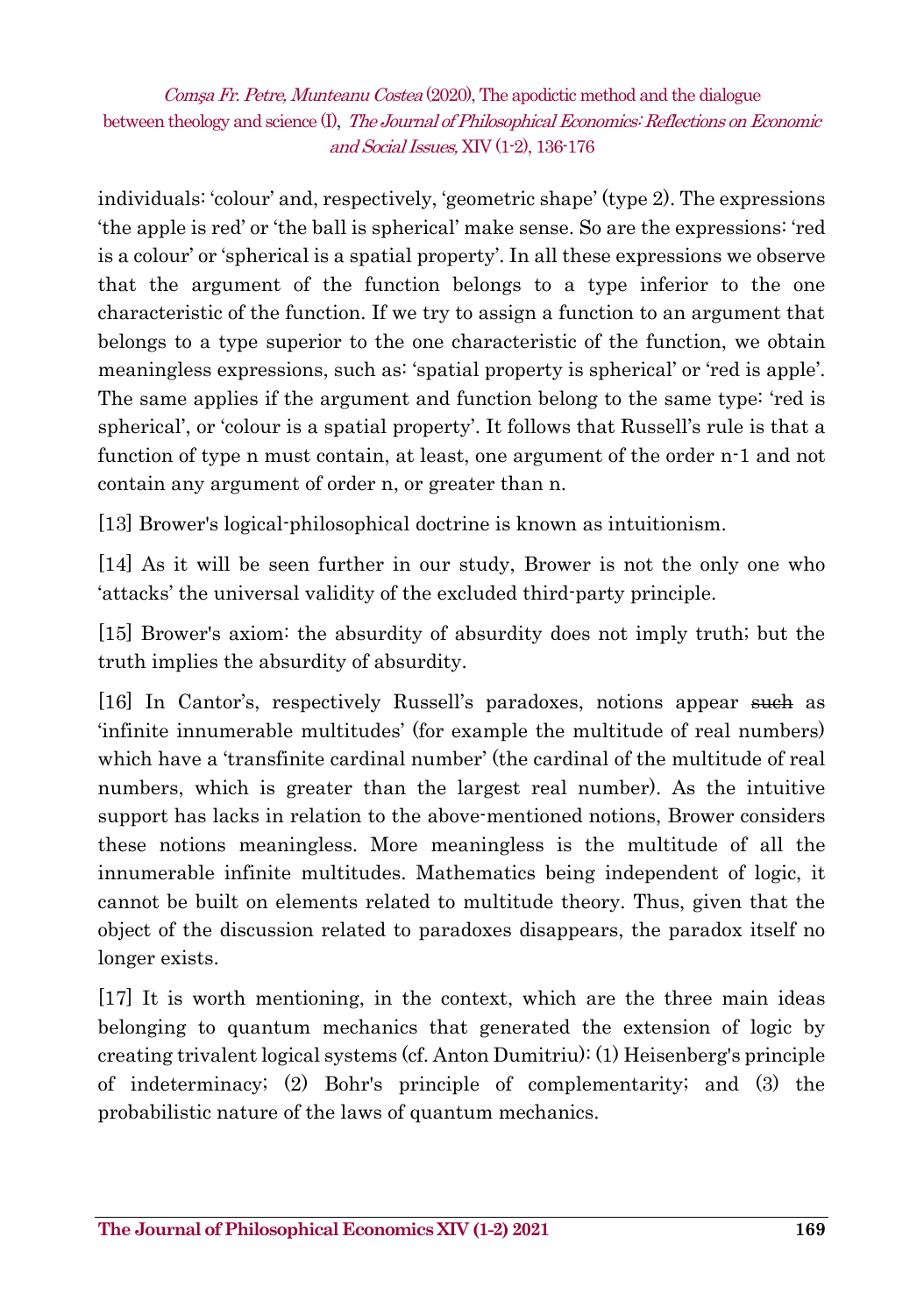[18] As Lukasiewicz comments (cf. Anton Dumitriu), it seems that Aristotle also admitted the existence of a situation where the principle of the excluded third is not valid (see Aristotle 2005): acts achievable in the future that are subject to the free will of man are called future contingents. This is the Aristotle's statement that leads to this conclusion: 'it is necessary to have a battle at sea tomorrow, or not at all; but it is not necessary for it to take place tomorrow, nor is it necessary for it not to take place '.

[19] The Romanian physicist Basarab Nicolescu considers that most quantum logics have changed the axiom of non-contradiction and not the principle of the excluded third party; the two postulates were, for the logicians of the time, inseparable and equivalent, since there was, for them, only one level of Reality. For the quoted author, only a model based on the existence of several levels of Reality will be able to separate the axiom of non-contradiction from that of the included third party.

[20] The reasoning developed by Février was the following (see P. Fevrier, 'Les relation d'incertitude d'Heisenbeg et la logique', Travaux de IX-e Congrès International de Philosophie, VI, Paris, apud Berian 2010, p.57): if we measure, simultaneously, the x coordinate and the p impulse of a micro-particle, we obtain the approximate values (due to the Heisenberg principle) 0x, respectively 0p. Let us consider the sentences:

 $a = x$  has the value 0x.

 $b = p$  has the value 0p.

The conjunction a & b cannot be true, because it would assume that both a and b are simultaneously true no matter how small 0x and 0p are, thus violating Heisenberg's principle. To solve the problem, Février defines a special logical product, called 'incomposable', and an additional logical value, in addition to 'true' ('the possible realized') and 'false' ('the possible unrealized'): 'the unrealizable possible', which Février calls 'absurd'. According to Heisenberg's relation, the incompatible product between a and b cannot take values less than Planck's constant, but in this case the value of 'absurd' truth can be associated with it, as the values below h of this product are unachievable. According to A. Dumitriu's evaluation, this way the contradiction in Février's system is eliminated.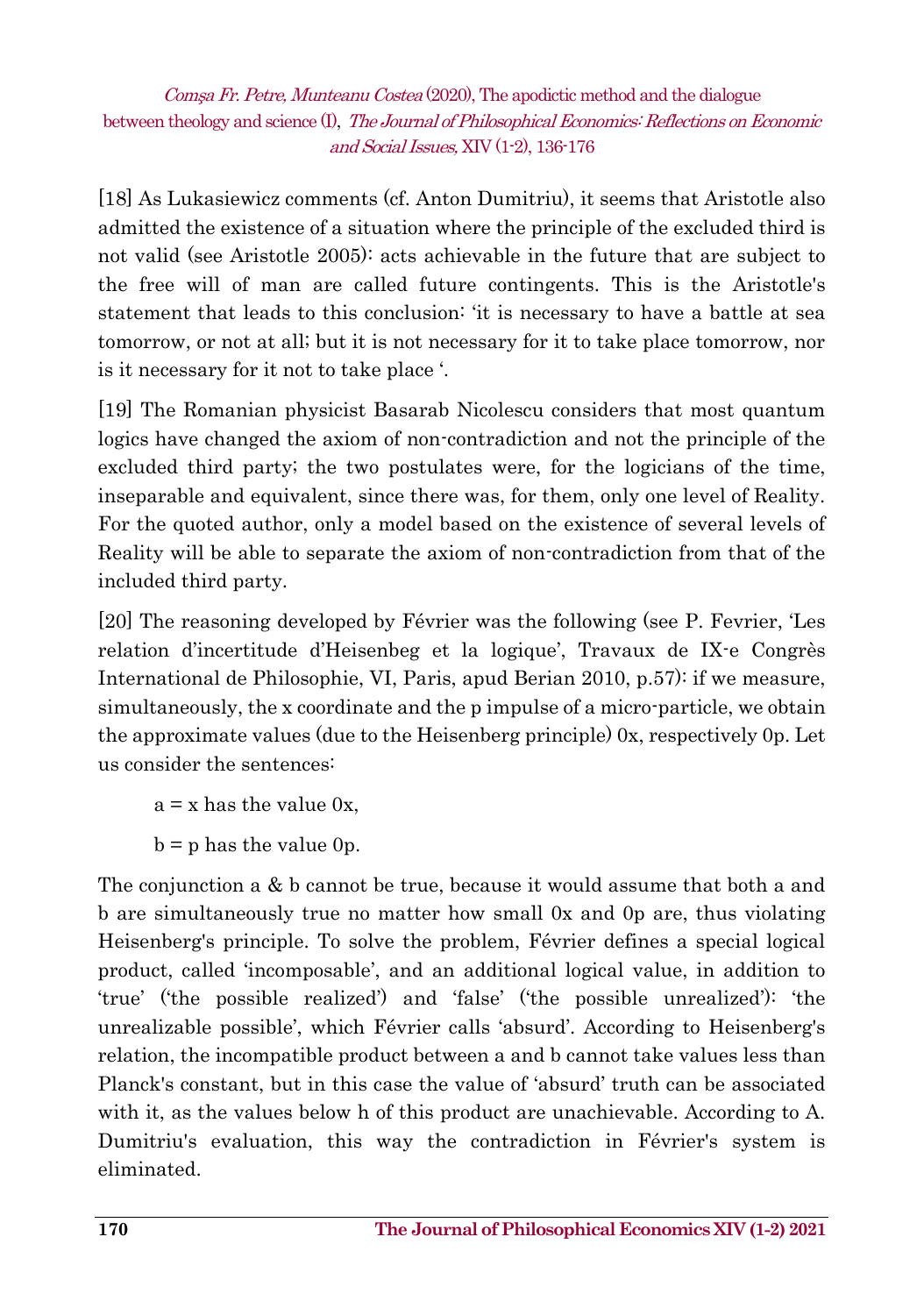[21] Inspired by the dualism introduced by de Broglie in quantum mechanics, Lupasco postulates that every phenomenon, element, or logical event e must be associated with an anti-phenomenon, anti-element, or logical anti-event ē. The actualization (with the meaning: coming into existence) of e always and necessarily determines the potentialization (with the meaning: passing into virtuality) of ē, and vice versa, without any of them being able to be absolutely virtualized, thus disappearing by the absolute actualization of the other. When e and ē are at the same level of actualization, or potentialization (moving from actual to virtual or vice versa), they will not be reduced to 0 (as in classical logic), but will be reduced to the state T, in which it is considered that both e and ē are, relative to each other, semiactual and semipotential at the same time. The classical postulate of non-contradiction and identity, formally expressed by p ⊃ p (i.e., the sentence p implies p), is replaced by the fundamental postulate of the dynamic logic of contradiction:

$$
ea \supset \bar{e}p \ , \ \bar{e}a \supset ep \ , \ eT \supset \bar{e}T \tag{1}
$$

$$
ep \supset \bar{e}a \ , \ \bar{e}p \supset ea \ , \ \bar{e}T \supset eT \tag{2}
$$

Indices A, P, T, indicate the three states: actualization, potentialization, respectively state T. Row (1) expresses the relationships stated above: if e is actualized, then ē is potentialized (virtualized); if ē is actualized, then e will be potentialized (virtualized); finally, if e is neither fully potential nor fully actual, then ē is neither fully-actual nor fully-potential. Reading relation (2) is similar.

The value table of Lupascian logic is represented (see below) in comparison with the value table of bivalent classical logic (the following symbols were used:  $A$  – actualization, P – potentialization, T – state T, for Lupascian logic; as well as  $T'$  – true,  $F$  – false, for classical logic):

Value table of Lupascian logic:

|   | - 1 | в |  |
|---|-----|---|--|
| e |     | D |  |

Value table for classical logic:

$$
\begin{array}{ccccc}\n\mathbf{e} & \Leftrightarrow & \mathbf{T}' & \mathbf{F} \\
\hline\n\mathbf{e} & \Leftrightarrow & \mathbf{F} & \mathbf{T}'\n\end{array}
$$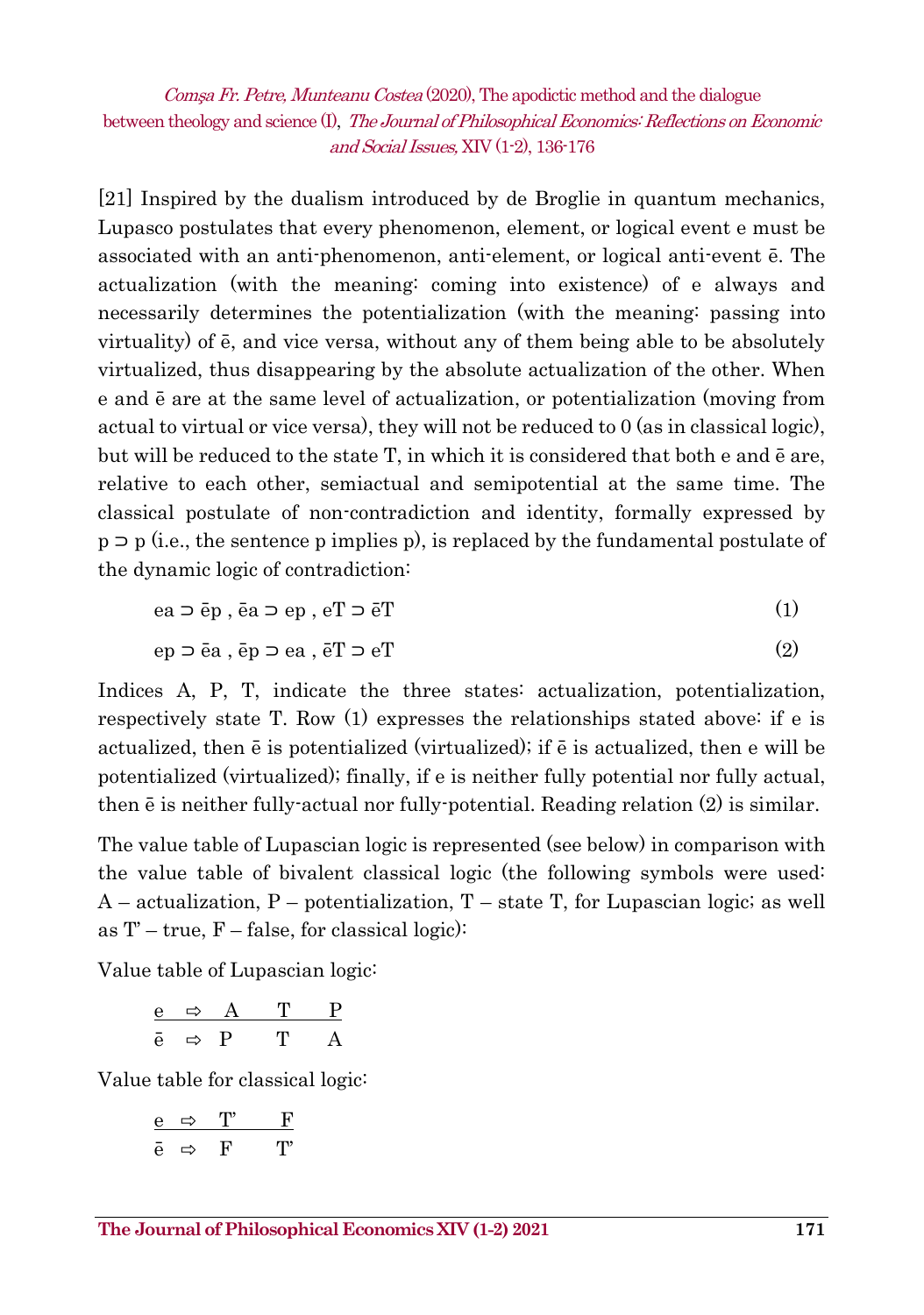By this, any logical phenomenon is through its dual and contradictory nature a contradictory structural and functional dynamism. Thus, we arrive at the 'postulate of the logic of energy', i.e., the principle of antagonism: a specific dynamism, an energy, necessarily implies the existence of a second energy, a second antagonistic dynamism, to which it allows actualization by its potentialization and which, conversely, is potentialized (virtualized) by the actualization of the first. Therefore, it is not possible to have a solitary dynamism or, in other words, 'if there is an energy, there is necessarily a negative energy'.

Turning again our attention to the two contradictory events marked with e and ē as one of them is actualized and the other is virtualized, the non-contradiction is actualized more and more, diminishing in this way the contradiction. However, non-contradiction can never be completely actualized, in an absolute way, due to the residual contradiction, which cannot be null.

In other words, no logical event can be absolutely non-contradictory. If, instead, e and ē are simultaneously semi-actual and semi-potential (state T), the actualization of the contradiction is maximum. Therefore, the state T corresponds to a maximum antagonism, a maximum energy density, or, speaking in informational terms, corresponds to a maximum organization.

Contradiction and non-contradiction, respectively, cannot be absolute; the contradiction is relatively actualized when it is generated by state T, and is relatively virtualized when it is rejected by the relative non-contradiction of states A and P. It is observed that the generation of contradiction occurs by mutual inhibition of two phenomena, being prevented the actualization of one due to potentialization of the other.

[22] Although the association of the wave with the idea of continuity and the corpuscle with that of discontinuity can be made at some level, Lupasco points out that both the corpuscle and the wave each contain the continuousdiscontinuous duality.

[23] Pauli's principle postulates that there is no more than one fermion (particle with semi-whole spin, such as the electron or proton) in a quantum state characterized by the same quantum numbers, thus forcing fermions to differentiate, which is obviously a tendency to heterogenize. The principle is not valid for bosons (whole spin particles, such as the photon).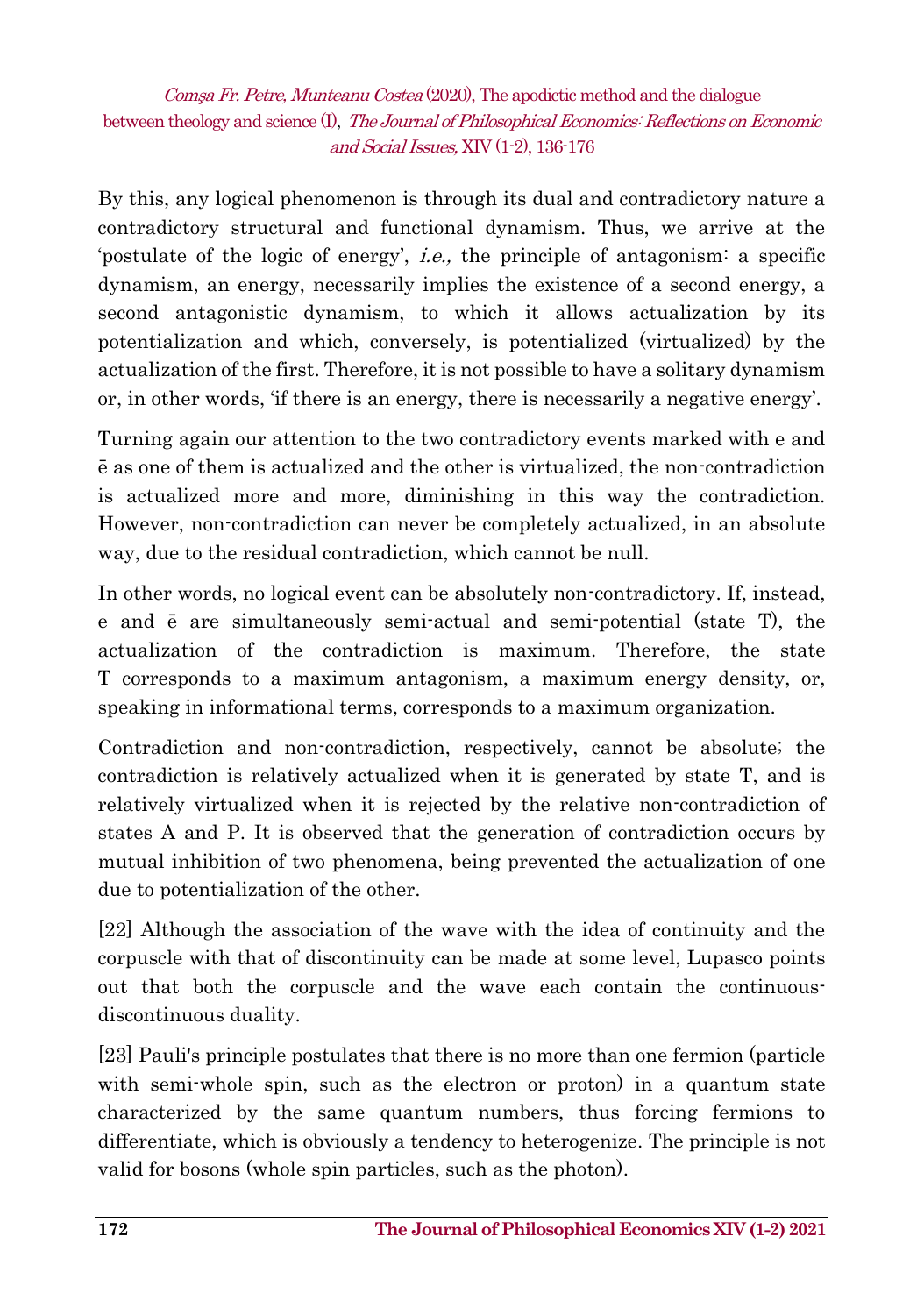[24] The second principle of thermodynamics states that physical systems evolve irreversibly in the sense of transformation higher forms of energy (mechanical, chemical, electrical) into the lower form of heat, which is an expression of uniformity, homogenization. The entropy increases during this process, which translates into an increasing dose of disorder in the system.

[25] Pavel A. Florenski (1882-1937) is, we believe, one of the most universal brilliant and profound spirits of the twentieth century. Mathematician, physicist, engineer, philosopher and historian of philosophy, philologist, polyglot, aesthetician and theorist of arts, language and culture theologian and Orthodox priest, martyr of the Eastern Church, Florenski creatively merged in his person and reflection, in an organic, living, and concrete synthesis, unique and stimulating – both for contemporaries and for us, today – religion and the exact sciences, worship and culture, Church and the world, revelation and reason. In this section of our study, we will take over the ideas, argumentation and demonstrations developed in Florenski 1999, pp.96-110.

[26] Plinius the Elder, apud Ioan Ică jr., 'Introductory study' to Florenski, idem, p. xxxviii.

[27] Neither the analytical judgment, nor even identity are excluded because the subject and the predicate in them are different in a sense. So, we must first distinguish between them, to bring them together later. (As we have already had the occasion to show in our study, following Kantian terminology, in all the judgments in which the relation between a subject and a predicate is thought – we consider only the affirmative judgments, for the negative ones are then easy to apply – this report is possible in two ways: Either the predicate B belongs to the subject A as something that is contained – implicitly – in this concept, or B is completely outside the concept A, although it is related to it. In the first case the judgment is called analytical, in the other, synthetic. Affirmative analytical judgments are therefore those in which the connection of the predicate with the subject is thought through identity, and those, in which this connection is thought without identity, must be called synthetic judgments).

[28] Unlike two contradictory things (which destroy each other ipso facto), two opposite things can coexist independently of each other; they can be the attributes of the same subject (humanity can be made up of black and white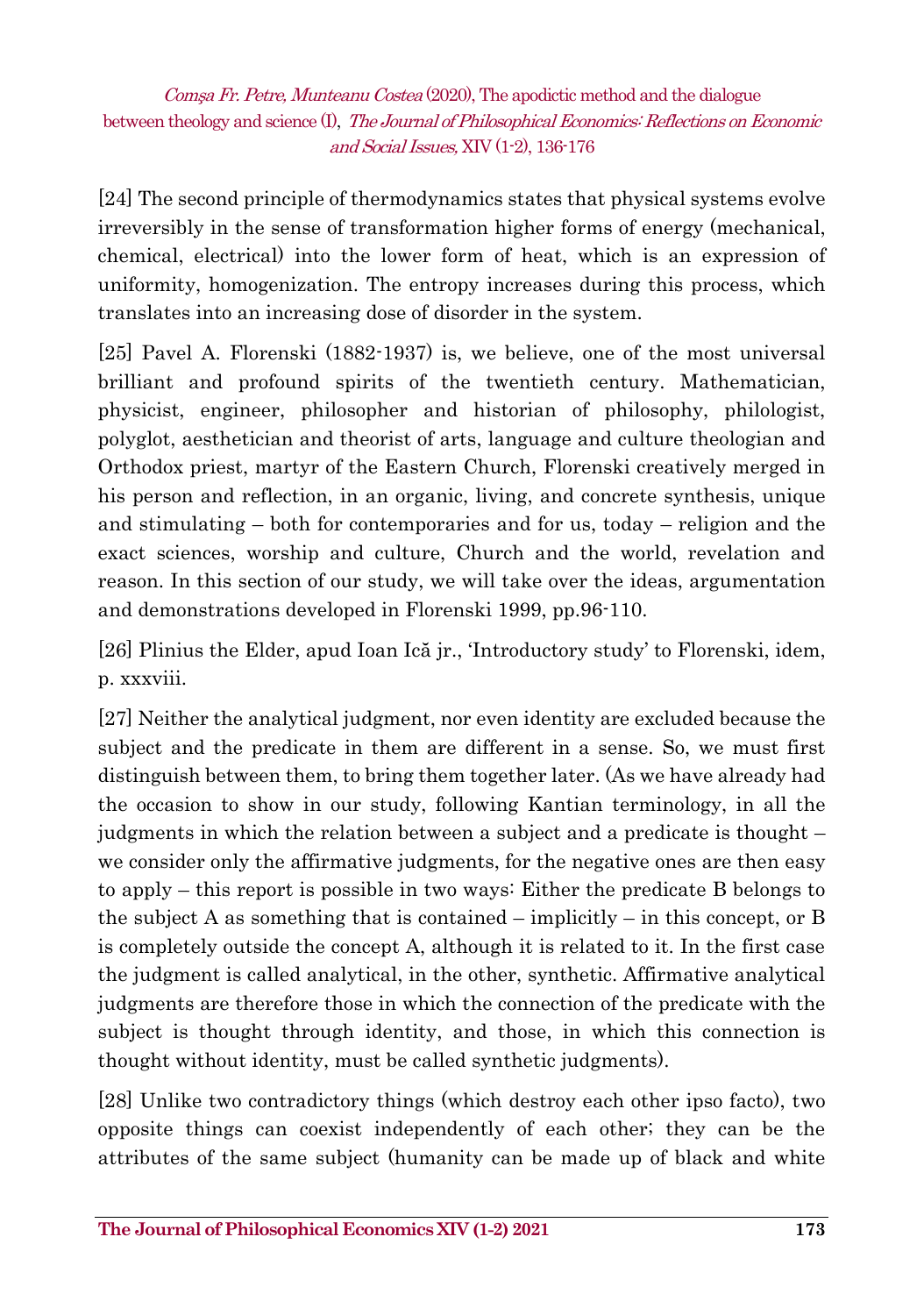people), just as they can be the subjects of the same attribute (blacks and whites can have the same culture, intelligence, etc.) (the example is taken from Stephane Lupasco). Still the pre-Socratics (Heraclitus, Anaxagoras, Empedocles, etc.) conceived the universe according to the opposites. As for the contrary, as opposed to contradiction, it leaves intact the existence and reality of the opposites that compose it: in the sense that they are independent and separated from each other; in this case the separation of opposites means precisely the lack of connection between them – how, instead, it happens in the case of the contradiction where there is a connection between opposites –, a connection which is manifested there by the fact that the existence and identity of each opposite term consists in denying the existence and identity of the other term.

### References

Aristotle (1961), Organon (Organon), Vol. III, Bucharest: Scientific Publishing House.

Aristotle (1996), Metafizica (Metaphysics), Bucharest: IRI Publishing House.

Aristotle (2005), Despre interpretare (On Interpretation), Bucharest: Humanitas Publishing House.

Berian, Sergiu (2010), 'Cercetări privind potențialul transdisciplinar al mecatronicii', doctoral thesis, Technical University of Cluj-Napoca, Faculty of Mechanics.

Botezatu, Petre (1973), Semiotică *ș*i negare, Iaşi: Junimea Publishing House.

Botezatu, Petre (1983), Constituirea logicită*ț*ii, Bucharest: Scientific and Encyclopaedic Publishing House.

Breck, John (2006), 'Prefață', in Răzvan Andrei Ionescu and Adrian Nicolae Lemeni, Teologie ortodoxă *ș*i *ș*tiin*ț*ă, Bucharest: Publishing House of the Biblical and Mission Institute of the Romanian Orthodox Church.

Dumitriu, Anton (1941), Logica lui Hilbert, Bucuresti: Revista Fundatiilor Regale.

Dumitriu, Anton (1968), Mecanismul logic al matematicii, Bucharest: Romanian Academy Publishing House.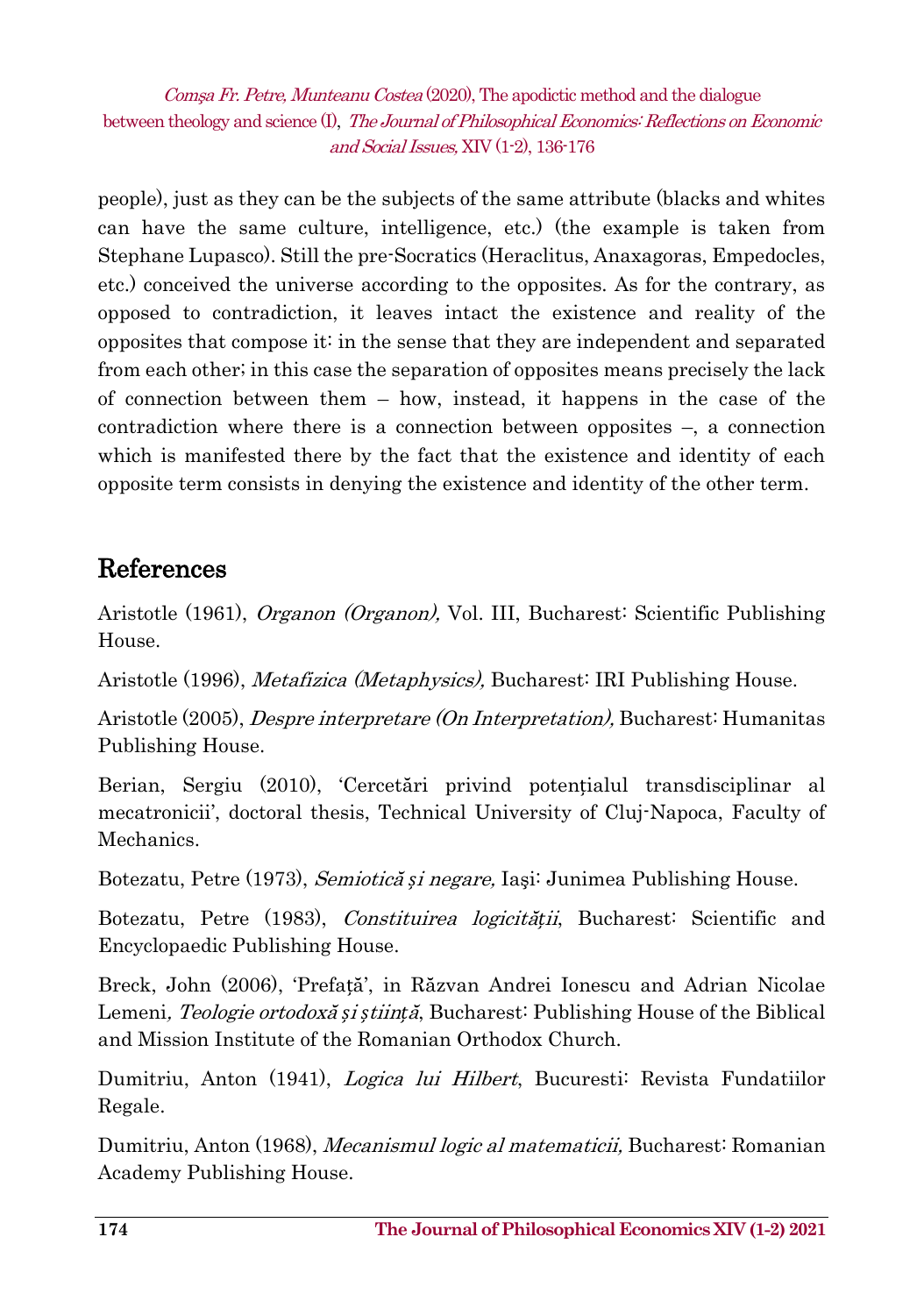Dumitriu, Anton (1969), *Istoria logicii*, Bucharest: Didactic and Pedagogical Publishing House.

Dumitriu, Anton (1986), Eseuri, Bucharest: Eminescu Publishing House.

Enescu, Gheorghe (1967), Logică *ș*i adevăr, Bucharest: Politics Publishing House.

Enescu, Gheorghe (1973), Filosofie *ș*i logică, Bucharest: Scientific Publishing House.

Enescu, Gheorghe (2003), Paradoxuri, sofisme, aporii, Bucharest: Technical Publishing House.

Evdokimov, Paul (1996), Ortodoxia, Bucharest: EIBMBOR.

Florenski, Pavel (1999), Stâlpul *ș*i Temelia Adevărului. Încercare de teodicee ortodoxă în douăsprezece scrisori, Iași: Polirom.

Frege, Gottlob (1977), *Scrieri logico-filosofice*, vol. I, Bucharest: Scientific and Encyclopaedic Publishing House.

Kant, Immanuel (1994), Critica ra*ț*iunii pure, Bucharest: IRI Publishing House.

Korner, Stephan (1965), *Introducere în filosofia matematicii*, Bucharest<sup>:</sup> Scientific Publishing House.

Lupasco, Stéphane (1940), L'éxperience microphysique et la pensée humaine, Bucharest: 'King Carol II' Foundation for Literature and Art.

Lupasco, Stéphane (1970), La tragédie de l'énergie, Paris: Casterman.

Lupasco, Stéphane (1982), Logica dinamică a contradictoriului, Bucharesti Politics Publishing House.

Mihalache, Adrian Sorin (2016), Lumina Celui Nevăzut, vol. I, Bucharest: Basilica Publishing House.

Nesteruk, Alexei ([2008] 2009), Universul în comuniune. Către o sinteză neopatristică a teologiei *ș*i *ș*tiin*ț*ei, Romanian translation by Silviu-Mihai Chirilă, Bucharest: Curtea Veche Publishing House.

Nicolescu, Basarab (1999), *Transdiciplinaritatea, Manifest*, Iași: Polirom.

Nicolescu, Basarab (2002), Noi, particula *ș*i lumea, Iași: Polirom.